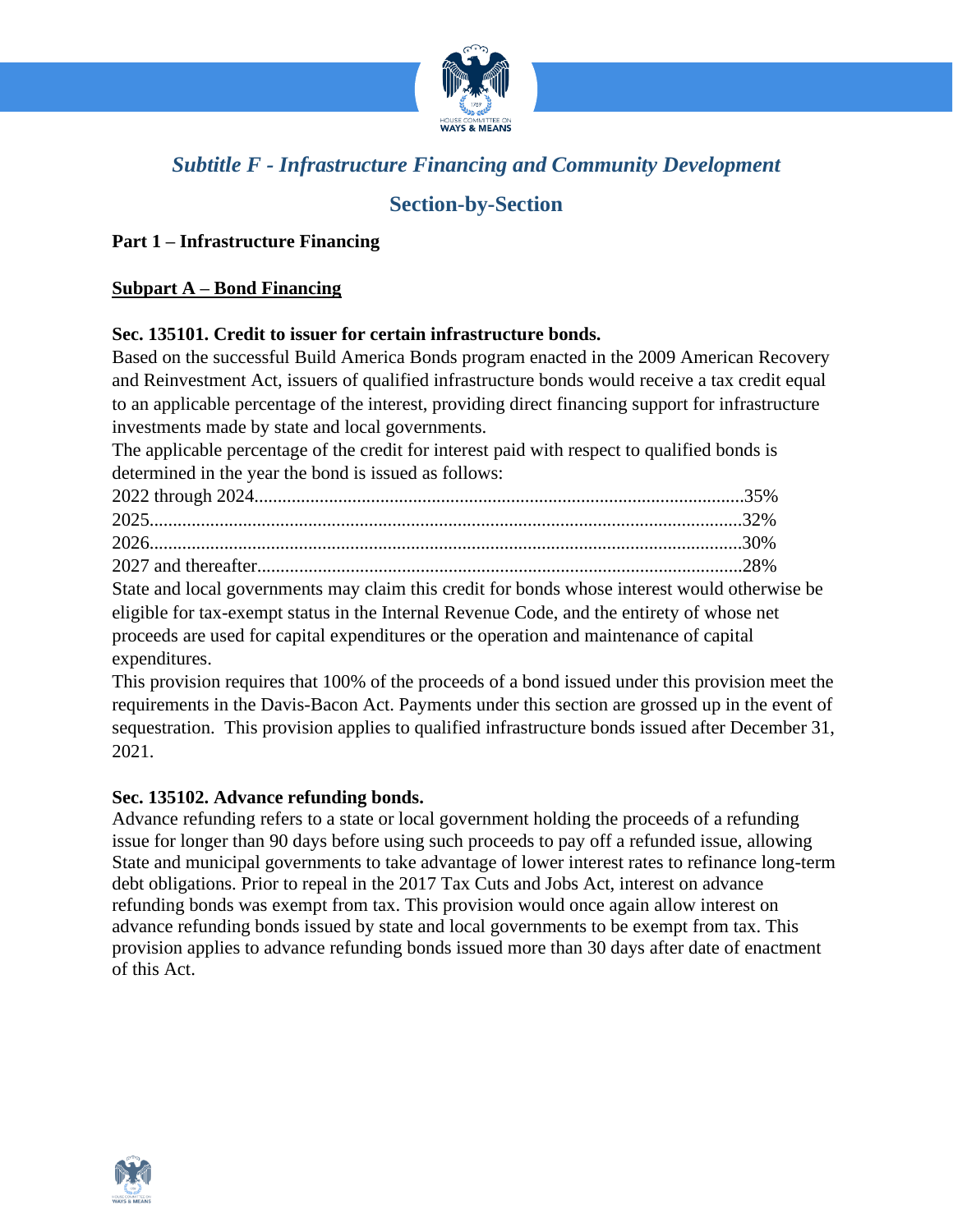### **Sec. 135103. Permanent modification of small issuer exception to tax-exempt interest expense allocation rules for financial institutions.**

As a general rule, no deductions are allowed for expenses that are allocable to tax-exempt income, including tax-exempt interest received by holders of certain municipal bonds. The same general rule applies to financial institutions to disallow a deduction for interest expense that is allocable to tax-exempt interest income. However, present law provides an exception for interest expense allocable to certain tax-exempt obligations issued by qualified small issuers, which are defined (in part) as issuers that are not reasonably expected to issue more than \$10 million in taxexempt obligations during a calendar year. This provision revises the definition of qualified small issuers by increasing the \$10 million limit to \$30 million (indexed annually for inflation). In addition, this provision treats qualified  $501(c)(3)$  bonds as tax-exempt obligations for purposes of the small issuer exception, and makes permanent certain rules related to qualified financings.

## **Sec. 135104. Modifications to qualified small issue bonds.**

This provision expands the definition of eligible manufacturing facilities eligible for financing through qualified small issue bonds to include facilities used for the creation or production of intangible property, and facilities functionally related and subordinate (or directly related and ancillary) to facilities used for the manufacturing, creation, or productions of tangible or intangible property. This provision also raises the aggregate cap for prior issues from \$10 million to \$30 million, indexed annually for inflation.

## **Sec. 135105. Expansion of certain exceptions to the private activity bond rules for first-time farmers.**

This provision increases the limitation on the exemption of the use of private activity bond proceeds for first-time farmers from \$450,000 to \$552,500, indexed annually for inflation. The provision also repeals the separate, lower dollar limitation on the purchase of used farm equipment.

#### **Sec. 135106. Certain water and sewage facility bonds exempt from volume cap on private activity bonds.**

This provision exempts from the private activity bond volume cap exempt facility bonds for existing water and sewage facilities as of July 1, 2020.

## **Sec. 135107. Exempt facility bonds for zero-emission vehicle infrastructure.**

This provision expands the definition of exempt facility bond eligible for tax-exempt private activity bond financing to include any bond issued if 95 percent or more of the net proceeds are to be used to provide zero-emission vehicle infrastructure. Zero-emission vehicle infrastructure is defined as any depreciable property (not including a building and its structural components) used to charge or fuel zero-emissions vehicles. Charging infrastructure that is not exclusively for governmental or commercial fleets must be made available for use by members of the general public, accepts payment by use of a credit card reader, and is capable of charging or fueling vehicles produced by more than one manufacturer.

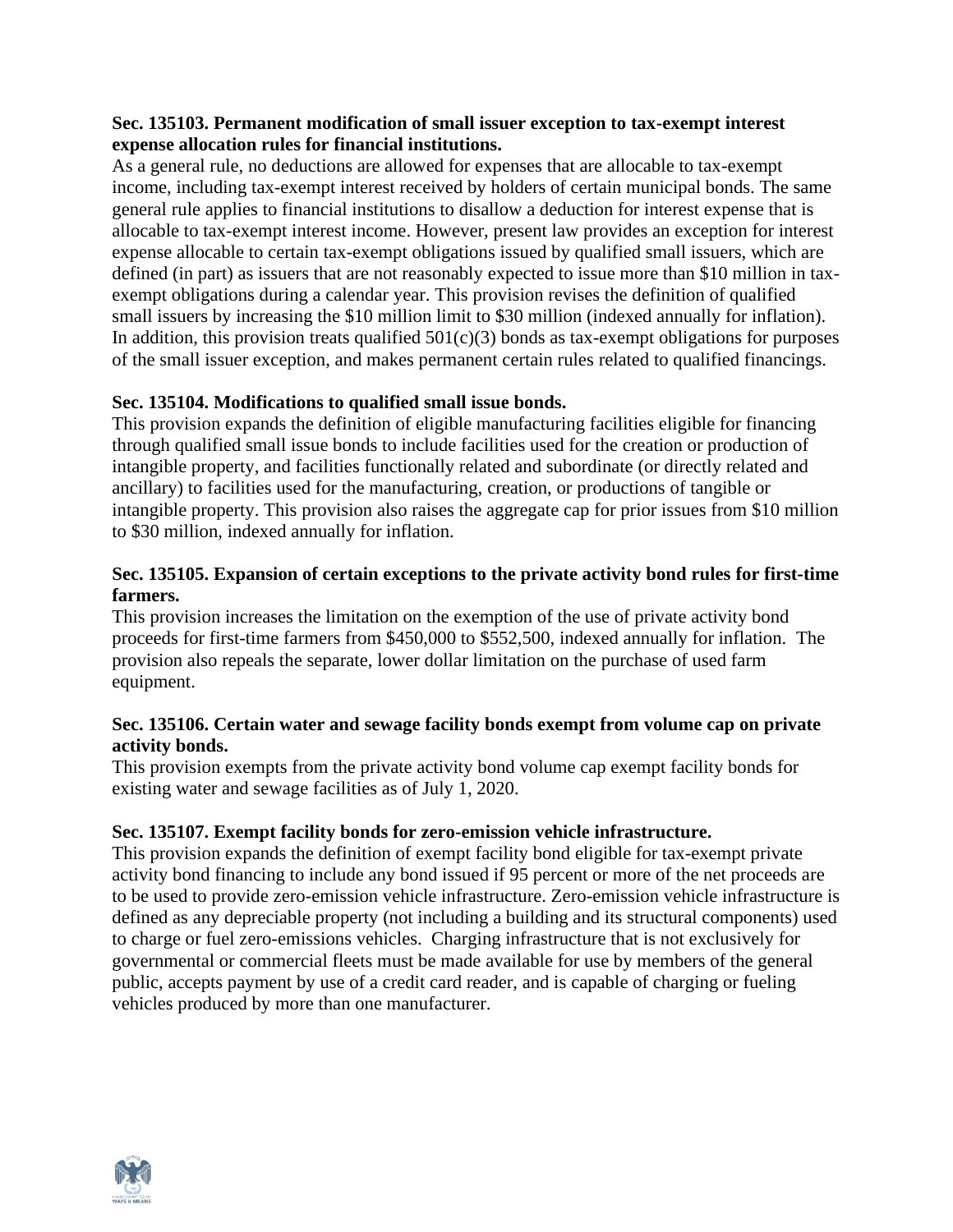## **Sec. 135108. Application of Davis-Bacon Act requirements with respect to certain exempt facility bonds.**

This provision applies Davis-Bacon prevailing wage requirements to all proceeds of exempt facility bonds used for the construction, alteration, or repair of water furnishing facilities, sewage facilities, highway or surface freight transfer facilities, or zero-emissions vehicle infrastructure facilities. This provision applies to bonds issued after date of enactment.

## **Subpart B – Other Provisions Related to Infrastructure Financing**

## **Sec. 135111. Credit for operations and maintenance costs of government-owned broadband.**

This provision creates a 30% tax credit for State, local, and tribal governments for the operations and maintenance costs of government owned broadband systems. To be eligible for the credit the broadband service must provide a download speed of at least 25 Mbps and an upload speed of at least 3 Mbps. Expenses taken into account for purposes of this credit are capped at \$400 per newly subscribed household living within a low-income community. This credit phases down to 26% in 2027, 24% in 2028, and expires at the beginning of 2029.

## **Part 2 – New Markets Tax Credit**

## **Sec. 135201. Permanent extension of new markets tax credit.**

This provision makes the New Markets Tax Credit program permanent. For the 2022 and 2023 allocation rounds, it provides an additional allocation amount of \$2 billion (for a total of \$7 billion in 2022) and \$1 billion (for a total of \$6 billion in 2023). It sets the allocation amounts at \$5 billion for 2024 and all years thereafter. Beginning in 2024, it indexes the annual allocation amount to inflation. Finally, the provision provides AMT relief to taxpayers claiming the NMTC.

## **Part 3 - Rehabilitation Tax Credit**

## **Sec. 135301. Determination of credit percentage.**

This provision increases the historic rehabilitation tax credit (HTC) percentage from 20 percent to 30 percent for 2020 through 2025. The credit percentage is phased down to 26 percent in 2026, 23 percent in 2027, and returns to 20 percent in 2028 and thereafter. This provision is effective for property placed in service after March 31, 2021.

## **Sec. 135302. Increase in the rehabilitation credit for certain small projects.**

This provision permanently increases the HTC percentage from 20 percent to 30 percent for certain smaller projects to ensure rural and non-urban areas have a better ability to take advantage of the credit. The increased small project credit would cap qualified rehabilitation expenses at \$2.5 million, or approximately \$750,000 in credits, with a provision ensuring there is not a cliff as between the small project credit and the HTC for all projects. The provision is at the election of the taxpayer to allow taxpayers to choose between the HTC and the small project credit. This provision is effective for tax years beginning after December 31, 2021.

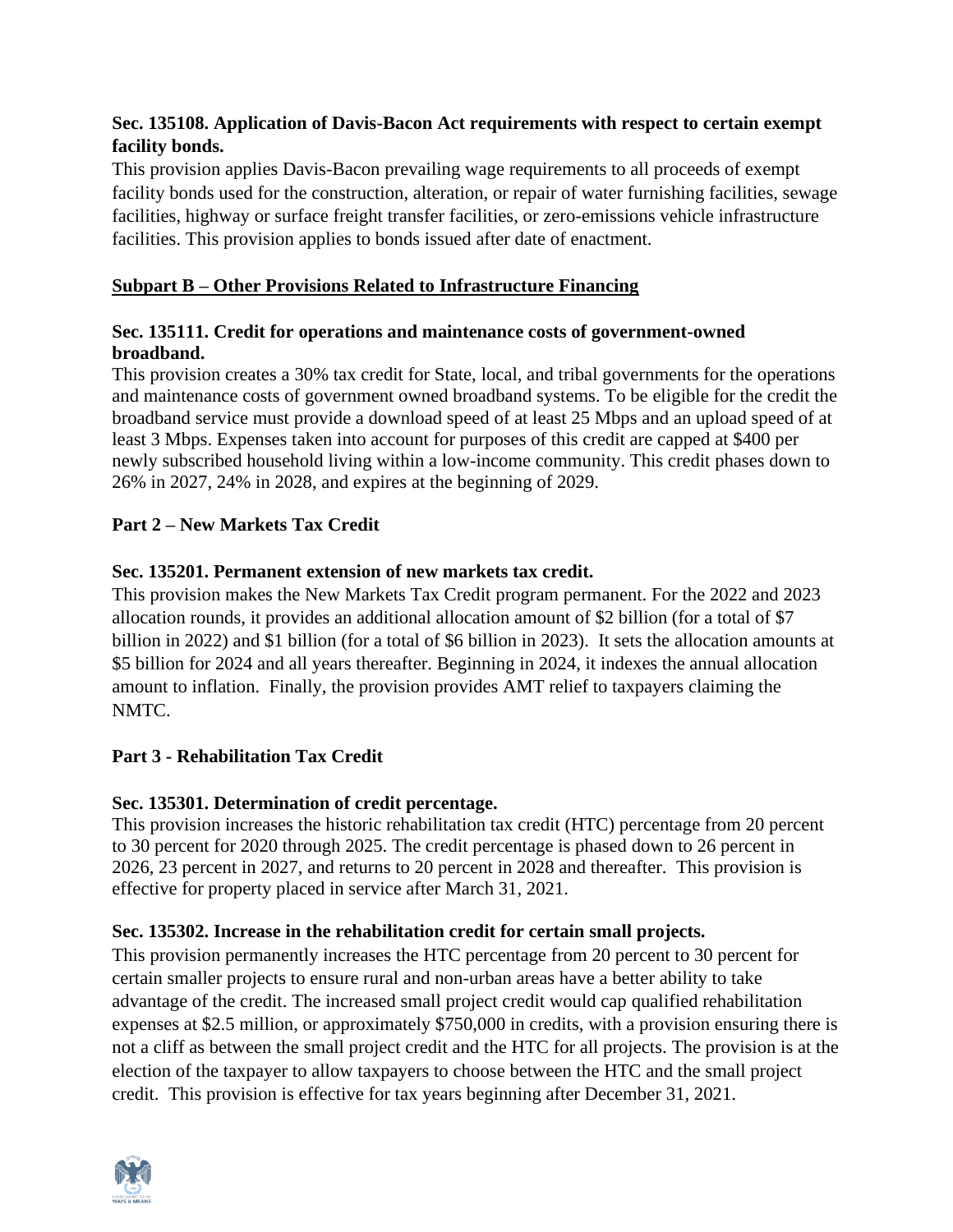## **Sec. 135303. Modification of definition of substantially rehabilitated.**

This provision modifies the substantial rehabilitation requirement so that qualified rehabilitation expenditures must exceed the greater of (1) 50% (not 100%) of the adjusted basis of the building (and its structural components), or (2) \$5,000. This provision is effective for 24-month (or 60 month) periods ending after December 31, 2021.

## **Sec. 135304. Elimination of rehabilitation credit basis adjustment.**

This provision changes the amount of the depreciable basis adjustment from 100% to zero, eliminating the requirement that the HTC be deducted from a building's basis at the time of transfer. This change would place the HTC in line with other development credits and make it easier to use with programs like LIHTC. The provision eliminates the limitation requiring reduction of the basis of the property by the amount of the HTC. This provision is effective for property placed in service after December 31, 2022.

## **Sec. 135305. Modifications regarding certain tax-exempt use property.**

This provision would amend the disqualified lease rules, making the HTC easier to access by non-profits and other tax-exempt entities. Leases disqualified under current law that inhibit the rehabilitation of these buildings, like those with purchase options, leases in excess of 20 years, and leases in buildings that use tax-exempt financing, would be permitted. These changes would make projects like health care centers, arts organizations, community services, workforce training providers, and others better able to use the HTC. This provision is effective for leases entered into after December 31, 2021.

## **Sec. 135306. Qualification of rehabilitation expenditures for public school buildings for rehabilitation credit.**

This provision would allow public school buildings to better use the HTC by excepting public school buildings that have been used as public schools within the past five years from certain tax-exempt use rules. In particular, the "prior use" limitations related to leases by tax-exempt entities currently prevent public school beings from being rehabilitated using the HTC program. This provision is effective for property placed in service after December 31, 2021.

## **Part 4 – Disaster and Resiliency**

## **Sec. 135401. Exclusion of amounts received from state-based catastrophe loss mitigation programs.**

The provision excludes from gross income certain state-based grants made to homeowners that support mitigation efforts for earthquakes, fires, windstorms, and other disasters.

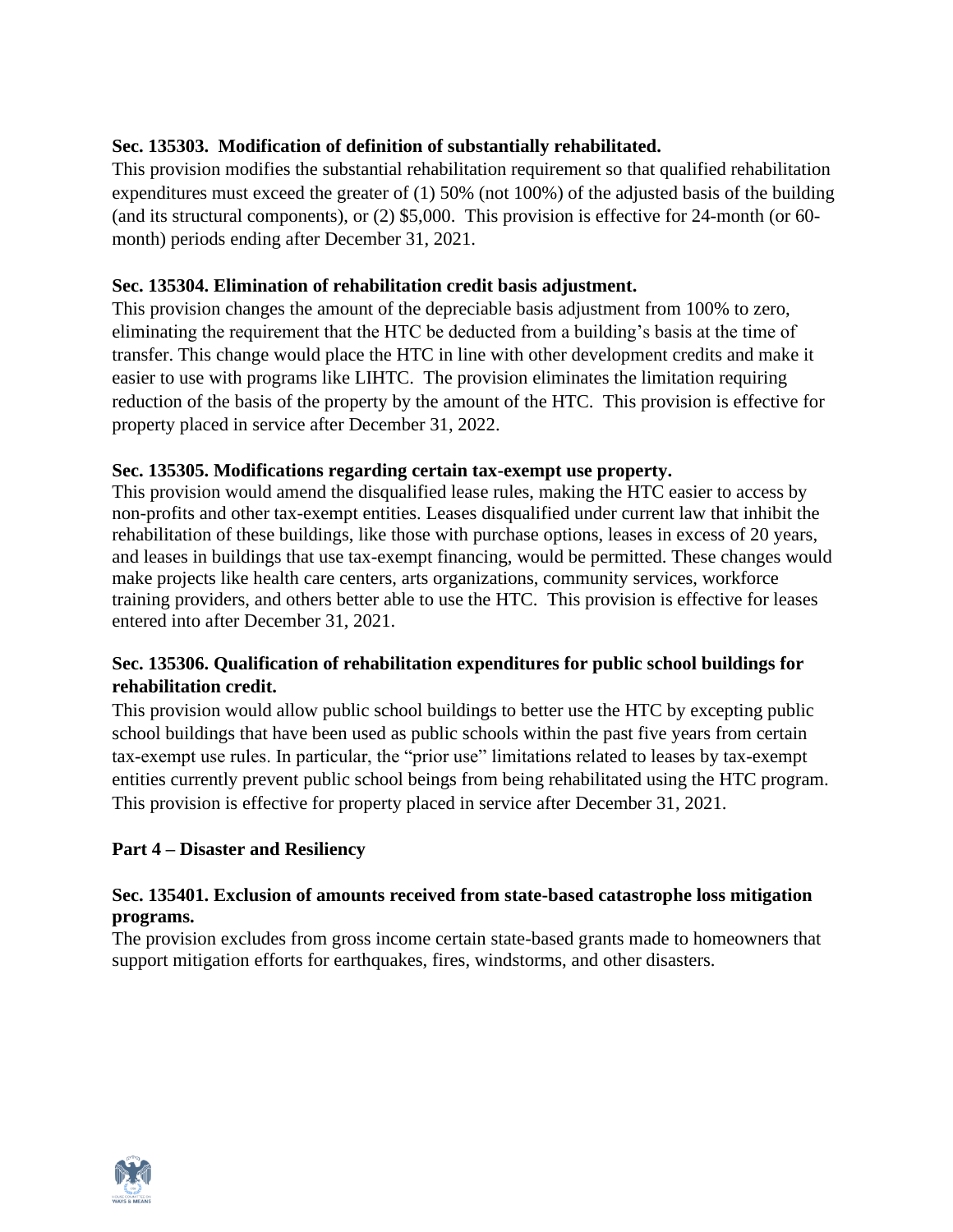#### **Sec. 135402. Repeal of temporary limitation on personal casualty losses.**

This provision repeals the temporary limitation on the casualty loss deduction, enacted in the 2017 Tax Cuts and Jobs Act. This change is made retroactive to casualty losses incurred beginning in 2018. This provision directs the Secretary to issue regulations or guidance intended to provide relief to certain homeowners whose personal residences were affected by deteriorating concrete foundations caused by the presence of the mineral pyrrhotite.

#### **Sec. 135403. Credit for qualified wildfire mitigation expenditures.**

This provision creates a tax credit equal to 30% of qualified expenditures for individuals and businesses who participate in a qualified state-based wildfire resiliency program. The provision applies to expenditures paid or incurred after the date of enactment, in tax years ending after that date.

#### **Part 5 - Housing**

## **Subpart A – Low Income Housing Tax Credit**

#### **Sec. 135501. Increases in State allocations.**

The provision increases the 9% housing credit and the small state minimum by 50 percent and phases in this increase over five years. In calendar years 2026 through 2028, the amounts are adjusted for inflation. The increases include the 12.5% expansion in the 9% housing credit passed in 2018. The provision is effective for calendar years after December 31, 2021.

#### **Sec. 135502. Tax-exempt bond financing requirement.**

This provision temporarily reduces the 50% requirement to 25%, to enable housing credit deals to unlock more 4% credits. The provision is effective for buildings financed by the proceeds of certain tax-exempt bonds issued in calendar years 2022, 2023, 2024, 2025, 2026, 2027, or 2028 (and not financed by previous bonds issued in tax years 2019-2021) for buildings placed in service in taxable years after December 31, 2021.

#### **Sec. 135503. Buildings designated to serve extremely low-income households.**

The provision provides a 50% basis boost for LIHTC buildings that designate at least 20% of their occupied units for extremely low-income tenants and limit rent to no more than 30% of the greater of: 30% of area median income or the federal poverty line. The provision is funded by a set-aside equal to 10% of a state's housing credit allocation (and the set-aside is in addition to this allocation). Certain buildings eligible for the 10% set-aside are also eligible to receive an enhanced low-income housing tax credit. The enhanced credit provision applies to LIHTC buildings receiving either the 9% or 4% housing credit. For purposes of the 9% credit, however, a housing credit agency may not allocate more than 15 percent of the portion of the state's housing credit ceiling amount to such buildings after the date of enactment. Furthermore, for purposes of the 4% credit, a state may not issue more than 10% of its private activity bond volume cap to such buildings. The enhanced credit terminates after December 31, 2031. The provision is effective for allocations and determinations of housing credit dollar amount after December 31, 2021.

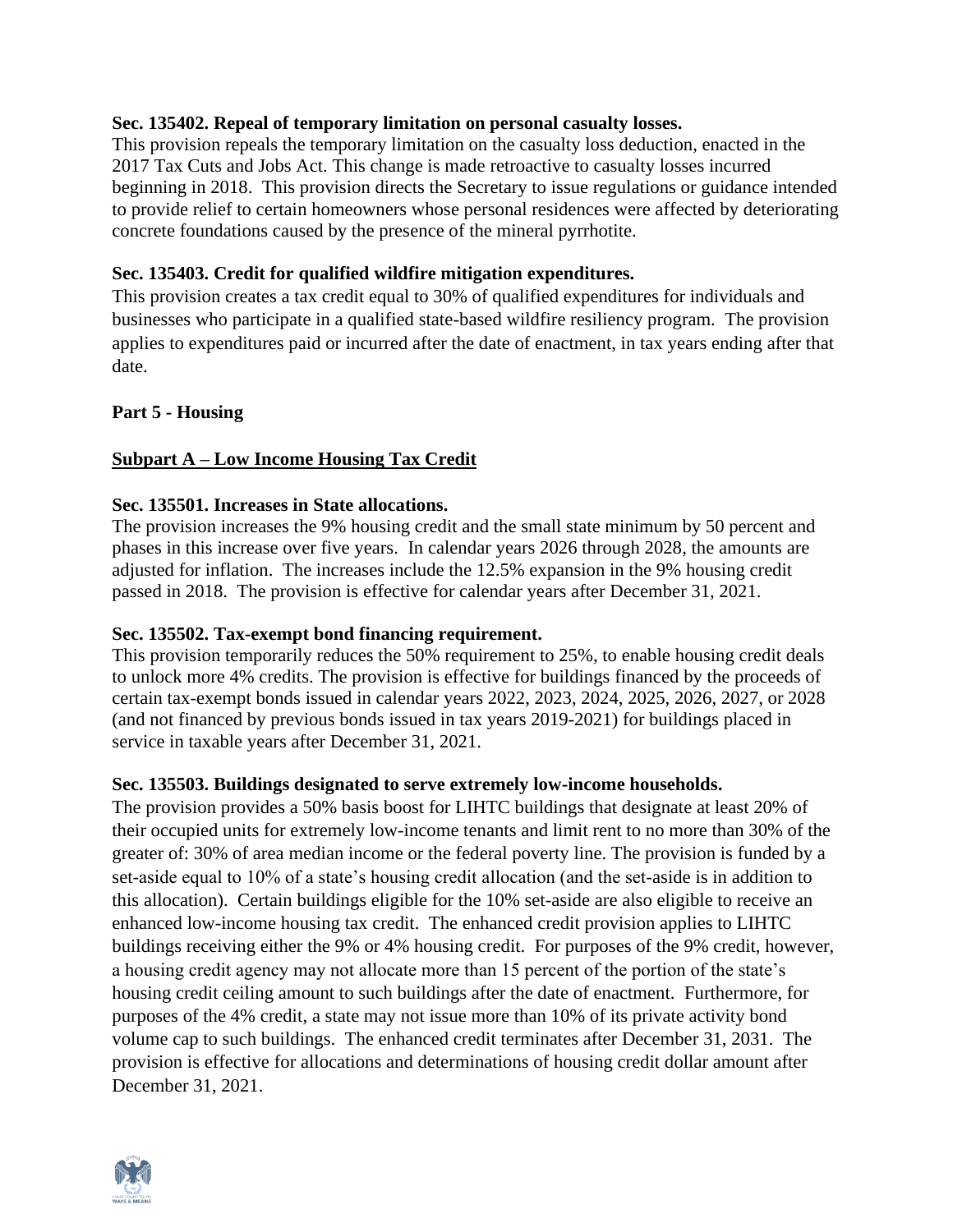### **Sec. 135504. Inclusion of rural areas as difficult development areas.**

The provision gives states the ability to provide up to a 30 percent basis boost to properties in rural areas if needed for financial feasibility, by qualifying rural areas as Difficult Development Areas. Rural areas are defined as any nonmetropolitan counties or any rural areas designated in a state's qualified action plan and defined by Section 520 of the Housing Act of 1949. This would allow these developments to receive more housing credit equity than would otherwise be available to them. The provision applies to buildings placed in service after December 31, 2021.

### **Sec. 135505. Repeal of qualified contract option.**

The provision eliminates the qualified contract exception for buildings receiving allocations after January 1, 2022. Specifically, the provision limits the use of the exception to (1) buildings that received housing credit allocations before January 1, 2022, or (2) with respect to buildings financed with tax-exempt bonds, buildings that received before January 1, 2022 a determination from the issuer of the tax-exempt bonds or the housing credit agency that the building has satisfied the QAP requirements and the financial feasibility determination. In addition, for buildings that may still make use of the qualified contract exception, the proposal modifies the specified statutory price. The price for any non-low income portion remains the fair market value. The price for the low-income portion is the fair market value, determined by the housing credit agency taking into account the rent restrictions required to continue to satisfy the minimum set aside requirements. The Secretary is directed to prescribe regulations necessary or appropriate to the determination of the specified statutory price.

## **Sec. 135506. Modification and clarification of rights relating to building purchase.**

The provision changes the right of first refusal safe harbor into an option safe harbor. For existing agreements, the provision clarifies, for purposes of the safe harbor, that the right to acquire the building includes the right to acquire all of the partnership interests relating to the building. It also clarifies that the right to acquire the building includes the right to acquire assets held for the development, operation, or maintenance of the building. Thus, agreements which provide for the right to acquire these partnership interests or building assets do not fail to satisfy the safe harbor. For existing agreements, the provision also clarifies that the right of first refusal safe harbor may be satisfied by the grant of an option. A right of first refusal may be exercised in response to an offer by a related party; a bona fide third-party offer is not needed. A right of first refusal may be exercised without the approval of any owner of a credit project. Thus, agreements with these terms do not fail to satisfy the safe harbor. Finally, the provision amends the minimum purchase price to exclude exit taxes. Thus, agreements that do not include exit taxes as part of the minimum purchase price do not fail to satisfy the safe harbor.

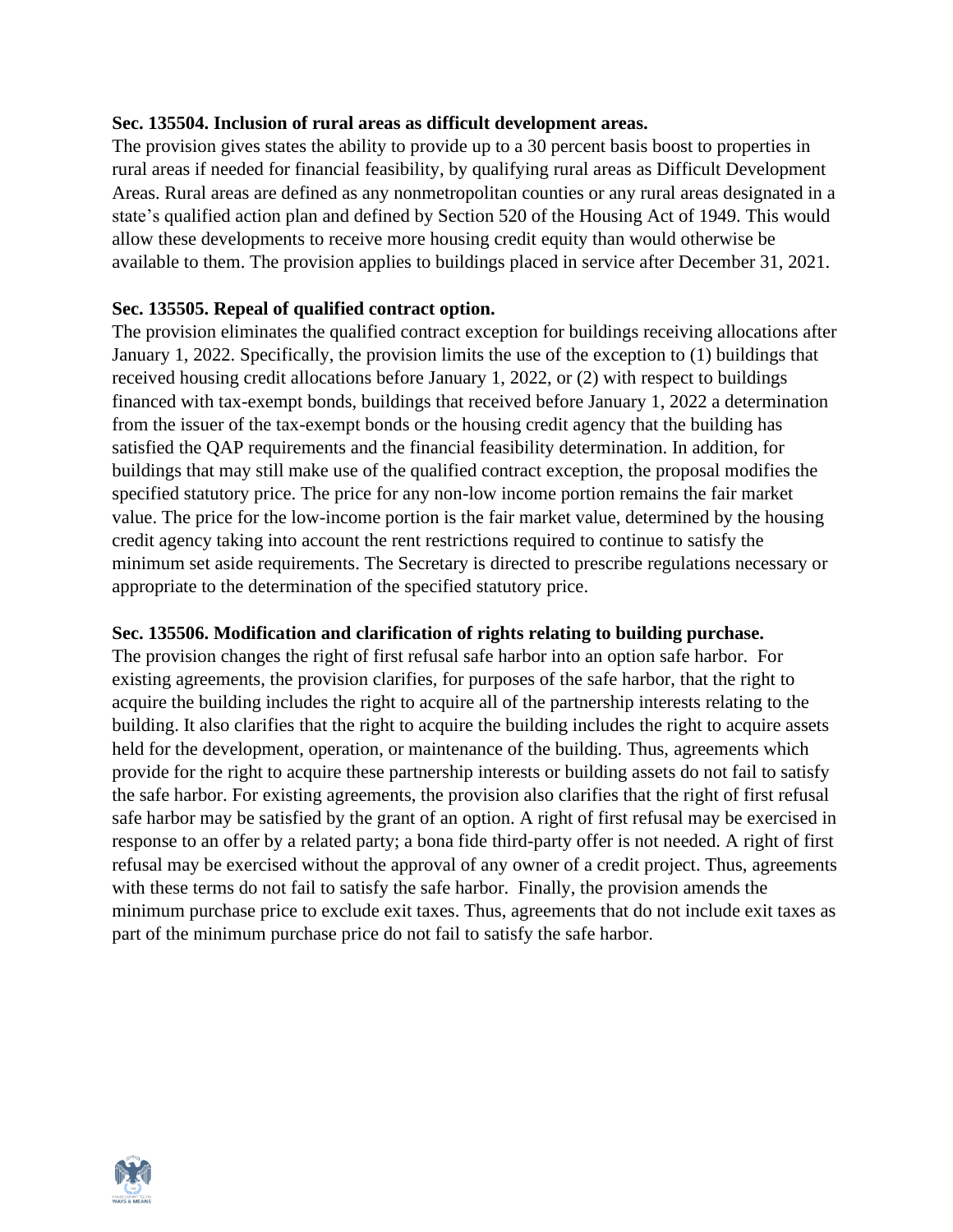## **Sec. 135507. Increase in credit for bond-financed projects designated by housing credit agency.**

The provision modifies the rule which treats as difficult development areas for purposes of determining eligible basis, those buildings designated by housing credit agencies as requiring an increase in credit. Under the proposal, buildings so designated and financed with the proceeds of certain tax-exempt bonds are treated as difficult development areas for purposes of determining eligible basis as long as the determinations of housing credit dollar amounts are not made after December 31, 2028.

## **Subpart B – Neighborhood Homes Investment Act**

## **Sec. 135511. Neighborhood homes credit.**

This provision establishes a new federal tax credit to encourage the rehabilitation of deteriorated homes in distressed neighborhoods. States would receive Neighborhood Homes Investment Act (NHIA) tax credit authority and administer and allocate credits on a competitive basis. NHIA tax credits would be used to cover the gap between development costs and sales prices, up to 35 percent of eligible development costs. Rehabilitated homes must be owner-occupied for investors to receive the credits. Homeowners must be below certain income limitations, sales prices are capped, and qualifying neighborhoods must have elevated poverty rates, lower incomes, and modest home values. Special rules apply to rehabilitations that occur when homes are already owner-occupied prior to and during such rehabilitation. This provision applies to taxable years beginning after December 31, 2021.

## **Part 6 – Investments in Tribal Infrastructure**

## **Sec. 135601. Treatment of Indian Tribes as States with respect to bond issuance.**

This provision amends rules related to the issuance of tax-exempt debt by Indian tribal governments. There is no volume cap for governmental bonds issued by an Indian tribal government. For private activity bonds, it instructs the Secretary to establish and allocate a national bond volume cap for such governments. Indian tribal governments are defined to include governing bodies of tribes, including agencies, subdivisions, instrumentalities, and certain intertribal consortiums or other organizations that are authorized by Indian tribal governments.

## **Sec. 135602. New markets tax credit for Tribal Statistical Areas.**

This provision creates a new, permanent, annual \$175 million New Markets Tax Credit allocation for low-income communities in tribal areas and for projects that serve or employ tribe members. The new tribal allocation amount is indexed for inflation beginning in 2024.

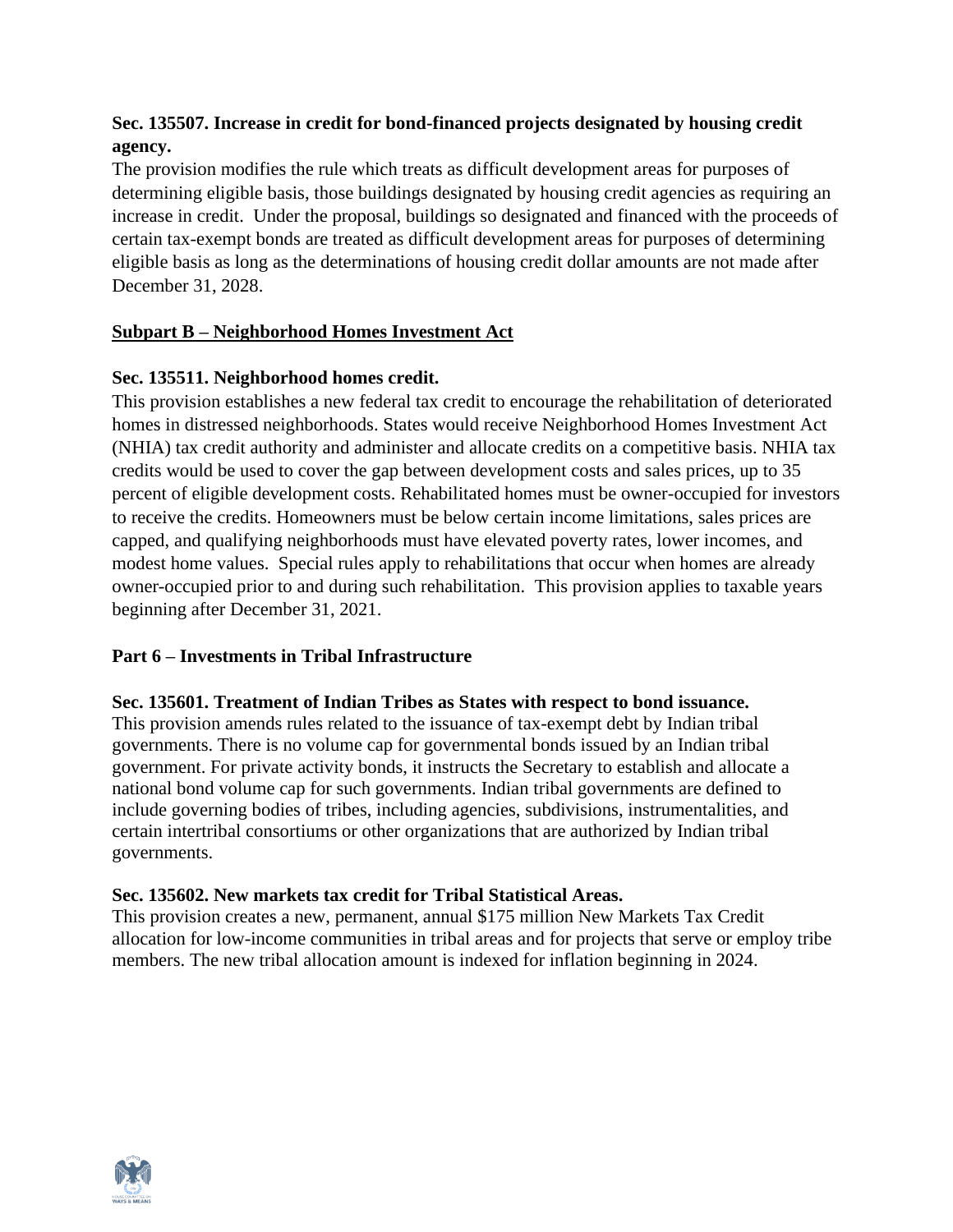## **Sec. 135603. Inclusion of Indian areas as difficult development areas for purposes of certain buildings.**

The provision modifies the definition of a Difficult Development Area (DDA) to automatically include projects located in an Indian area, making these projects eligible for the 30 percent basis boost. (The DDA inclusion is limited to buildings that were assisted or financed under the Native American Housing Assistance and Self Determination Act of 1996, or, the project sponsor is a qualifying Indian tribe.) This provision would allow these projects to receive more housing credit equity than would otherwise be available to them. The provision applies to buildings placed in service after December 31, 2021.

## **Part 7. Investments in Territories**

## **Sec. 135701.**

## **Possessions economic activity credit.**

This provision creates a new economic activity credit related to active businesses conducted in U.S. territories or possessions. The new credit is a general business credit equal to 20 percent of the sum of the qualified possession wages and allocable employee fringe benefit expenses paid or incurred by a qualified domestic corporation for the taxable year up to \$50,000 with respect to each full-time employee. For purposes of the credit, "possessions" include the five fiscally autonomous territories of American Samoa, Guam, Commonwealth of Northern Marianas, Commonwealth of Puerto Rico, and the U.S. Virgin Islands.

## **Sec. 135702.**

## **Additional new markets tax credit allocations for the territories.**

This provision creates a new, permanent, annual \$100 million New Markets Tax Credit allocation for low-income communities in U.S. territories. Eighty percent of the new allocation is directed towards projects in Puerto Rico, and twenty percent is directed towards projects in the other territories. The new territory allocation amount is indexed for inflation beginning in 2024.

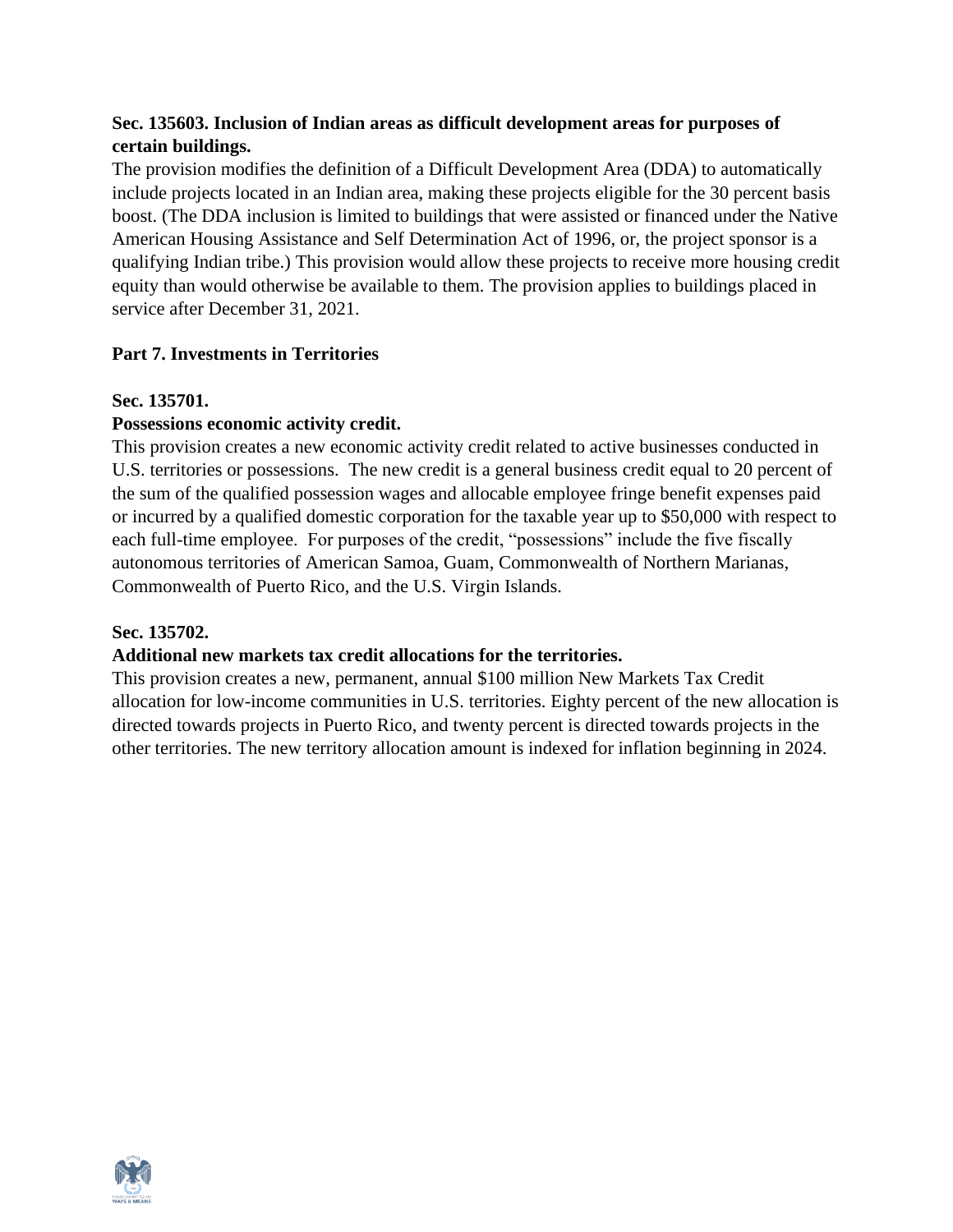

# *SUBTITLE G – GREEN ENERGY*  **Section-by-Section**

### **Overview.**

This subtitle structures various new and existing renewable energy and energy efficiency incentives within the tax code as two-tiered incentives with a "base rate" and a "bonus rate." The base rate is equal to 20% of the "bonus rate" and the "bonus rate" is an increased rate for projects which meet certain prevailing wage and apprenticeship requirements. For incentives that phase down in 2032 and 2033, the phasedown rate applies proportionally to the base credit rate and the bonus credit rate.

*Prevailing wage requirements* referred to throughout this subtitle require that, in order to claim the "bonus rate" with respect to a project, the taxpayer must ensure that any laborers and mechanics employed by contractors and subcontractors are paid prevailing wages during the construction of such project and, in some cases, for the alteration and repair of such project for a defined period after the project is placed into service.

In the event the taxpayer fails to satisfy these requirements, the taxpayer may cure the discrepancy by compensating each worker the difference between wages paid and the prevailing wage, plus interest, in addition to paying a \$5,000 penalty to the Treasury for each worker paid below the prevailing wage during the taxable year.

*Apprenticeship requirements* referred to throughout this subtitle require that, in order to claim the "bonus rate" with respect to a project, the taxpayer must ensure that no fewer than the applicable percentage of total labor hours are performed by qualified apprentices. The applicable percentage for purposes of this requirement is 5% for projects for which construction begins in 2022. This rate is increased to 10% in 2023, and 15% thereafter.

This provision requires that each contractor and subcontractor who employs 4 or more individuals to perform construction on an applicable project shall employ at least one qualified apprentice to perform such work.

In the event a taxpayer fails to satisfy these requirements, the taxpayer may cure the discrepancy by paying a penalty to the Treasury equal to \$500 multiplied by the total labor hours for which the requirement is not satisfied.

In the event of a lack of available qualified apprentices necessary to satisfy this requirement with respect to construction of a project, this provision provides for an exemption process by which taxpayers may be deemed as having made a good faith effort to hire qualified apprentices with respect to construction of such project.

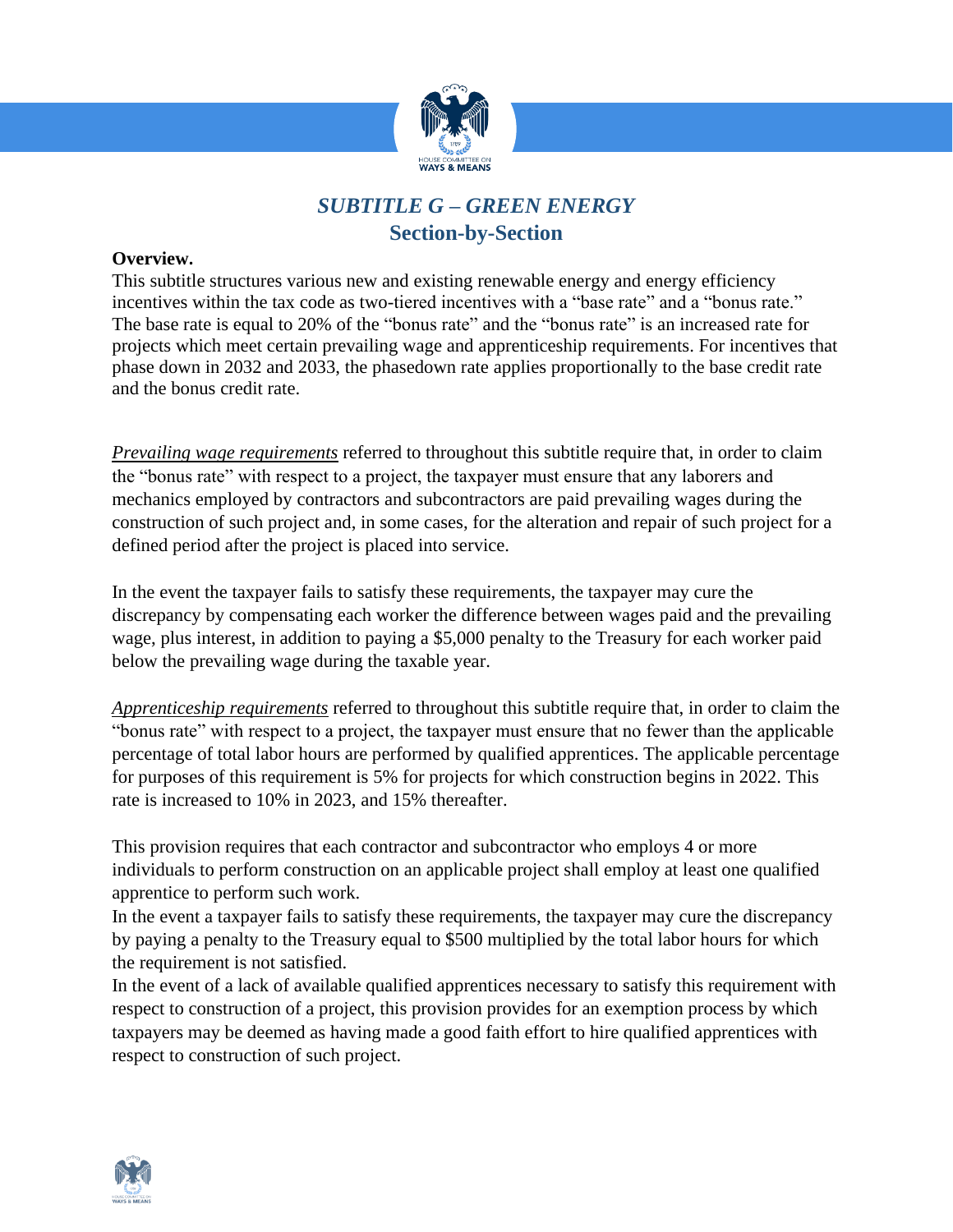*Domestic content requirements* referred to throughout this subtitle require that, with respect to the facility for which a tax credit is claimed, the taxpayer must ensure that such facility is composed of steel, iron, or products manufactured in the United States. For purposes of these requirements, a manufactured product shall be deemed to have been manufactured in the United States if not less than 55% of the total cost of the components of such product is attributable to components which are mined, produced, or manufactured in the United States. Such rules shall be applied in a manner consistent with the United States' obligations under international rules.

## **Part 1 – Renewable Electricity and Reducing Carbon Emissions**

## **Sec. 136101. Extension of credit for electricity produced from certain renewable resources.**

The provision extends the production tax credit (PTC), which allows energy producers to claim a credit based on electricity produced from renewable energy resources. The provision provides a base credit rate of 0.5 cents/kilowatt hour, and the bonus credit rate of 2.5 cents/kilowatt hour. In order to claim the credit at the bonus credit rate, taxpayers must satisfy 1.) prevailing wage requirements for the duration of the construction of the project and for each year during the ten year credit period and 2.) apprenticeship requirements during the construction of the project. Projects which commence construction before date of enactment or have a maximum net output of less than one megawatt shall be treated as eligible for the bonus rate.

The base and bonus credit rates phase down to 80% of their indexed value for facilities which commence construction in 2032, followed by 60% for facilities which commence construction in 2033. No credit is allowed for facilities which commence construction in 2034 and thereafter.

*Most facilities:* The PTC for the following facilities is extended through the end of 2031, phasing down to 80% of the applicable rate in 2032, and 60% of the applicable rate in 2033:

- landfill gas (municipal solid waste),
- trash (municipal solid waste),
- qualified hydropower,
- marine and hydrokinetic renewable energy facilities, and
- Geothermal.

*Wind:* The PTC for wind energy is increased to the full appliable credit rate through the end of 2031, phasing down to 80% in 2032, and 60% in 2033.

*Solar:* The PTC for solar energy is revived and extended through 2031, phasing down to 80% of the applicable credit rate in 2032, and 60% of the applicable credit rate in 2033. Taxpayers may continue to claim the applicable credit value of the Section 48 ITC in lieu of the PTC with respect to such property.

Taxpayers may claim an increased credit for facilities placed into service after December 31, 2021 if such facilities meet domestic requirements described in this subtitle. This provision provides a base credit increase of 2% of the amount otherwise allowable with respect to such facility, or a bonus credit increase of 10% of the amount otherwise allowable with respect to such facility. These values are not subject to phasedown in 2032 and 2033.

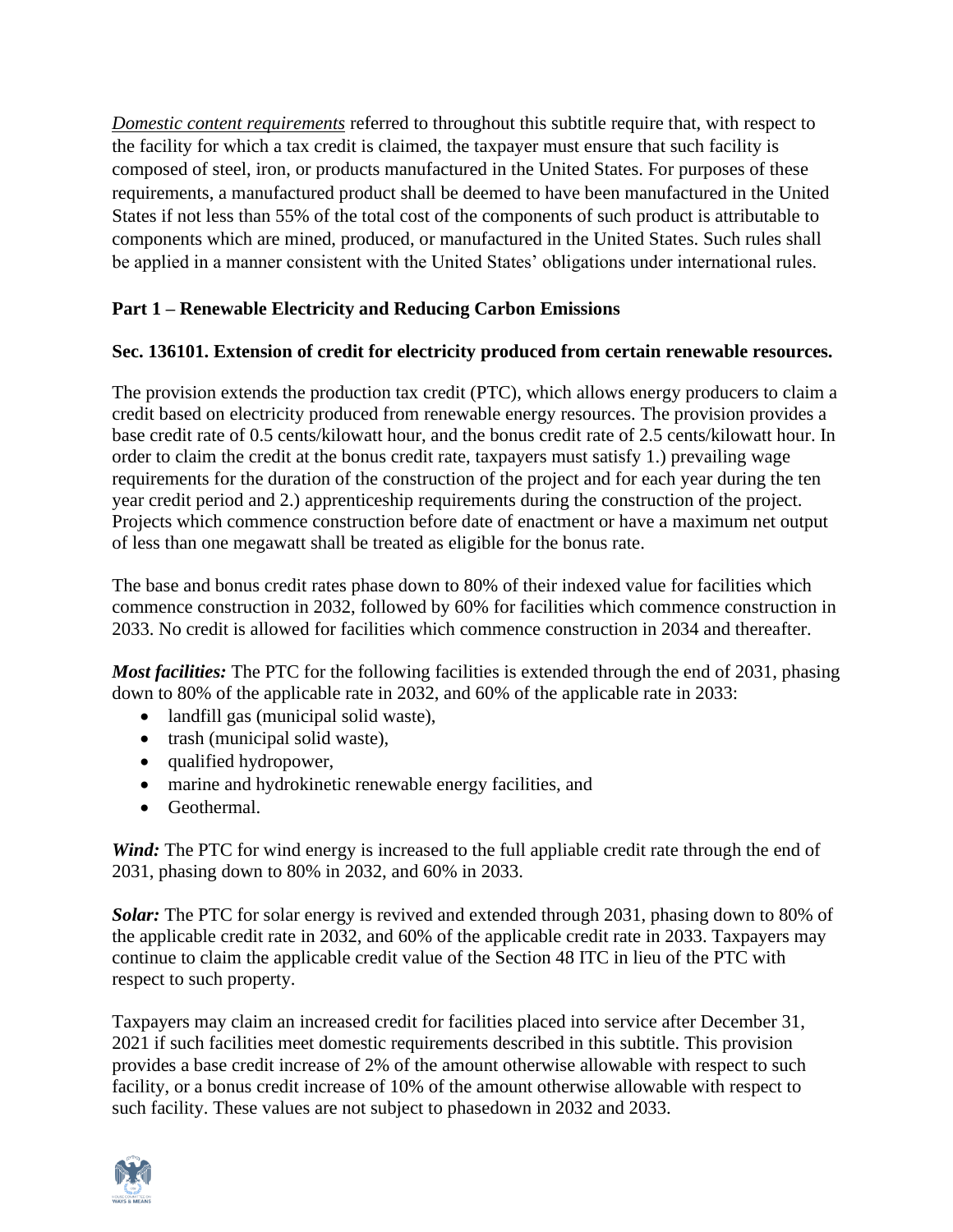These amendments made by this provision shall apply to facilities placed into service after date of enactment.

### **Sec. 136102. Extension and modification of energy credit.**

The provision extends the investment tax credit (ITC), which allows taxpayers to claim a tax credit for the cost of qualified energy property. In most cases, the provision extends the credit for property for which construction begins by the end of 2032, and then phases down the credit value over two years.

The provision provides a base credit rate of 6% of the basis of qualified energy property or a bonus credit rate of 30% of the basis of qualified energy property. These credit rates apply with respect to facilities placed into service after December 31, 2021. The base credit rate phases down to 5.2% for facilities that commence construction in 2032 and 4.4% for facilities that commence construction in 2033. The bonus credit rate phases down to 26% in 2032 and 22% in 2033.

In order to claim the ITC at the bonus credit rate, taxpayers must satisfy 1.) prevailing wage requirements for the duration of the construction of the project and for five years after the project is placed into service, and 2.) apprenticeship requirements during the construction of the project. Projects which commence construction before date of enactment or have a maximum net output of less than one megawatt shall be treated as eligible for the bonus rate (i.e. exempt from prevailing wage and apprenticeship requirements)

*Solar:* In addition to allowing taxpayers to elect to claim the PTC for solar energy facilities, the ITC for solar energy property is extended, providing a base credit rate of 6% and a bonus credit rate of 30% through the end of 2031. The ITC for solar energy property then phases down in 2032 and 2033, and provides a base rate of 2% or a bonus rate of 10% thereafter.

*Geothermal:* The ITC for geothermal energy property is modified to match the credit timeline for solar energy property. Therefore, the ITC for geothermal energy property is extended, providing a base credit rate of 6% or a bonus credit 30% through the end of 2031. The ITC for geothermal energy property then phases down in 2032 and 2033, providing a base credit rate of 2% or a bonus credit rate of 10% thereafter.

*Other currently eligible property:* The ITC for fiber-optic solar equipment, fuel cell property, microturbine property, combined heat and power property, small wind energy property, biogas property, waste energy recovery property, and offshore wind property is extended, providing a base credit rate of 6% or a bonus credit rate of 30% through the end of 2031, phasing down in 2032 and 2033. No credit is allowed with respect to such energy property which commences construction after 2033 or not placed in service before 2036.

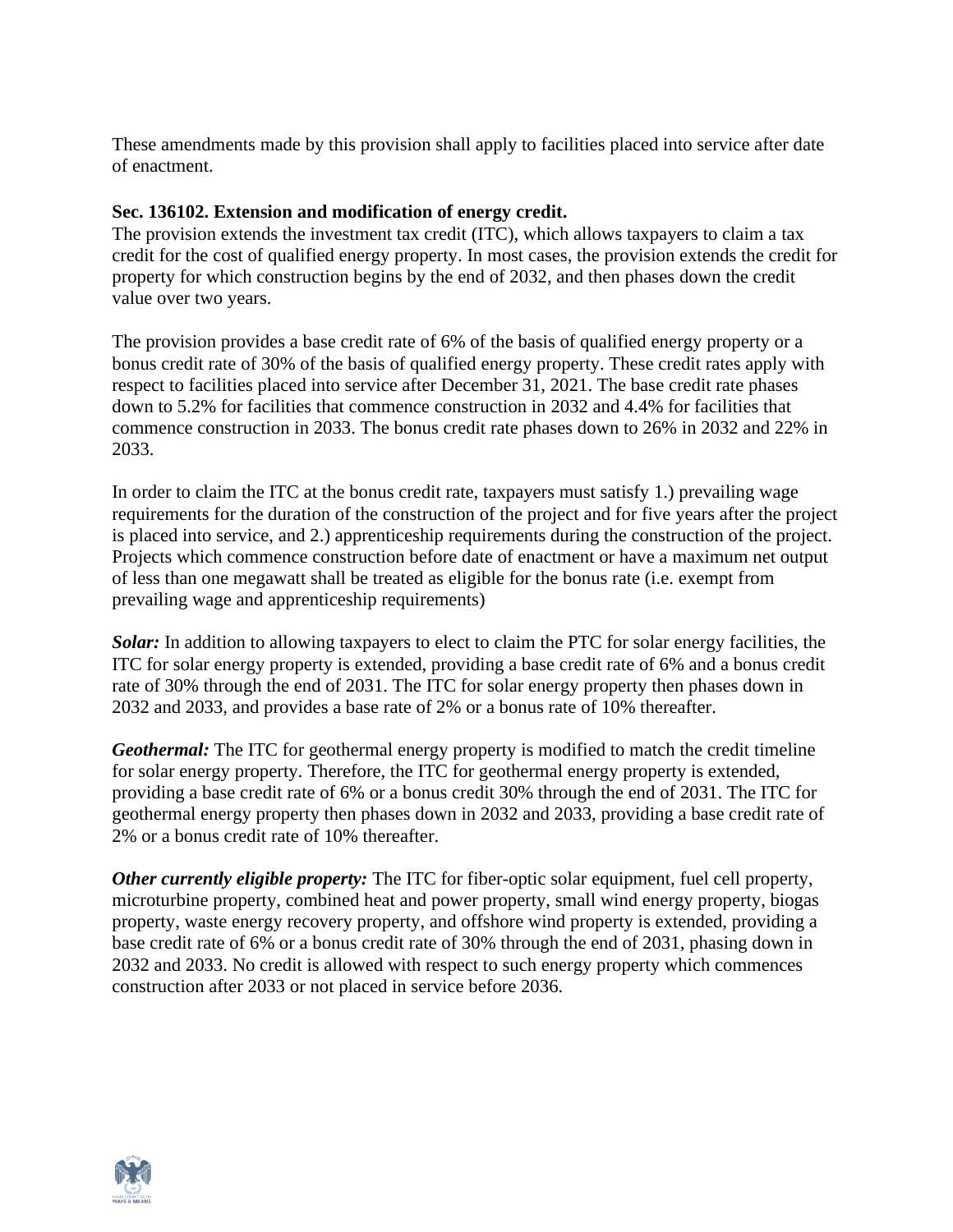*Newly eligible property:* The ITC is expanded to include energy storage technology and linear generators. These technologies are eligible for a 6% base credit rate or a 30% bonus credit rate through the end of 2031, phasing down in 2032 and 2033. No credit is allowed with respect to such energy property which commences construction after 2033 or not placed in service before 2036.

These technologies are briefly described as follows:

- Energy storage technology uses batteries and other storage technology to store energy for conversion to electricity and has a minimum capacity of 5 kWh, or to store energy to heat or cool a structure.
- Linear generators convert fuel into electricity through electromechanical means using a linear generator assembly without the use of rotating parts. The credit for linear generators is limited to systems with a nameplate capacity of at least 1 kW.
- Microgrid Controllers control the energy resources and loads needed to maintain acceptable frequency, voltage, or economic dispatch of a microgrid capable of operating as a single controllable entity independent from the electrical grid.
- Dynamic Glass or electrochromic glass which uses electricity to change its light transmittance properties to heat or cool a structure.
- Biogas property which converts biomass into a gas which consists of not less than 52% methane, or is concentrated by such system into a gas which consists of not less than 52 % methane, and captures such gas for productive use.

Taxpayers may claim an increased credit with respect to energy property placed into service after December 31, 2021 if such property meets the domestic requirements described in this subtitle. This provision provides an increase in the base credit rate of 2% or an increase in the bonus credit rate of 10% with respect to the credit percentage allowable for such facility. These amounts are not subject phasedown in 2032 and 2033.

These amendments made by this provision shall apply to facilities placed into service after December 31, 2021. The amendments pertaining to newly eligible property apply to periods after December 31, 2021 under rules similar to section 48(m) (as in effect on the day before the date of the enactment of the Revenue Reconciliation Act of 1990).

## **Sec. 136103. Increase in energy credit for solar facilities placed in service in connection with low-income communities.**

This provision provides for an enhanced incentive for solar facilities qualifying for the section 48 ITC with respect to which the Secretary makes an allocation of environmental justice solar capacity limitation. Property eligible for the credit including energy storage technology and interconnection property related to such solar property.

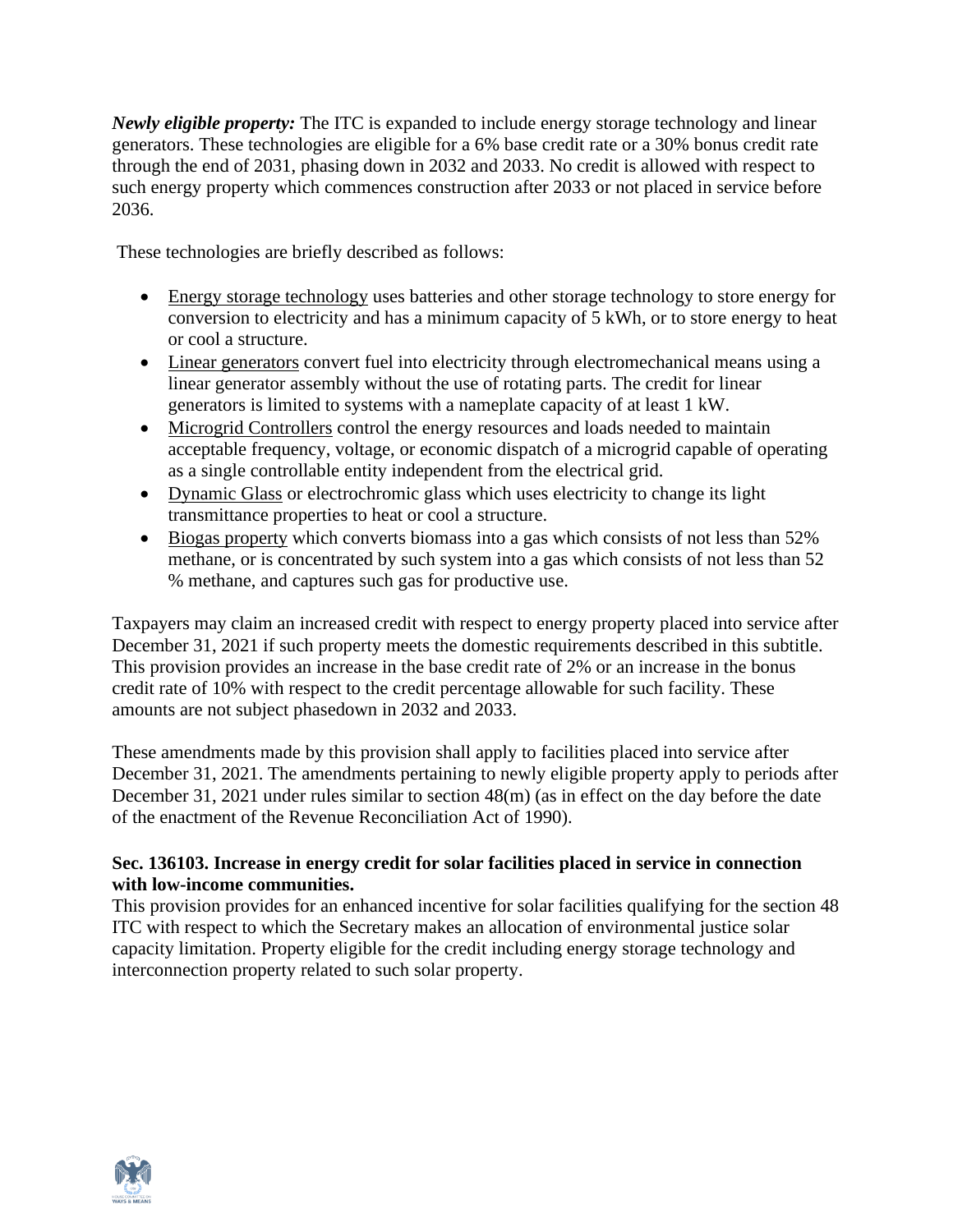In determining which solar facilities to allocate environmental justice solar capacity limitation, the Secretary shall consider:

- the greatest health and economic benefits (including ability to withstand extreme weather events) for individuals in low-income communities,
- the greatest employment and wages for such individuals, and
- the greatest engagement with outreach to, or ownership by, such individuals, including through partnerships with local governments and community based organizations.

The annual capacity limitation is 1.8 gigawatts for each calendar year 2022 through 2031 and zero for calendar years thereafter. The annual capacity limitation shall be increased by the amount of any unused allocations from the preceding calendar year, but not beyond 2033. Such projects receiving an allocation of environmental justice solar capacity limitation receive an additional 10% credit if located in a low-income community (as defined within the New Markets Tax Credit program under section 45D) or an additional 20% credit if such project is a qualifying low-income residential building project or a low-income economic benefit project.

A solar facility may qualify as low-income residential building project if such facility is installed on a residential building which participates in a covered housing program (as defined in Sec. 41411(a) of the Violence Against Women's Act of 1994), a Housing Development Fund Corporation cooperative under article XI of the New York State Private Housing Finance Law, multifamily housing program under the U.S. Department of Agriculture's Rural Housing Service, or such other affordable housing programs as the Secretary may provide, and the financial benefits of the electricity produced by such facility are allocated equitably to the occupant of the dwelling units of such building.

A solar facility may qualify as part of a low-income economic benefit project if at least 50 of the financial benefits of the electricity produced by such facility are provided to households with income of less than 200% of the poverty line or at or below 80% of area median income. This section applies to periods after December 31, 2021 under rules similar to section 48(m) (as in effect on the day before the date of the enactment of the Revenue Reconciliation Act of 1990).

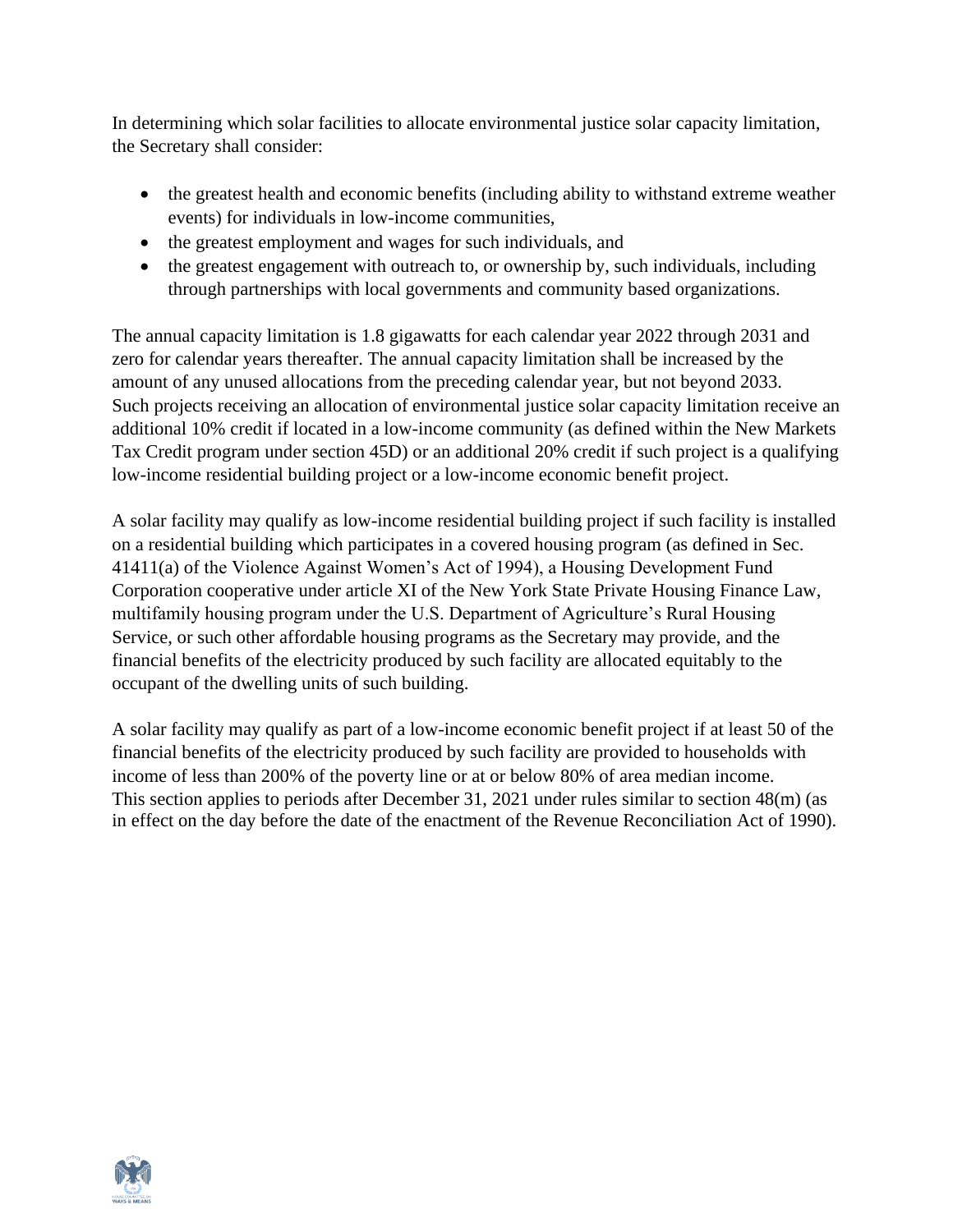## **Sec. 136104. Elective Payment for energy property and electricity produced from certain renewable resources.**

The provision allows taxpayers to elect to be treated as having made a payment of tax equal to the value of the credit they would otherwise be eligible for under the—

- section 48 ITC,
- section 45 PTC.
- section 45Q credit for carbon capture and sequestration,
- section 30C alternative fuel vehicle refueling property credit,
- section 48C advanced energy project credit
- section 48D investment credit for transmission property,
- section 48E zero emissions facility credit,
- section 45W zero-emission nuclear power production credit, and
- section 45X clean hydrogen production credit.

Rather than opting to carry forward credits to years when their credits can offset their tax liability, taxpayers can request a refund for the deemed payment of tax upon completion of construction.

This allows entities with little or no tax liability to accelerate utilization of these credits, including tax-exempt and tribal entities.

In the case of a facility placed into service after date of enactment for which a credit is allowed under the section 48 ITC, section 45 PTC, or section 48D, the amount of payment allowed under this provision shall be equal to the amount of credit the taxpayer would otherwise be eligible for with respect to such facility multiplied by the applicable percentage. The applicable percentage for facilities which satisfy domestic content requirements and facilities with a maximum net output of less than 1 megawatt shall be 100%. In the case any other facility, the applicable percentage shall be 100% for facilities which commence construction before 2024, 90% for facilities which commence construction in 2024, 85% for facilities which commence construction in 2025, and 0% for facilities which commence construction in 2026 and thereafter.

If the Secretary, in consultation with the Secretary of Commerce, determines that such materials and products are not produced in the United States in sufficient quantity and quality or inclusion of domestic material will increase the cost of such facility by more than 25%, the applicable percentage with respect to such facility shall be 100%.

This provision does not apply to mirror-code jurisdictions.

This provision applies to projects placed into service after December 31, 2021. Projects can make elections under this section starting 180 days after date of enactment.

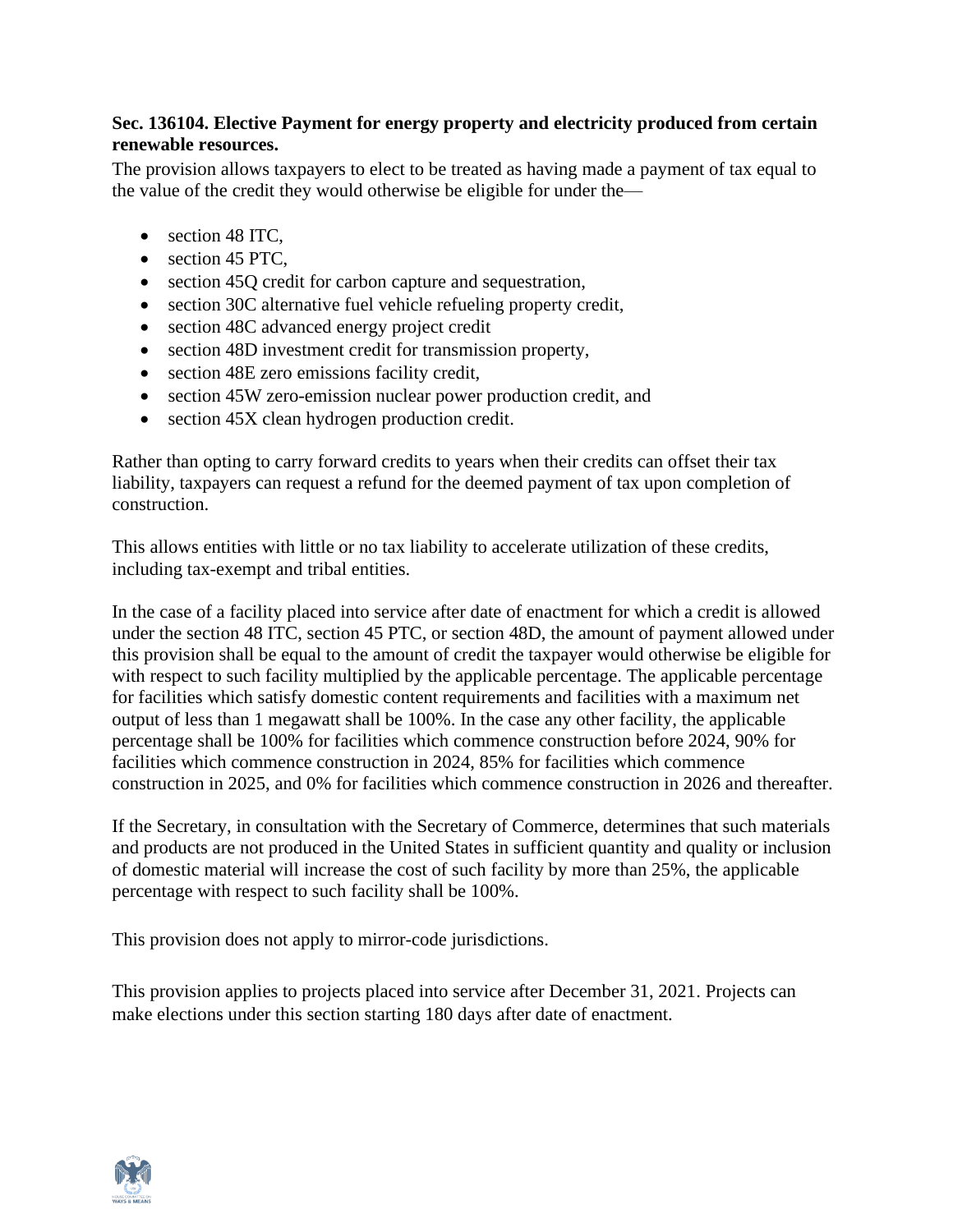### **Sec. 136105. Investment credit for electric transmission property.**

This provision provides for a tax credit for the basis of qualifying electric transmission property placed in service by the taxpayer.

The provision for a base credit rate of 6% of the basis of qualified electric transmission property or a bonus credit rate 30% of the basis of qualified electric transmission property. In order to claim the ITC at the bonus credit rate, taxpayers must satisfy 1.) prevailing wage requirements for the duration of the construction of the project and for five years after the project is placed into service, and 2.) apprenticeship requirements during the construction of the project.

Qualifying electric transmission property is defined as tangible, depreciable property which is:

- An electric transmission line which is capable of transmitting electricity at a voltage of not less than 275 kilowatts and has a transmission capacity of not less than 500 megawatts; or
- Related transmission property.

Related transmission property, with respect to any electric transmission line, is any property which is listed as a 'transmission plant' in the Uniform System of Accounts for the Federal Energy Regulatory Commission (FERC), and which is necessary for the operation of such electric transmission line. No credit is allowable with respect to related transmission property unless the taxpayer is also allowed a credit for the qualifying electric transmission property to which it relates.

Upgrades of an existing electric transmission line are treated as a replacement line. In the case of a qualifying electric transmission line which replaces an existing line, the 500 megawatt capacity requirement shall be increased by the transmission capacity of such existing electric transmission line, and the basis attributable to such existing transmission line is not eligible for the credit. No credit shall be allowed with respect to property of which construction began before January 1, 2022, or property approved for cost recovery by FERC or any relevant rate-making body before January 1, 2022.

This credit is effective for property placed into service after December 31, 2021, and before January 1, 2032.

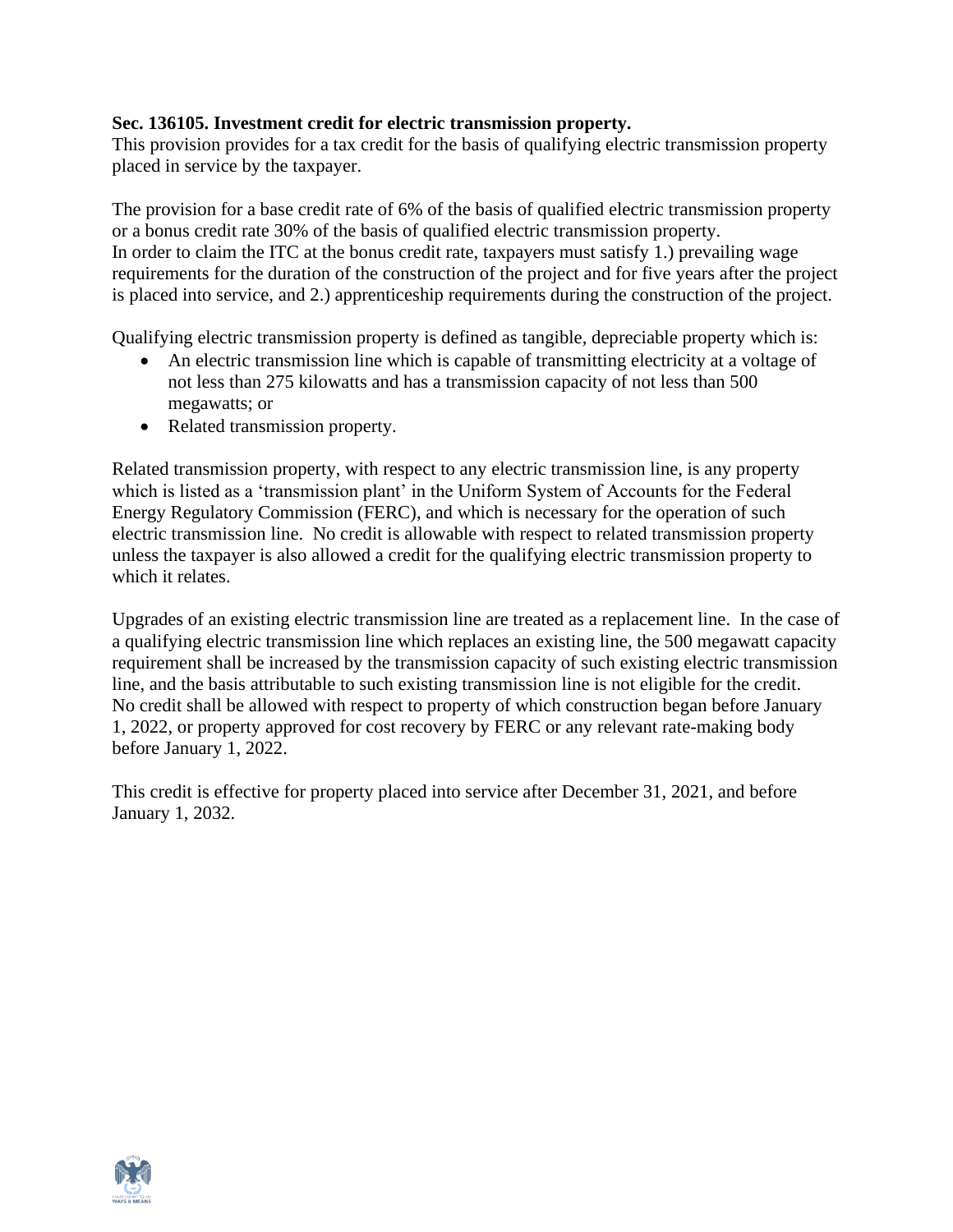### **Sec. 136106. Zero emissions facility credit.**

This provision provides for a 30% credit, to be allocated by the Secretary, for qualified investment with respect to any zero emissions facility of the taxpayer.

Qualified investment is defined as the basis of eligible property placed in service by the taxpayer which is part of a zero emissions facility.

In order for a project to be eligible for the zero emissions facility credit, taxpayers must satisfy 1.) prevailing wage requirements for the duration of the construction of the project and for five years after the project is placed into service, and 2.) apprenticeship requirements during the construction of the project.

A zero emissions facility means any facility which generates electricity, does not generate greenhouse gases, and utilizes a technology or process which is not in widespread use for commercial generation of electricity. For purposes of this credit, no portion of a zero emissions facility may be a qualified facility for purposes of the Section 45 PTC or Section 45Q, an advanced nuclear power facility, or energy property for purposes of the Section 48 ITC. The annual credit limitation of which the secretary may allocate is \$250,000,000 for calendar years 2022 through 2031 and zero for calendar years thereafter. The annual credit limitation shall be increased by the amount of any unused allocations from the preceding calendar year, but not beyond 2031.

In determining which zero emissions facilities to allocate such credits, the Secretary, after consultation with the Secretary of Energy and the Administrator of the Environmental Protection Agency, shall take consider which facilities:

- will result in the greatest reduction of greenhouse gas emissions,
- have the greatest potential for technological innovation and deployment, and
- will result in the greatest reduction of local environmental effects that are harmful to human health.

Such applicants shall provide written assurances to the Secretary that all laborers and mechanics employed by contractors and subcontractors shall be paid prevailing wages. This provision shall be made effective beginning after December 31, 2021.

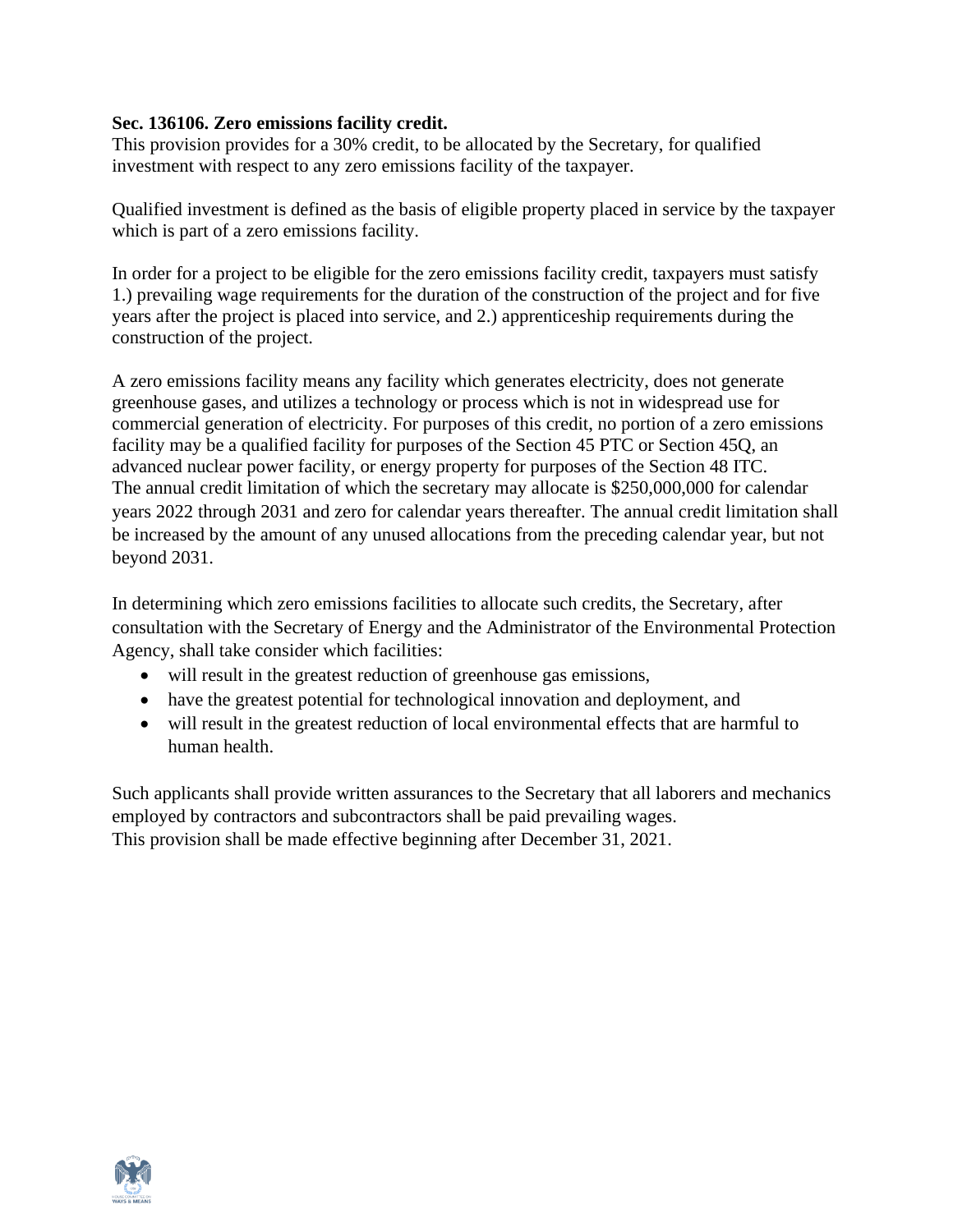#### **Sec. 136107. Extension of credit for carbon oxide sequestration.**

The provision extends the credit for carbon oxide sequestration facilities that begin construction before the end of 2031.

To qualify for the credit, direct air capture facilities must capture no less than 1,000 metric tons of carbon oxide per year. Electricity generating facilities must capture no less than 18,750 metric tons of carbon oxide and 75% of total carbon emissions. Other industrial facilities must capture no less than 12,500 metric tons of carbon oxide and 50% of total carbon emissions.

The provision provides a base credit rate of \$10 and a bonus credit rate of \$50 per metric ton of carbon oxide captured for geological storage and a base credit rate of \$7 and a bonus credit rate of \$35 per metric ton of carbon oxide captured and utilized for an allowable use by the taxpayer. The provision provides an enhanced credit for direct air capture facilities at a base rate of \$36 and a bonus rate of \$180 per metric ton of carbon oxide captured for geological storage and base rate of \$26 and a bonus rate of \$130 per metric ton of carbon captured and utilized for an allowable use by the taxpayer.

In order to claim the PTC at the bonus credit rate, taxpayers must satisfy 1.) prevailing wage requirements for the duration of the construction of the project and for each year during the twelve-year credit period, or where applicable, until the credit is phased out as determined by the Secretary, and 2.) apprenticeship requirements during the construction of the project. The amendments made by this provision shall apply for facilities placed into service after December 31, 2021.

#### **Sec. 136108. Green energy publicly traded partnerships.**

The provision expands the definition of qualified income for publicly traded partnerships from certain income derived from minerals and natural resources to include income derived from green and renewable energy. These additions include income from certain activities related to energy production eligible for the PTC, property eligible for the ITC, renewable fuels, and energy and fuel from carbon sequestration projects eligible for credits under Section or 45Q.

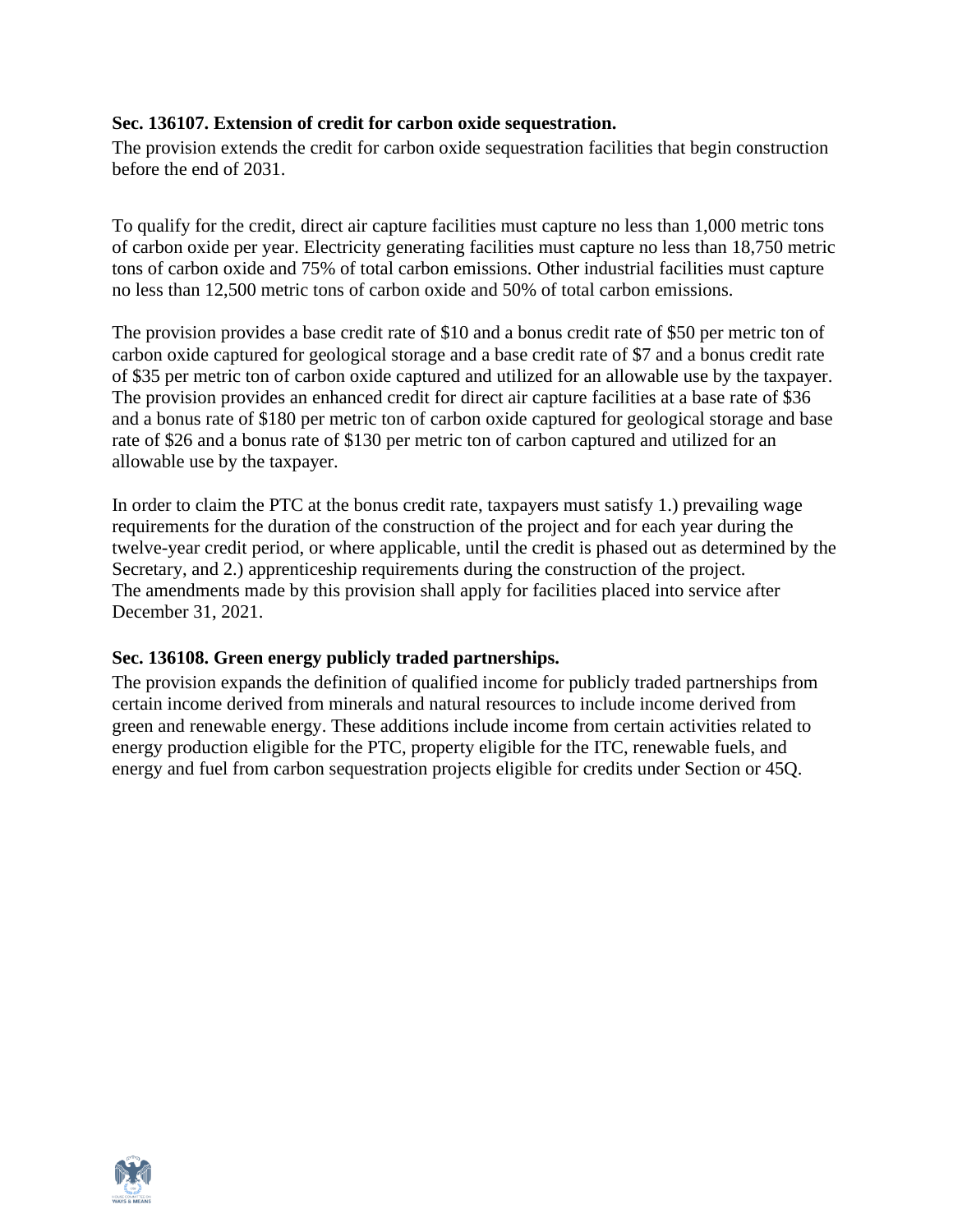#### **Sec. 136109. Zero-emission nuclear power production credit.**

The provision provides a credit for the production of electricity from a qualified nuclear power facility. The provision provides a base credit rate of 0.3 cents/kilowatt hour and a bonus credit rate of 1.5 cents/kilowatt hour for electricity produced by the taxpayer and sold to an unrelated person during the taxable year. The credit is reduced as the sale price of such electricity increases. Under the credit reduction formula, the credit with respect to any qualified nuclear power facility for any taxable year is reduced (but not below zero) by 80 percent of the excess of the gross receipts (excluding certain State and local zero-emissions grants) from any electricity produced and sold by such facility over the product of 0.5 cents times the amount of electricity sold during the taxable year.

In order to claim the PTC at the bonus credit rate, taxpayers must satisfy prevailing wage and apprenticeship requirements for the taxable year.

Qualified nuclear power facility is any nuclear facility that is owned by the taxpayer, that uses nuclear energy to produce electricity, was not previously awarded a credit allocation under section 45J, and is placed in service before date of enactment.

For purposes of this credit, a facility may only be treated as qualified if no portion of which is a qualified facility for purposes of the zero emissions facility credit.

This provision terminates on December 31, 2026.

This provision shall apply to electricity produced and sold after December 31, 2021, in taxable years beginning after such date.

## **Part 2 – Renewable Fuels**

## **Sec. 136201. Extension of excise tax credits relating to alternative fuels.**

The provision extends the income and excise tax credits for biodiesel and biodiesel mixtures at \$1.00 per gallon through 2031.

The provision extends the \$0.10-per-gallon small agri-biodiesel producer credit through the end of 2031.

The provision extends the \$0.50 per gallon excise tax credits for alternative fuels and alternative fuel mixtures through 2031.

#### **Sec. 136202. Extension of second generation biofuel incentives.**

The provision extends the second generation biofuel income tax credit through 2031.

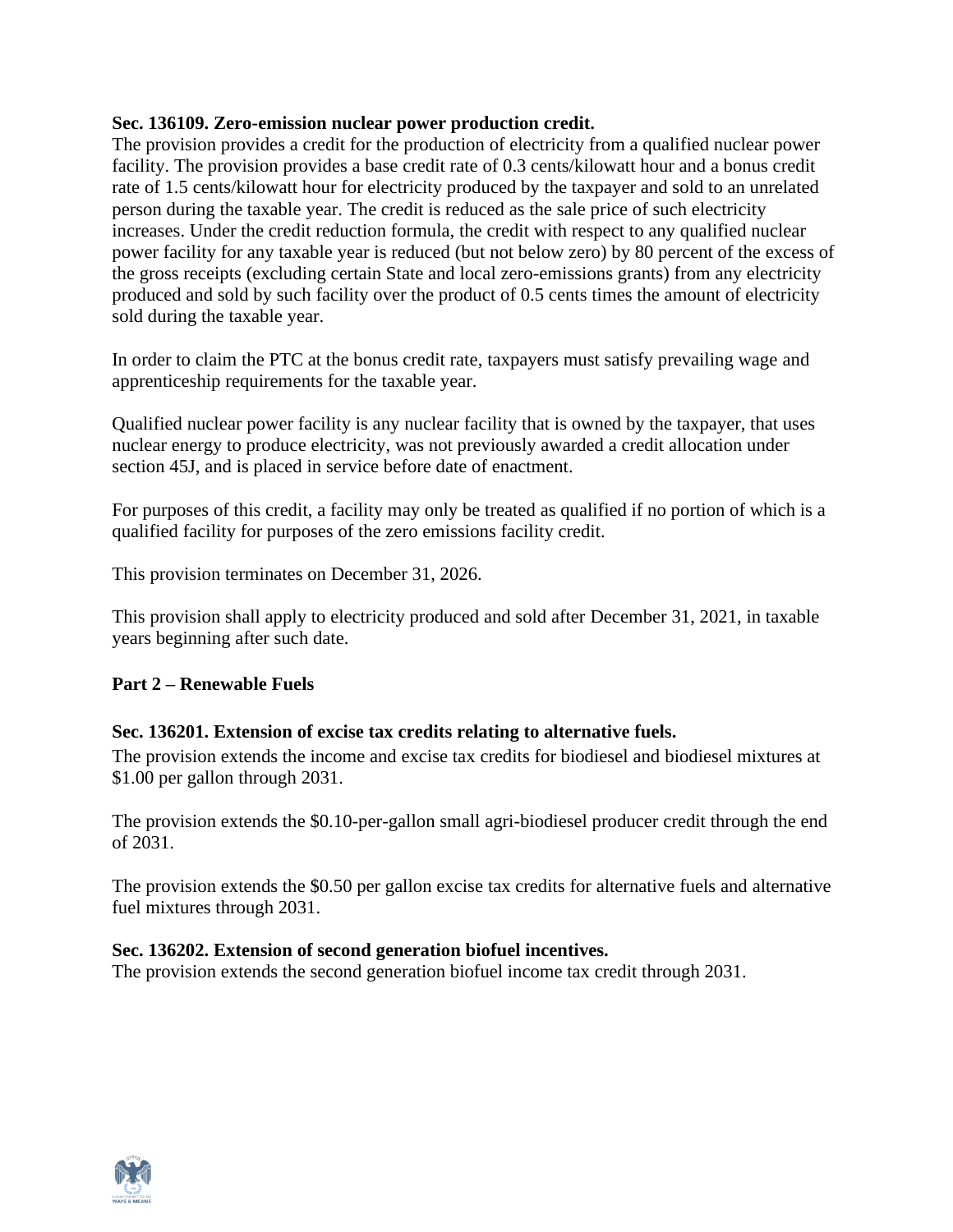#### **Sec. 136203. Sustainable aviation fuel credit.**

Beginning in 2023, this provision provides a refundable blenders tax credit for each gallon of sustainable aviation fuel sold as part of a qualified fuel mixture. The value of the credit is determined on a sliding scale, equal to \$1.25 plus an additional \$.01 for each percentage point by which the lifecycle emissions reduction of such fuel exceeds 50%. Taxpayers may elect to claim this credit as an excise tax credit against section 4041 excise tax liability.

To claim the credit taxpayers must certify to the Secretary that such fuel reduces emissions reduction by at least 50%, determined by a methodology conforming with all the requirements of the most recent Carbon Offsetting and Reduction Scheme for International Aviation adopted by the International Civil Aviation Organization with the support of the United States. Within two years of date of enactment of this provision, the Secretary of the Treasury, in consultation with the Secretary of Energy and the EPA Administrator, shall establish procedures by which taxpayers may obtain a certification from the Secretary consistent with such requirements. This provision terminates the \$1.00 section 40A tax credit for aviation fuel produced from biodiesel beginning after December 31, 2022.

This provision shall apply for fuel sold or used after December 31, 2022. The credits allowed under this provision expire after December 31, 2031.

#### **Sec. 136204. Clean Hydrogen.**

This provision creates a new tax credit for the production of clean hydrogen produced by a taxpayer at a qualified clean hydrogen facility beginning in 2022 during the ten year period beginning on the date such facility is placed in service.

The amount of the credit is equal to the applicable percentage of the base rate of \$0.60 or the bonus rate of \$3.00, indexed to inflation, multiplied by the volume (in kilograms) of clean hydrogen produced by the taxpayer at a qualified facility during such taxable year. In order to claim the hydrogen production credit at the bonus credit rate, taxpayers must satisfy 1.) prevailing wage requirements for the duration of the construction of the project and for each year during the ten year credit period, and 2.) apprenticeship requirements during the construction of the project.

The applicable percentage is determined by the percentage reduction in lifecycle greenhouse gas emissions reduction as compared to hydrogen produced by steam-methane reforming.

- For hydrogen achieving a reduction in lifecycle greenhouse gas emissions of at least 40% and less than 75%, the applicable percentage is 20%.
- For hydrogen achieving a reduction in lifecycle greenhouse gas emissions of at least 75% and less than 85%, the applicable percentage is 25%.
- For hydrogen achieving a reduction in lifecycle greenhouse gas emissions of at least 85% and less than 95%, the applicable percentage is 34%.
- For hydrogen achieving a reduction in lifecycle greenhouse gas emissions of at least 95% the applicable percentage is 100%.

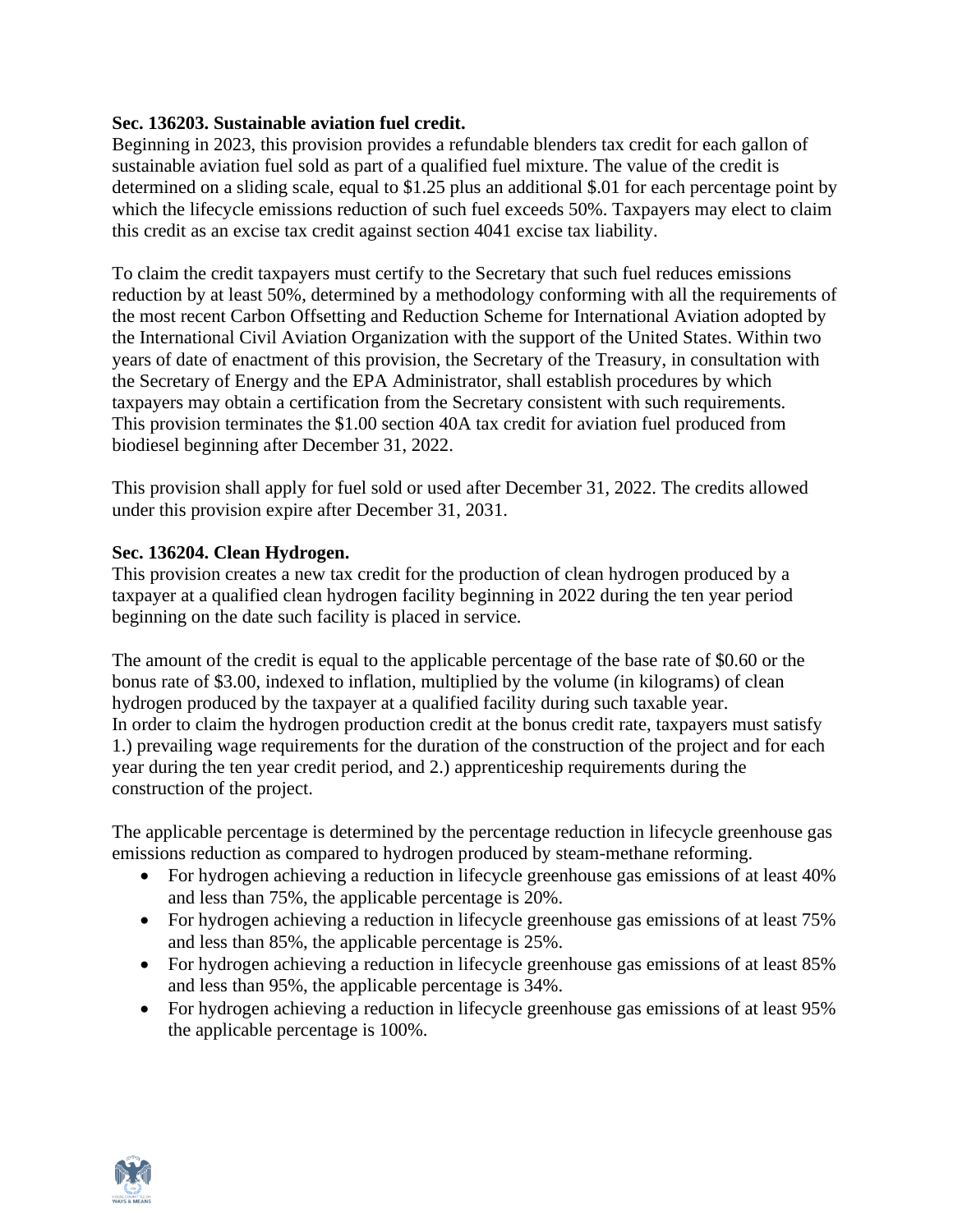Taxpayers may claim the section 45 PTC for electricity produced from renewable resources by the taxpayer if such electricity is used at a qualified clean hydrogen facility to produce qualified clean hydrogen. A taxpayer may elect to treat a qualified clean hydrogen facility as energy property for purposes of the section 48 ITC in lieu of the credit for the production of clean hydrogen. For taxpayers making such election, the credit allowed under section 48 shall equal the applicable percentage multiplied by the energy percentage. No credit shall be allowed for clean hydrogen produced at a facility which includes property for which a credit is allowable under section 45Q.

With respect to facilities for which the taxpayer elects to claim the section 48 ITC in lieu of the hydrogen production credit, the provision provides a base credit rate of 6% of the basis of qualified energy property or a bonus credit rate of 30% of the basis of qualified energy property.

Not later than one year after the date of enactment of this section, the Secretary shall issue regulations or other guidance to carry out this section, including for determining lifecycle greenhouse gas emissions and the process for requiring verification by unrelated third parties of production and sale of clean hydrogen.

No credit shall be allowed for facilities which commence construction in 2029 and thereafter.

## **Part 3 – Green Energy and Energy Efficiency Incentives for Individuals**

**Sec. 136301. Extension, increase, and modifications of nonbusiness energy property credit.** The provision extends the nonbusiness energy property credit to property placed in service before the end of 2031. Beginning in 2022, the provision modifies and expands the credit, including by:

- increasing the percentage of the credit for installing qualified energy efficiency improvements from 10% of the cost to 30%,
- replaces the lifetime cap on credits with a \$1,200 annual credit limitation,
- updating various standards and associated limits to reflect advances in energy efficiency and removing eligibility of roofs and advanced main air circulating fans, and
- requiring that manufacturers and taxpayers comply with reporting the identification number of certain property placed into service in order to access the credit,
- expanding the credit to cover the costs of home energy audits, allowing a credit of 30% of such costs up to a maximum credit of \$150.

## **Sec 136302. Residential energy efficient property.**

The provision extends the credit for the cost of qualified residential energy efficient property expenditures, including solar electric, solar water heating, fuel cell, small wind energy, and geothermal heat pumps. The provision extends the full 30% credit for eligible expenditures through the end of 2031. The credit then phases down to 26% in 2032 and 22% in 2033. The credit expires after the end of 2028. The provision also expands the definition of eligible property to include battery storage technology.

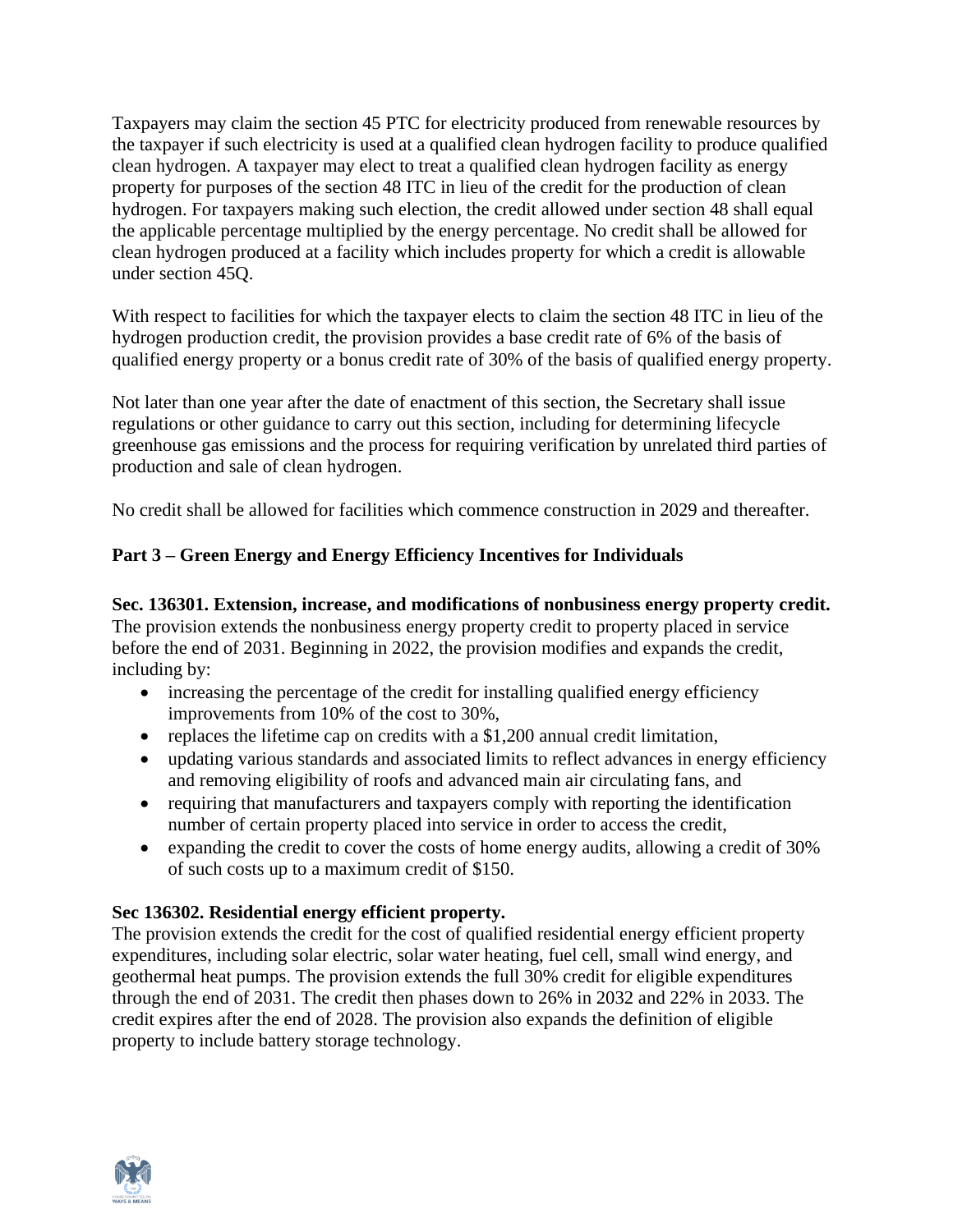### **Sec. 136303. Energy efficient commercial buildings deduction.**

Starting in 2022, the provision updates and expands the energy efficient commercial buildings deduction by increasing the maximum deduction, determined on a sliding scale. It also changes this maximum from a lifetime cap to a three- year cap. The provision updates the eligibility requirements so that property must reduce associated energy costs by 25% or more in comparison to a building that meets the ASHRAE standards as of three years prior to the date such building is placed into service.

The maximum value of the base deduction is \$.50 per square foot, increased by \$0.02 per square foot for every percentage point by which the designed energy cost savings exceed 25% against the reference standard, not to exceed \$1.00 per square foot. The value of the bonus deduction is \$2.50 per square foot, increased by \$.10 per square foot for every percentage point by which designed energy cost savings exceed 25% against the reference standard, not to exceed \$5.00 per square foot.

This provision allows taxpayers to elect to take an alternative, parallel deduction for energy efficient lighting, HVAC, and building envelope costs placed into service in connection with a qualified retrofit plan. The value of base the deduction is determined by the reduction in a building's energy usage intensity (EUI) upon completion of the retrofit, equal \$.50 per square foot, increased by \$0.02 per square foot for every percentage point by which the reduction in EUI exceed 25%, not to exceed \$1.00 per square foot. The value of the bonus deduction is \$2.50 per square foot, increased by \$.10 per square foot for every percentage point by the reduction in EUI exceed 25% against the reference standard, not to exceed \$5.00 per square foot. In order to claim the bonus deduction amount, taxpayers must satisfy prevailing wage and apprenticeship requirements for the duration of the construction of the project.

In order to qualify for the alternative deduction, a building retrofit project must reduce a building's EUI by no less than 25%.

This provision allows tax-exempt entities to allocate the deduction to the designer of the building or qualified retrofit plan.

The amendments made by this provision expire after December 31, 2031.

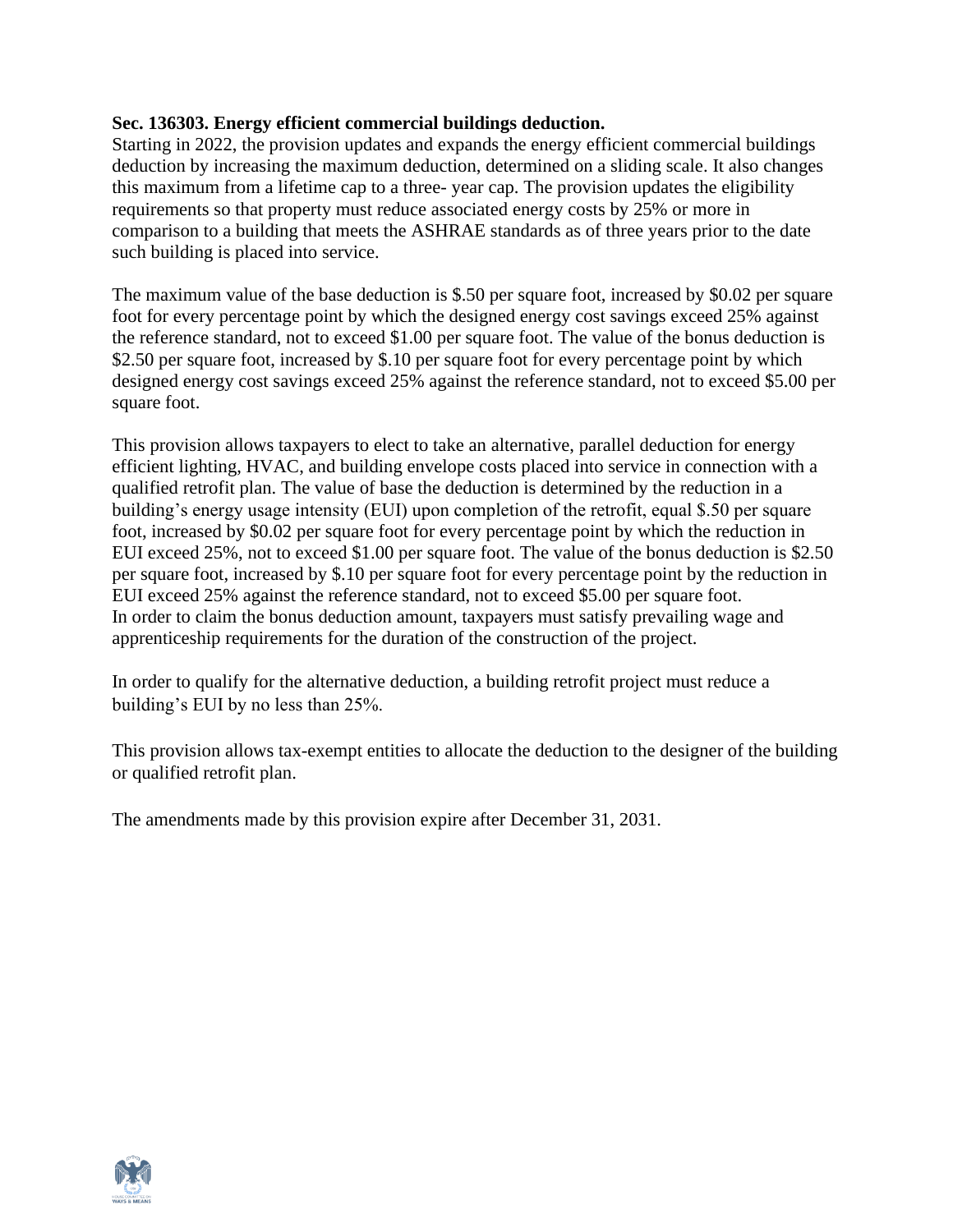**Sec. 136304. Extension, increase, and modifications of new energy efficient home credit.** The provision extends the Section 45L new energy efficient home credit through 2031.

*Single family and Manufactured Homes.* In the case of new homes acquired after 2022 which are eligible to participate in the ENERGY STAR Residential New Construction Program or Manufactured Homes Program, the provision provides a \$2,500 credit for energy efficient single family and manufactured new homes meeting certain energy star requirements.

- Single-family homes must meet the most recent Energy Star Single-Family New Homes Program requirements applicable to such dwelling location as in effect on 1.) the latter of January 1, 2022 or January 1 of two calendar years prior to the date the home is acquired and 2.) National Program Requirement Version 3.1 for homes acquired before 2025 and Version 3.2 thereafter.
- Manufactured homes must meet the most recent Energy Star Manufactured Home National Program requirements as in effect on the latter of January 1, 2022 or January 1 of two calendar years prior to the date the dwelling is acquired

This provision provides a higher tier credit of \$5,000 credit for eligible single family and manufactured new homes certified as a zero energy ready under the Department of Energy Zero Energy Ready Home Program.

*Multifamily Homes.* In the case of new homes acquired after 2022 which are eligible to participate in the ENERGY STAR Multifamily New Construction Program, provision provides a base credit of \$500 and a bonus credit of \$2,500 for multifamily units which meet

- the most recent Energy Star Manufactured Home National Program requirements as in effect on the latter of January 1, 2022 or January 1 of two calendar years prior to the date the dwelling is acquired and
- the most recent Energy Star Manufactured Home Regional Program requirements applicable to such unit as in effect on the latter of January 1, 2022 or January 1 of two calendar years prior to the date the dwelling is acquired.

This provision provides a higher tier base credit of \$1000 or a bonus credit of \$5,000 for eligible multifamily unites certified as a zero energy ready under the Department of Energy Zero Energy Ready Home Program.

In order to claim the bonus credit amount with respect to a multifamily unit, taxpayers must satisfy prevailing wage requirements for the duration of the construction of such units.

## **Sec. 136305. Modifications to income exclusion for conservation subsidies.**

The provision excludes from gross income water conservation, storm water management, and wastewater management subsidies provided by public utilities, state or local governments, or storm water management providers.

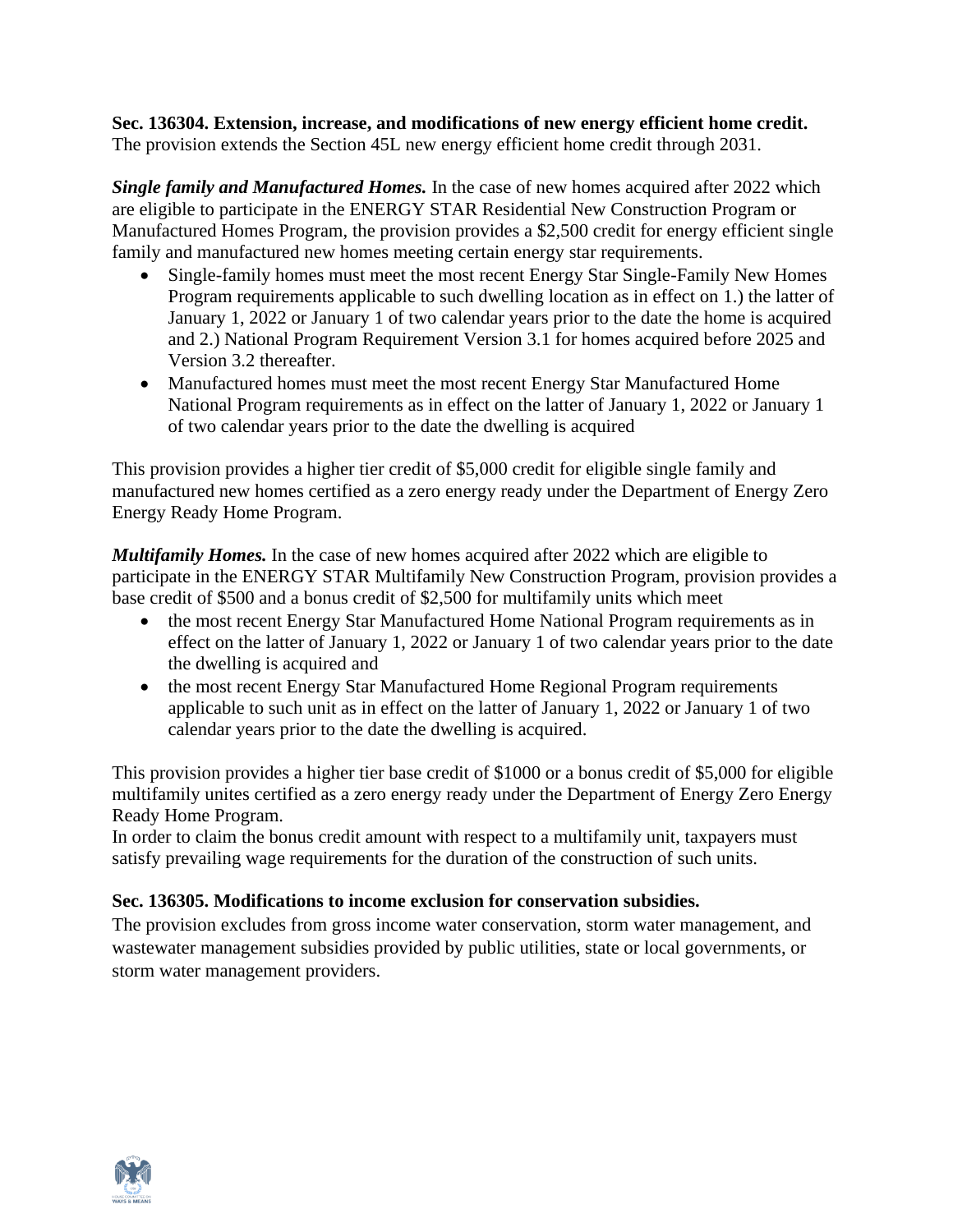## **Part 4 – Greening the Fleet and Alternative Vehicles**

## **Sec. 136401. Refundable new qualified plug-in electric drive motor vehicle credit for individuals.**

This provision provides for a refundable income tax credit for new qualified plug-in electric drive motor vehicles placed into service by the taxpayer during the taxable year. The amount of credit allowed by this provision with respect to a qualified vehicle is equal to the base amount of \$4,000 plus an additional \$3,500 for vehicles placed into service before January 1, 2027 with battery capacity no less than 40 kilowatt hours, and for vehicles with battery capacity of no less than 50 kilowatt hours thereafter.

The amount credit allowed for a qualified vehicle is increased by \$4,500 if the final assembly of the vehicle is at a facility in the United States which operates under a union-negotiated collective bargaining agreement.

The amount of credit allowed for a qualified vehicle is increased by \$500 if the vehicle model is assembled by a manufacturer which utilizes no less than 50% domestic content in component parts of such vehicles and such vehicles are powered by battery cells which are manufactured within the United States.

The amount of credit allowed for a qualified vehicle is limited to 50 percent of its purchase price.

Beginning in 2027, this credit shall only apply with respect to vehicles for which final assembly is within the United States.

For purposes of this credit, a new qualified plug in electric drive motor vehicle means a vehicle

- the original use of which commences with the taxpayer,
- is acquired for use or lease by the taxpayer and not for resale, which is made by a qualified manufacturer,
- which is treated as a motor vehicle for purposes of title II of the clean air act,
- which has a gross vehicle rating of less than 14,000 pounds,
- which is propelled to a significant extent by an electric motor which draws electricity from a battery which has a capacity of not less than seven kilowatt hours and is capable of being recharged from an external source of electricity, and
- is not depreciable property.

A qualified manufacturer means any manufacturer which enters into written agreement with the Secretary to ensure each vehicle manufactured meets the requirements of this provision and is labeled with a unique vehicle identification number, and that such manufacture will periodically provide such vehicle identification numbers to the secretary in such a manner as the Secretary may prescribe.

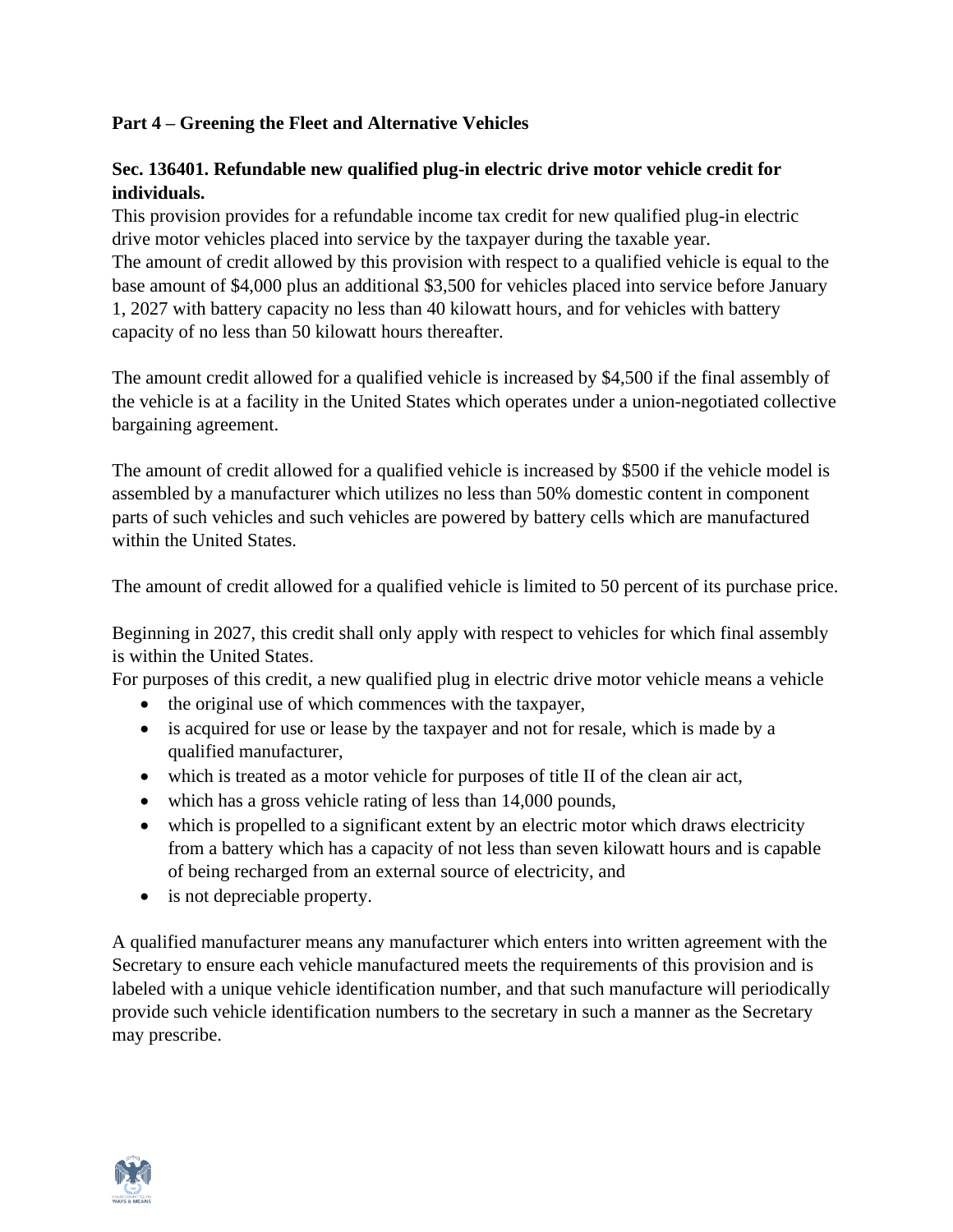No credit shall be allowed for vehicle by which the manufacturer's suggested retail price exceeds the applicable limitation, which is as follows:

- Sedans: \$55k
- Vans:  $$64k$
- SUVs: \$69k
- Pick Up Trucks: \$74k

The credit is phased out by \$200 for each \$1,000 of the taxpayer's modified adjusted gross income as exceeds \$800,000 for married filing jointly, \$600,000 for head of household, and \$400,000 in any other case. For a given taxable year, the taxpayer may use modified adjusted gross income for that year or the immediately preceding year, whichever is lower.

The taxpayer may elect to transfer the credit to the vehicle dealer, provider the dealer is registered as an eligible entity with the Secretary, discloses the MSRP, credit amount, associated fees, and the amount to be paid to the taxpayer in the form of a down payment or otherwise with respect to the transfer of credit. The Secretary shall establish a program to make advance payments to any eligible dealer equal to the cumulative amount of transferred credits.

This provision provides for a 10% credit, not to exceed \$2,500, for two and three wheeled plug in electric vehicles which have a battery capacity of no less than two and a half kilowatt hours, are manufactured primarily for use on roads an highways, and are capable of achieving a speed of 45 miles per hour or greater, and otherwise meet the requirements of this section.

The Secretary shall make payments to mirror code territories for the amount of revenue lost with respect to this provision. The Secretary shall make payments to non-mirror code territories for the amount of revenue lost with respect to operating a similar credit for electric vehicles. This provision is made effective beginning after December 31, 2021, replacing section 30D, the plug-in electric drive motor vehicles credit.

No credit shall be allowed under this provision for vehicles acquired after December 31, 2031.

#### **Sec. 136402. Credit for previously-owned qualified plug-in electric drive motor vehicles.** The provision creates a new refundable credit for the purchase of used plug-in electric cars after

date of enactment through 2031. Buyers can claim a base credit of \$1,250 for the purchase of qualifying used EVs, with additional incentives for battery capacity. The credit is capped at the lesser of \$2,500 credit or 30% of the sale price.

To qualify for this credit, used EVs must generally meet the eligibility requirements in the existing Section 30D credit for new EVs, not exceed a sale price of \$25,000, and be a model year that is at least two years earlier than the date of sale.

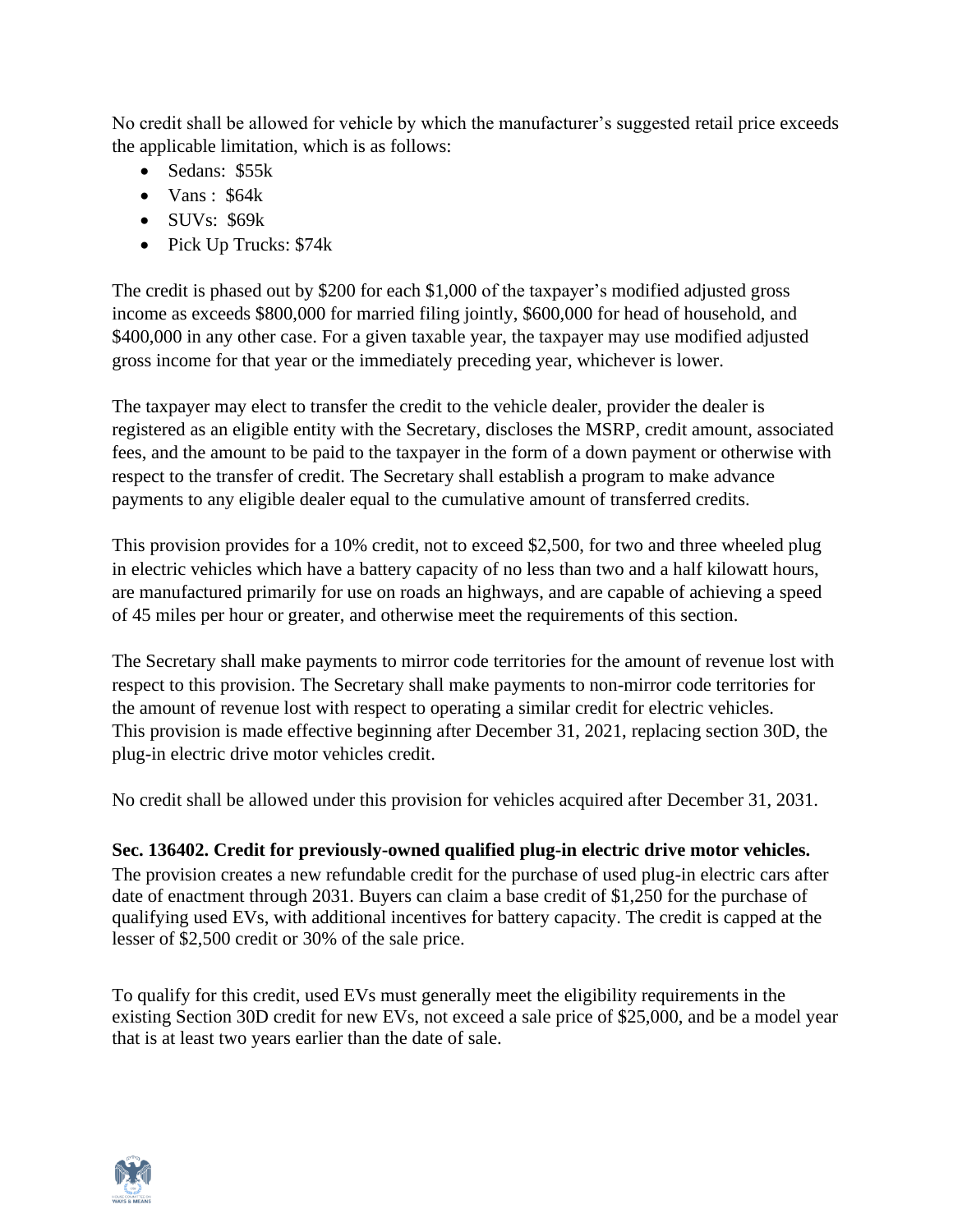Buyers with up to \$75,000 (\$150,000 for married couples filing jointly and \$112,500 for head of household filers) in adjusted gross income can claim the full amount of the credit. The credit phases out by \$200 for every \$1,000 in AGI in excess of the limitation. Buyers must purchase the vehicle from a dealership for personal use and cannot claim the credit more than once every three years. The credit only applies to the first resale of a used EV and includes restrictions on sales between related parties.

The Secretary shall make payments to mirror code territories for the amount of revenue lost with respect to this provision. The Secretary shall make payments to non-mirror code territories for the amount of revenue lost with respect to operating a similar credit for previously-owned electric vehicles.

## **Sec. 136403. Credit for qualified commercial electric vehicles.**

This provision creates a new credit for qualified commercial electric vehicles placed into service by the taxpayer.

The amount of credit allowed by this provision with respect to a qualified commercial electric vehicle is equal to 30% of the cost of such vehicle. In the case of vehicles acquired by tax exempt entities, the person who sold the qualified vehicle to such entity shall be treated as the taxpayer that placed such vehicle into service.

For purposes of the credit a qualified commercial electric vehicle means any vehicle

- the original use of which commences with the taxpayer,
- which is acquired for use or lease by the taxpayer and not for resale,
- which is made by a qualified manufacturer,
- which is treated as a motor vehicle for purposes of title II of the clean air act or mobile machinery for purposes of section 4053(8),
- which is propelled to a significant extent by an electric motor which draws electricity from a battery which has a capacity of not less than ten kilowatt hours and is capable of being recharged from an external source of electricity, or is a fuel cell vehicle based upon the requirements of section 30B,
- is not powered by an internal combustion engine, and is of a character subject to the allowance for depreciation.

A qualified manufacturer means any manufacturer which enters into written agreement with the Secretary to ensure each vehicle manufactured meets the requirements of this provision and is labeled with a unique vehicle identification number, and that such manufacture will periodically provide such vehicle identification numbers to the secretary in such a manner as the Secretary may prescribe. No credit shall be allowed with respect to any qualified vehicle unless the taxpayer includes the vehicle identification number of such vehicle on their return for that taxable year.

This provision shall take effect after December 31, 2021. No credit shall be allowed under this provision for a vehicle acquired after December 31, 2031.

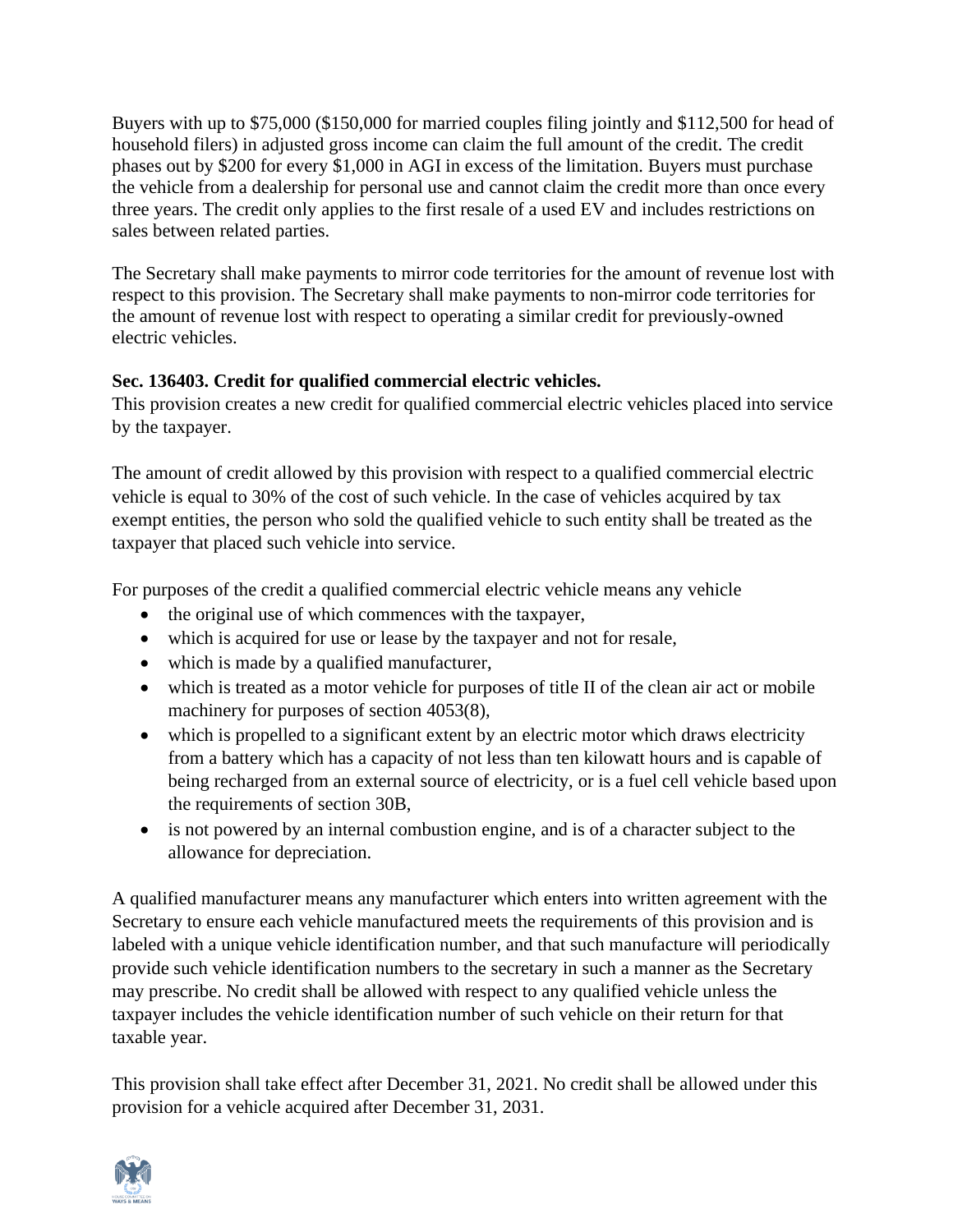## **Sec. 136404. Qualified fuel cell motor vehicles.**

This provision extends the credit for the purchase of a qualified fuel cell motor vehicle through 2031, but only with respect to vehicles not of a character subject to depreciation. Beginning on January 1, 2022, commercial fuel cell vehicles otherwise eligible for this credit will be eligible for the new section 45V credit for qualified commercial electric vehicles.

## **Sec. 136405. Alternative fuel refueling property credit.**

The provision extends the alternative fuel vehicle refueling property credit through 2031. Beginning in 2022, the provision expands the credit for zero-emissions charging infrastructure by providing a base credit of 6% for expenses up to \$100,000 and 4% for allowable expenses in excess of such limitation (i.e., it allows a credit for expenses beyond the limit if certain requirements are met). The provision provides an alternative bonus credit level of 30% for expenses up to \$100,000 and 20% thereafter.

To qualify for the credit for expenses in excess of the \$100,000 limitation, the property must: 1) be intended for general public use and either accept credit cards as a form of payment or not charge a fee, or 2) be intended for exclusive use by government or commercial vehicle fleets. In order to claim the bonus credit amount with respect to eligible property, taxpayers must satisfy prevailing wage requirements for the duration of the construction of such property.

This provision also clarifies that bidirectional charging equipment is eligible property and expands the list of eligible property to include electric charging stations for electric 2- and 3 wheeled motor vehicles manufactured for use on public street, roads, and highways, but only if such stations are 1) intended for general public use and either accept credit cards as a form of payment or not charge a fee, or 2) intended for exclusive use by government or commercial vehicle fleets .

## **Sec. 135406. Reinstatement and expansion of employer provided fringe benefits for bicycle commuting.**

This provision eliminates the temporary suspension of the exclusion for qualified bicycle commuting benefits and increases the maximum benefit from \$20 per month to \$52.50 per month.

This provision expands the definition of qualified benefit to include employer provision of qualified commuting property and employer reimbursement of expenses incurred for the purchase, financing, lease, rental (including bikeshare), improvement, or storage of qualified commuting property if the employer uses such property for travel between the employee's residence and place of employment or mass transit facility connecting an employee to place of employment.

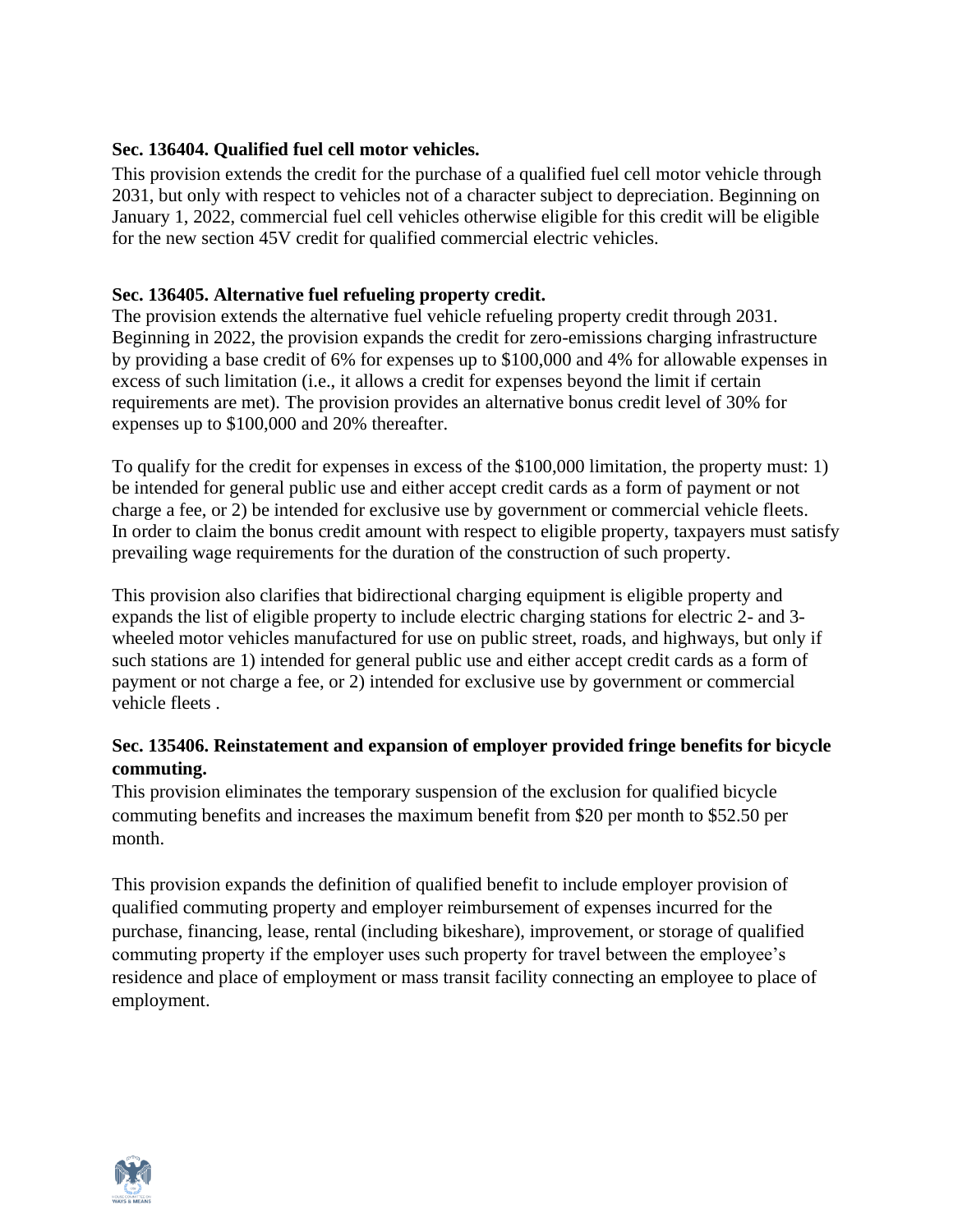Qualified community property includes bicycles, electric bicycles (within the meaning of Sec. 30E as established by this legislation, 2- or 3-wheeled scooters (other than scooters equipped with motors), and any 2- or 3-wheeled scooter propelled by an electric motor if such motor does not provide assistance in excess of 20 miles per hour.

## **Sec. 136407. Credit for certain new electric bicycles.**

This provision provides for a 15% refundable tax credit for qualified electric bicycles placed into service before January 1, 2032.

Beginning in 2022, taxpayers may claim a credit of up to \$1,500 for electric bicycles placed into service by the taxpayer for use within the United States. A taxpayer may claim the credit for one electric bicycle per taxable year (two for joint filers). The credit phases out starting at \$75,000 of modified adjusted gross income (\$112,500 for heads of household and \$150,000 for married filing jointly) at a rate of \$200 per \$1,000 of additional income. For a given taxable year, the taxpayer may use modified adjusted gross income for that year or the immediately preceding year, whichever is lower.

Qualified electric bicycles is defined as a bicycle which is equipped with fully operable pedals, a saddle or seat for the rider, an electric motor of less than 750 watts which is designed to provide assistance in propelling the bicycle, and does not provide assistance if the bicycle is moving in excess of 20 miles per hour or only provides assistance when the rider is pedaling and does not provide assistance if the bicycle is moving in excess of 28 miles per hour.

In order to be eligible for the credit, the aggregate amount paid for the acquisition of such bicycle must not exceed \$8,000.

In order for an electric bicycle to be eligible for the credit, the manufacturer must assign each bicycle a unique vehicle identification number and report such information to the Treasury in a manner prescribed by the Secretary. Taxpayers must then provide the proper vehicle identification number assigned to the electric bicycle by the manufacturer in order to claim the credit.

The Secretary shall make payments to mirror code territories for the amount of revenue lost with respect to this provision. The Secretary shall make payments to non-mirror code territories for the amount of revenue lost with respect to operating a similar credit for electric bicycles.

## **Part Five – Investment in the Green Workforce**

## **Sec. 136501. Extension of the advanced energy project credit.**

The provision revives the Section 48C qualified advanced energy property credit, allowing the Secretary to allocate an additional \$2.5 billion in credits for each year from 2022 through and including 2031. \$400 million in credits each year is reserved for projects in automotive communities.

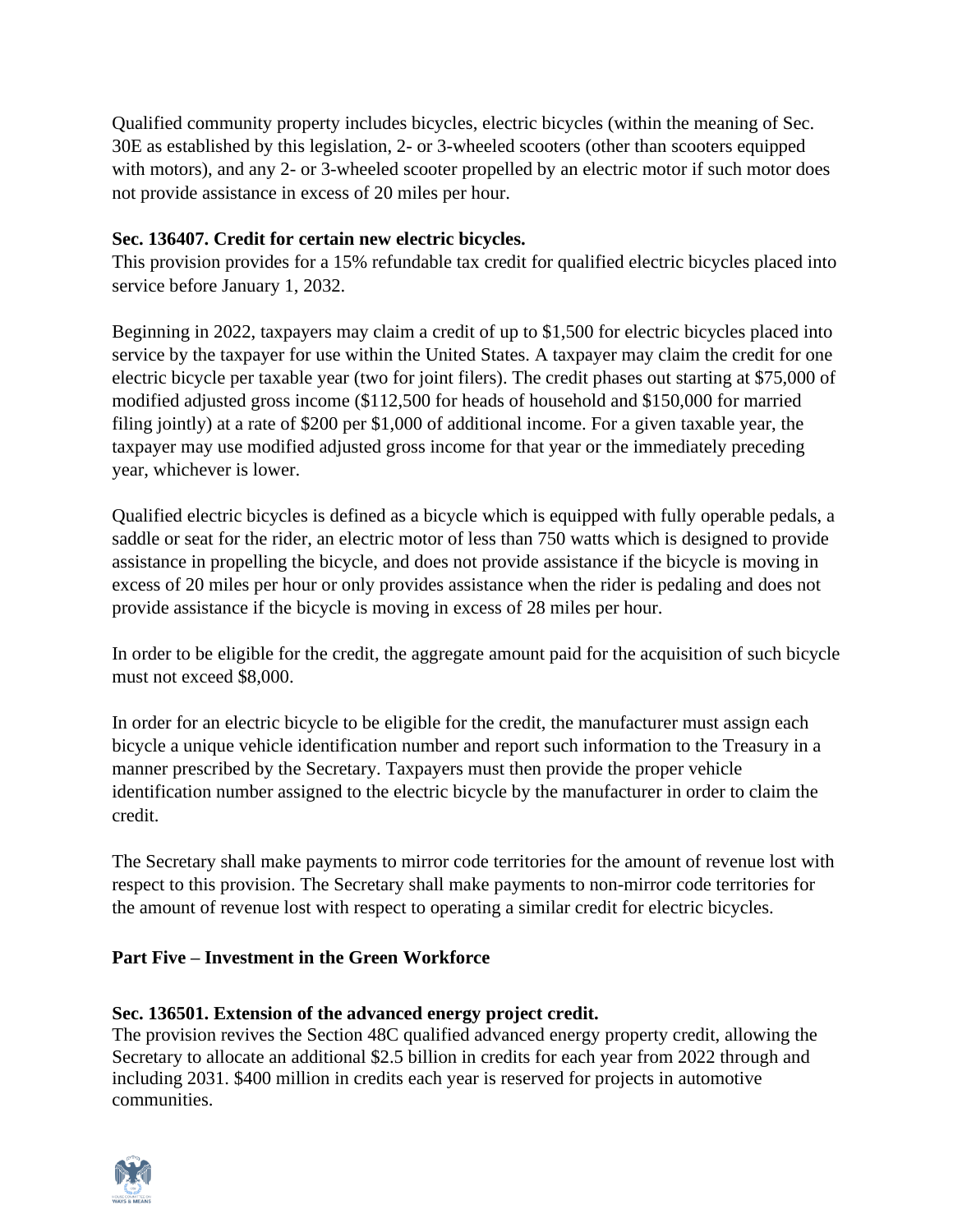In order for a project to be eligible for the advanced energy project credit, taxpayers must satisfy 1.) prevailing wage requirements for the establishment, expansion, or re-equipping of a manufacturing facility and for five years after the project is placed into service, and 2.) apprenticeship requirements during the construction of the project.

Similar requirements to the original credit apply, with a few notable changes. The Secretary will determine allocations to projects each year with a requirement that property is placed in service within 4 years of the date of the allocation. Projects shall be given priority if the manufacturing is not for the assembly of parts or if they have the greatest potential for commercial deployment of new applications.

Additionally, the Secretary shall give consideration to projects with the greatest net impact in reducing greenhouse gas emissions, the greatest domestic job creation, and greatest job creation in historically underserved communities whose population is at significant risk of experiencing adverse health and environmental effects of greenhouse gas emissions.

## **Sec. 136502. Labor costs of installing mechanical insulation property.**

The provision provides a credit for up to 10% of the labor costs incurred by a taxpayer in installing mechanical insulation property into a mechanical system which was originally placed in service not less than 1 year before the date on which such mechanical insulation property is installed. The credit is available for costs paid starting in 2022 through the end of 2031.

## **Part 6 – Environmental Justice**

## **Sec. 136601. Qualified environmental justice program credit.**

The provision creates a capped refundable competitive credit of \$1 billion for each year from 2022 through and including 2031 to institutions of higher education for environmental justice (EJ) programs.

The base credit is 20% of costs to be spent within five years by the receiving institution. Programs with material participation from Historically Black Colleges and Universities (HBCUs) and Minority Serving Institutions (MSIs) are eligible for a higher credit of 30%. Qualifying EJ programs shall be designed to address or improve data about environmental stressors for the primary purpose of improving or facilitating the improvement of health and economic outcomes of individuals residing in low-income areas or areas that experience, or at risk of experiencing, multiple exposures to qualified environmental stressors.

Institutions receiving allocations shall make publicly available the application submitted to the Secretary and submit annual reports describing the amounts paid for and expected impact of the projects. The Secretary shall publicly disclose the identity of the institutions receiving the allocation and the amount of the allocation.

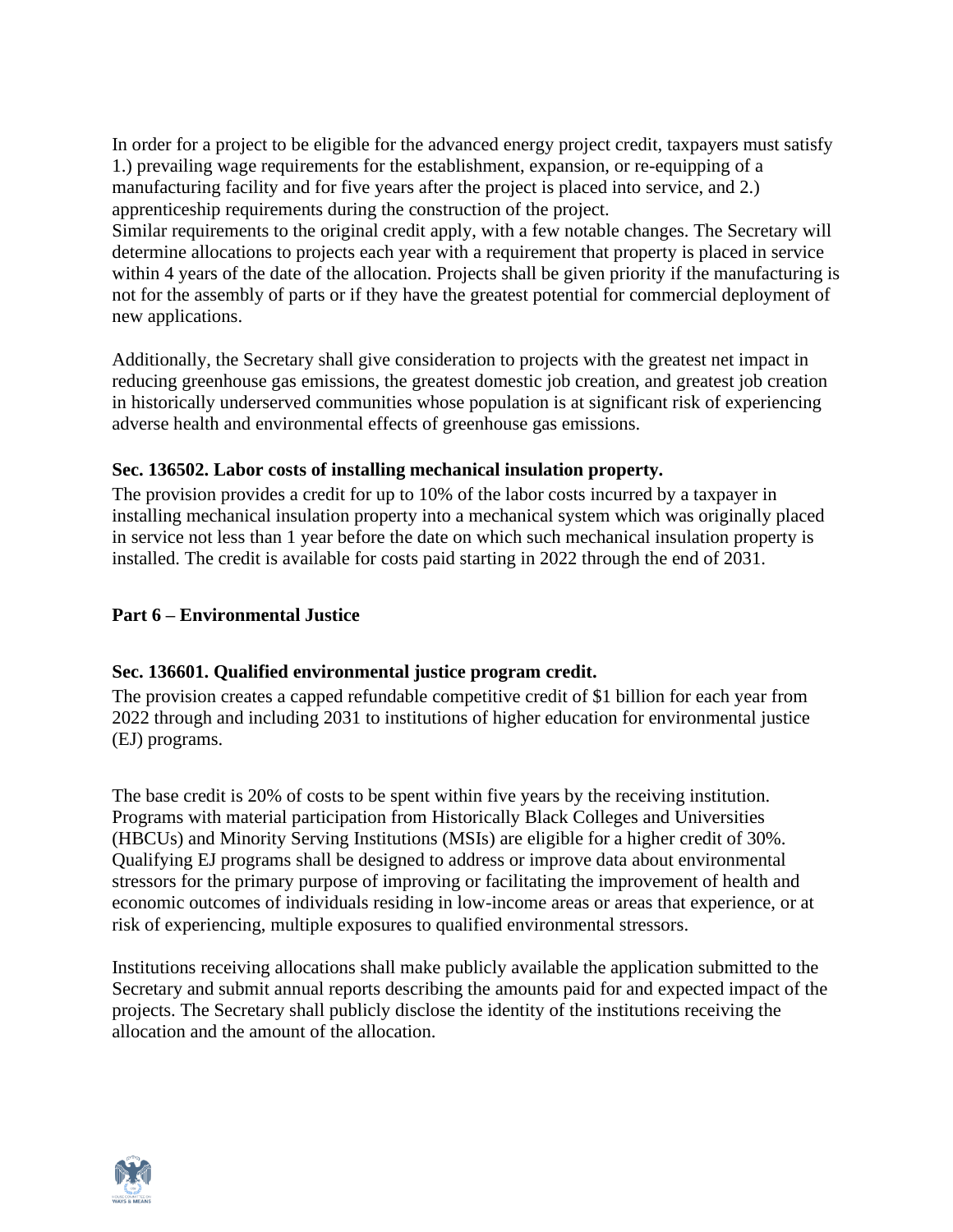### **Part 7 – Superfund**

#### **Sec. 136701. Reinstatement of Superfund.**

This provision reinstates the Hazardous Substance Superfund Financing Rate on crude oil and imported petroleum products at the rate of 16.4 cents/per gallon, indexed to inflation, and reinstates the tax on sale of chemicals at twice the rates enacted in prior law. These provisions are made effective after December 31, 2021 until January 1, 2032.

This provision reinstates the authority for advances to be appropriated to the trust fund through December 31, 2029.

#### **Part 8 – Appropriations**

#### **Sec. 136801. Appropriations.**

This provision appropriates \$3,831,000,000 to remain available through 2031 for the IRS to carry out this subtitle.

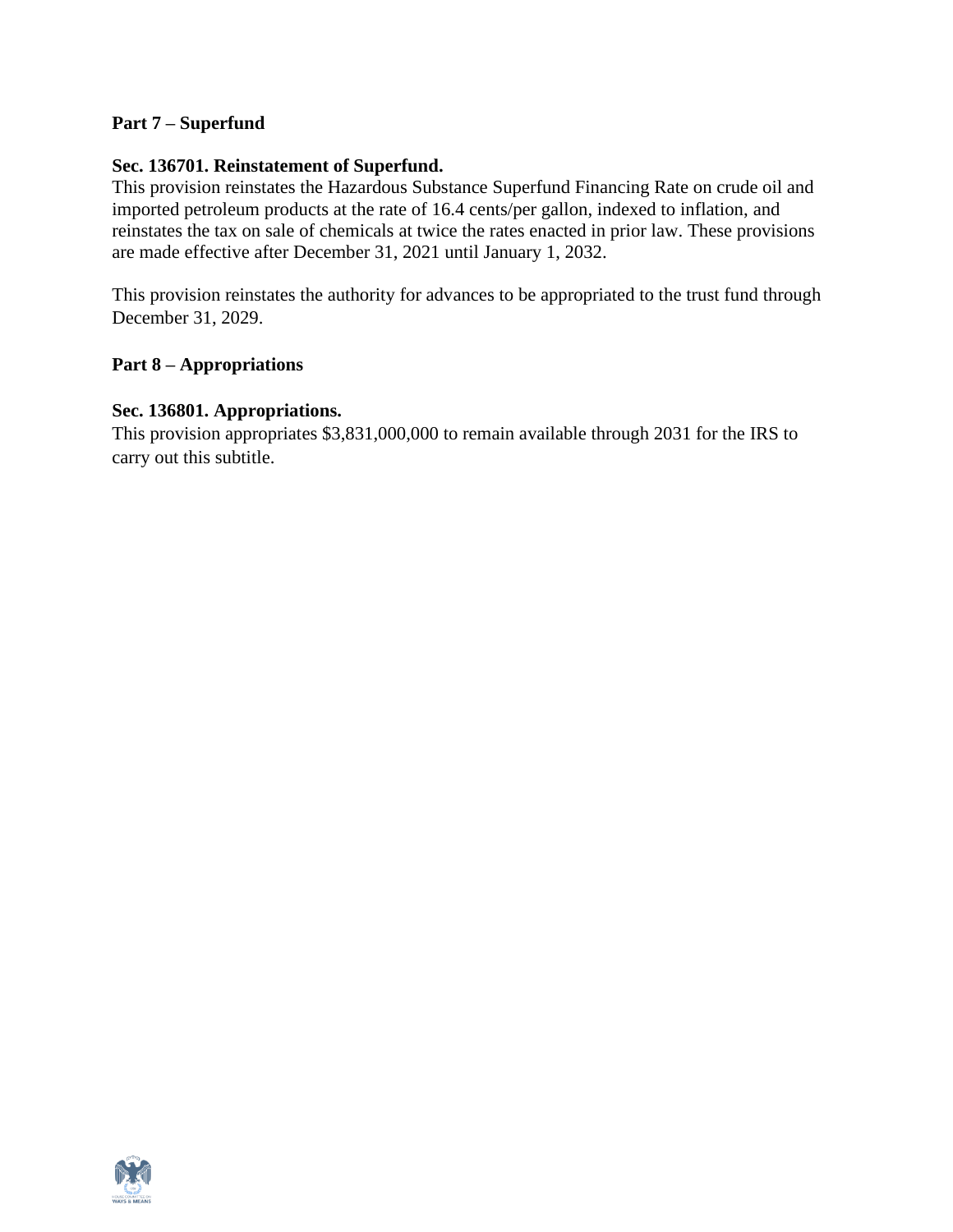

# *Subtitle H - Strengthening the Social Safety Net and Supporting State and Local Governments*  **Section-by-Section**

## **Part 1 – Child Tax Credit**

## **Sec. 137101. Modifications Applicable Beginning in 2021.**

Provides an exception to the safe harbor rule which provides that certain taxpayers who receive a larger advanced payment amount than they are eligible to claim are not subject to repayment.

The safe harbor does not apply if the Secretary determines that a child was taken into account for the advance payment due to fraud or intentional disregard of rules and regulations by the taxpayer.

Amends section 7527A to allow the Secretary to provide advance payment based on any other information known to the Secretary.

## **Sec. 137102. Extension and Modification of Child Tax Credit and Advance Payment for 2022.**

Provides a one-year extension of the child tax credit (CTC) and advance payment through 2022.

Increases the safe harbor amount to \$3,000 (\$3,600 for a child under the age of 6) for certain taxpayers in cases where repayment may be required because of excess in prior payments. For any months after the due date of taxpayer's return for 2021 taxable year, such taxpayer must make an affirmative election to receive advance payment by filing a return, submitting information through on-line portal, or in any manner provided by the Secretary. The \$3,000 and \$3,600 dollar amounts are indexed for inflation in this year. The provision eliminates the Social Security Number requirement for qualifying children, which was added by the Tax Cuts and Jobs Act (TCJA).

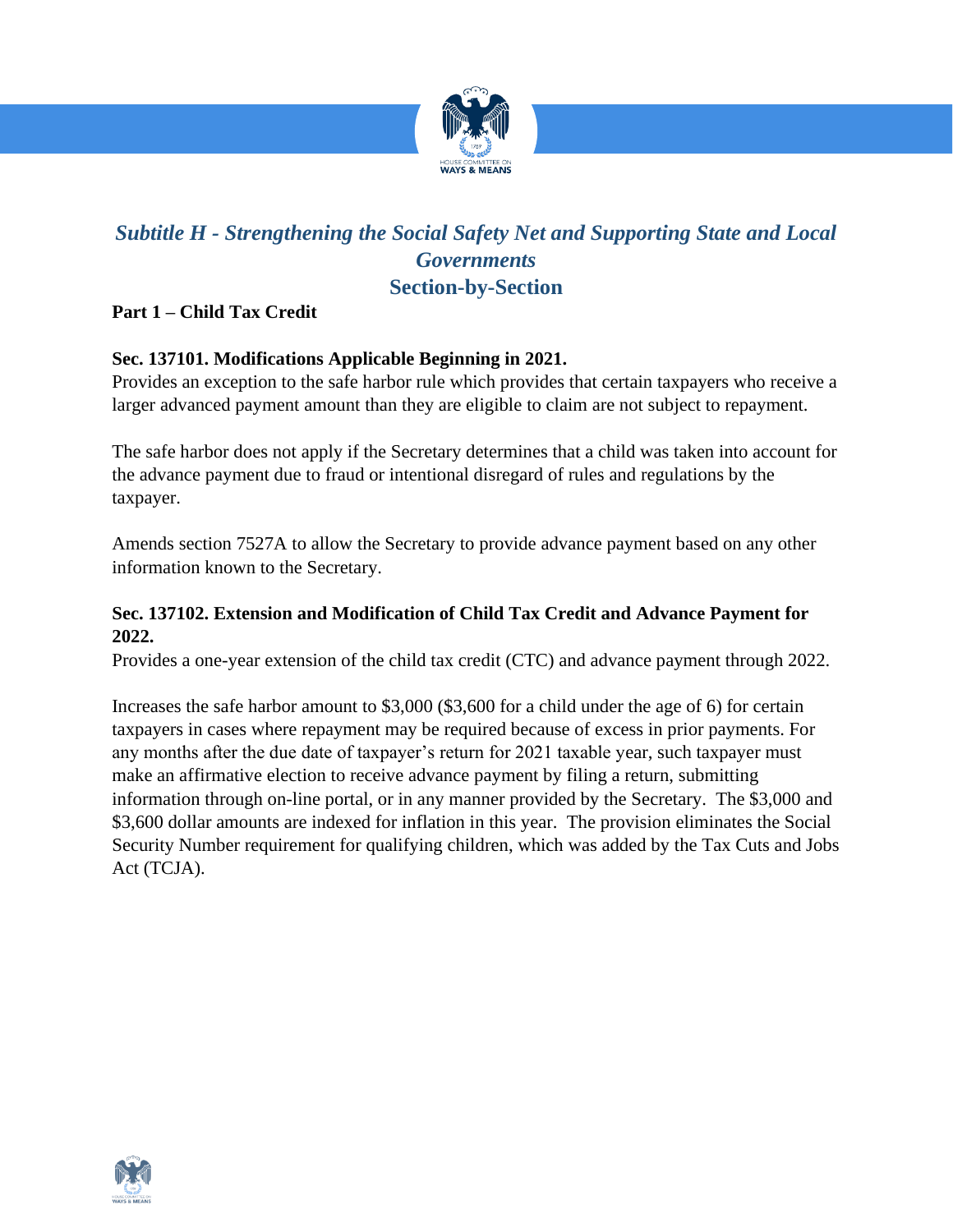## **Sec. 137103. Establishment of Monthly Child Tax Credit with Advance Payment Through 2025.**

Adds new section 24A and new section 7527B to establish a monthly Child Tax Credit ("CTC") fully refundable with advance payment through taxable years 2025. For this period, children age 0- 17 qualify for the credit. The amount of credit is \$250 per child and \$300 for a child under age 6. The monthly CTC begins to phase out for households with income above \$150,000 (for joint filers), and finishes phasing out at \$400,000. A "look-back rule" for the phaseout threshold allows taxpayers to use prior-year (or prior-prior year) income for purposes of determining the phaseout of the credit. This rule keeps taxpayers eligible for the credit even when their income rises above the phaseout range in a single year.

A taxpayer may only receive monthly credits for a child that meets certain requirements, the satisfaction of which makes that child a "specified child." A specified child is one that has the same principal place of abode as the taxpayer for more than half of the month, is younger than the taxpayer and will not attain the age of 18 before the end of the calendar year, and who receives care from the taxpayer. Tie-breaker rules are provided for situations where a child is a specified child for more than one taxpayer, with a preference going first to parents, and then to relatives, of the child. Pursuant to the rules described above, the TCJA requirement that Social Security Numbers are necessary for a child to receive the credit is repealed.

A taxpayer may receive the monthly CTC only during a fixed period of time, referred to as the period of presumptive eligibility, with respect to a specified child. The purpose of this period is to give both taxpayers and the IRS clarity about whether a taxpayer is eligible for advance payments. This period is established if the Secretary determines that the taxpayer has a place of abode in US or Puerto Rico, is eligible to receive monthly advance payment for the month, and that the taxpayer expects the eligibility to last for at least three months total. Taxpayers will be required to reaffirm their presumptive eligibility each year to continue receiving advance payments. In addition, the Secretary may automatically enroll a child for advance payments based on birth records or information obtained from other government programs.

The provision directs the Secretary to maintain the previously established online portal to allow taxpayers to elect to begin or cease receiving advanced payments, and to provide information regarding changes in income, marital status, and number of qualifying children for purposes of determining each taxpayer's maximum eligible credit.

Under a limited set of circumstances, recapture of payments received by the taxpayer is required. Recapture occurs if the taxpayer's eligibility for monthly CTC payments was determined on the basis of fraud or a reckless or intentional disregard of rules, or if the taxpayer understated their income or misstated their filing status on the IRS on-line portal.

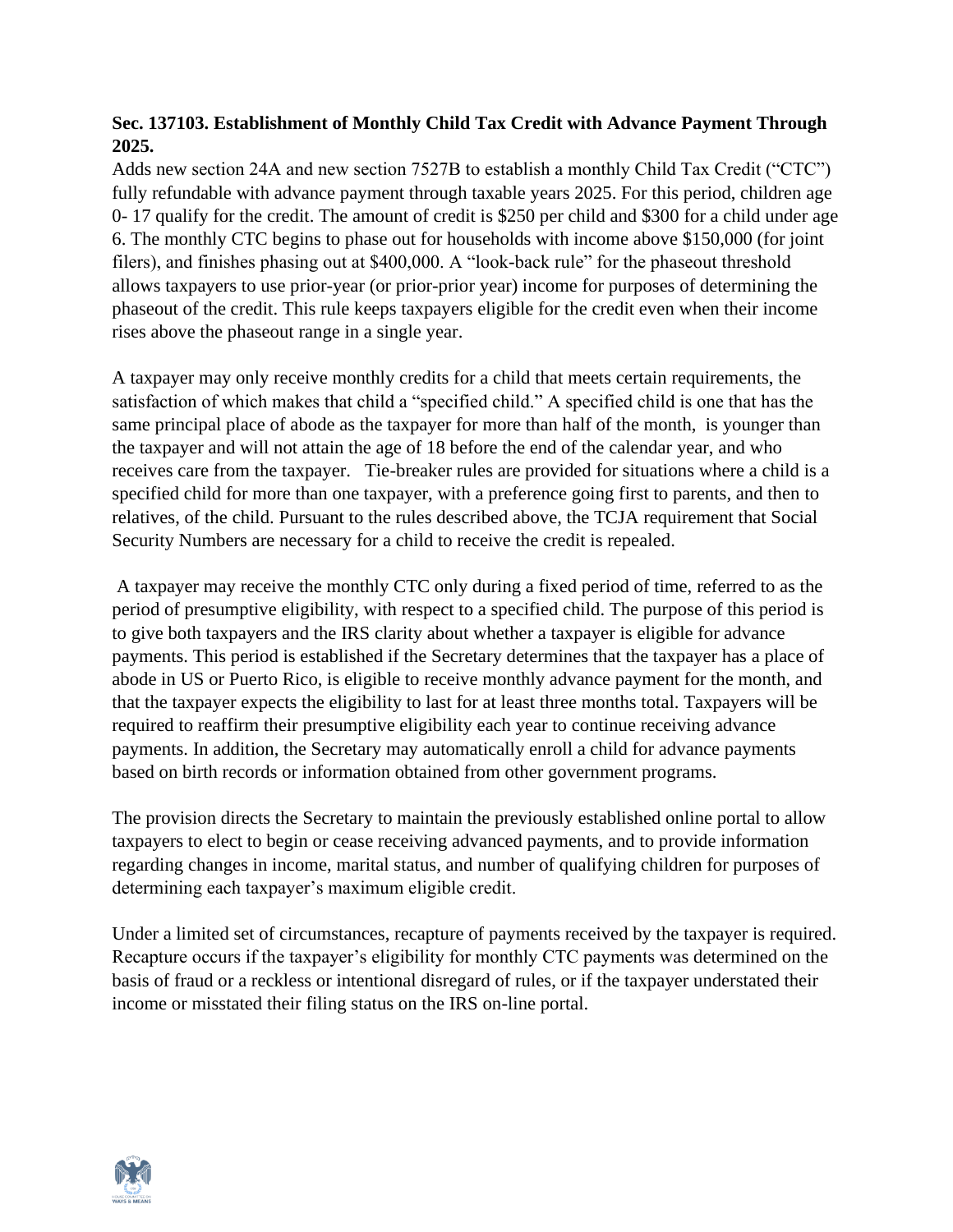Where more than one taxpayer claims a child for the same month, the provision directs the Secretary to establish a procedure under which a determination may be made as to the appropriate taxpayer to whom the advance payment should be made, any appropriate amount of retroactive payments due to the taxpayer during the determination process, and if applicable, any recapture amounts.

In case of any failure or delay in establishing a period of presumptive eligibility with respect to a child for which a taxpayer should have been eligible, the taxpayer may receive a retroactive payment covering a period of up to 3 months. A taxpayer may take advantage of such a grace period only once within any 36-month period. If the Secretary determines that such failure or delay was due to hardship, the taxpayer may receive a retroactive payment covering a period of up to 6 months.

Advance payments are generally not subject to administrative offset for past-due federal or state debts, including offset for past-due child support. Additionally, the advance payments are also exempt from bank garnishment or levy by private debt collectors.

The provision extends the fully refundable CTC to the territories. With respect to mirror code territories (I.e., the USVI, Guam, and CNMI), the Treasury Department will fully reimburse these territories the cost of the CTC for taxable years beginning after 2022 and before 2026. With respect to American Samoa, which does not have a mirror code, Treasury is instructed to make payments in an amount estimated by Treasury as being equal to the aggregate amount of benefits that would have been provided if American Samoa had a mirror code in place. Such payments, including administrative expenses, will be made for taxable years beginning after 2022 and before 2026. Puerto Rico, which does not have a mirror code, will receive the refundable credit and advance payment by having its residents file for the CTC directly with the IRS.

The provision adds new section 24B to retain the \$500 nonrefundable tax credit for dependents other than child dependents, and indexes the value of this credit for inflation. The credit begins to phase out for individuals earning more than \$400,000 (for joint filers). The credit terminates for taxable years beginning after 2025.

## **Sec. 138104. Refundable Child Tax Credit After 2025.**

Reinstates the child tax credit under section 24, as amended by prior sections, as fully refundable for taxable years after 2025.

## **Sec. 137105. Appropriations.**

Provides \$9,000,000,000 to the Internal Revenue Service to remain available until September 30, 2026, for purposes of carrying out these provisions.

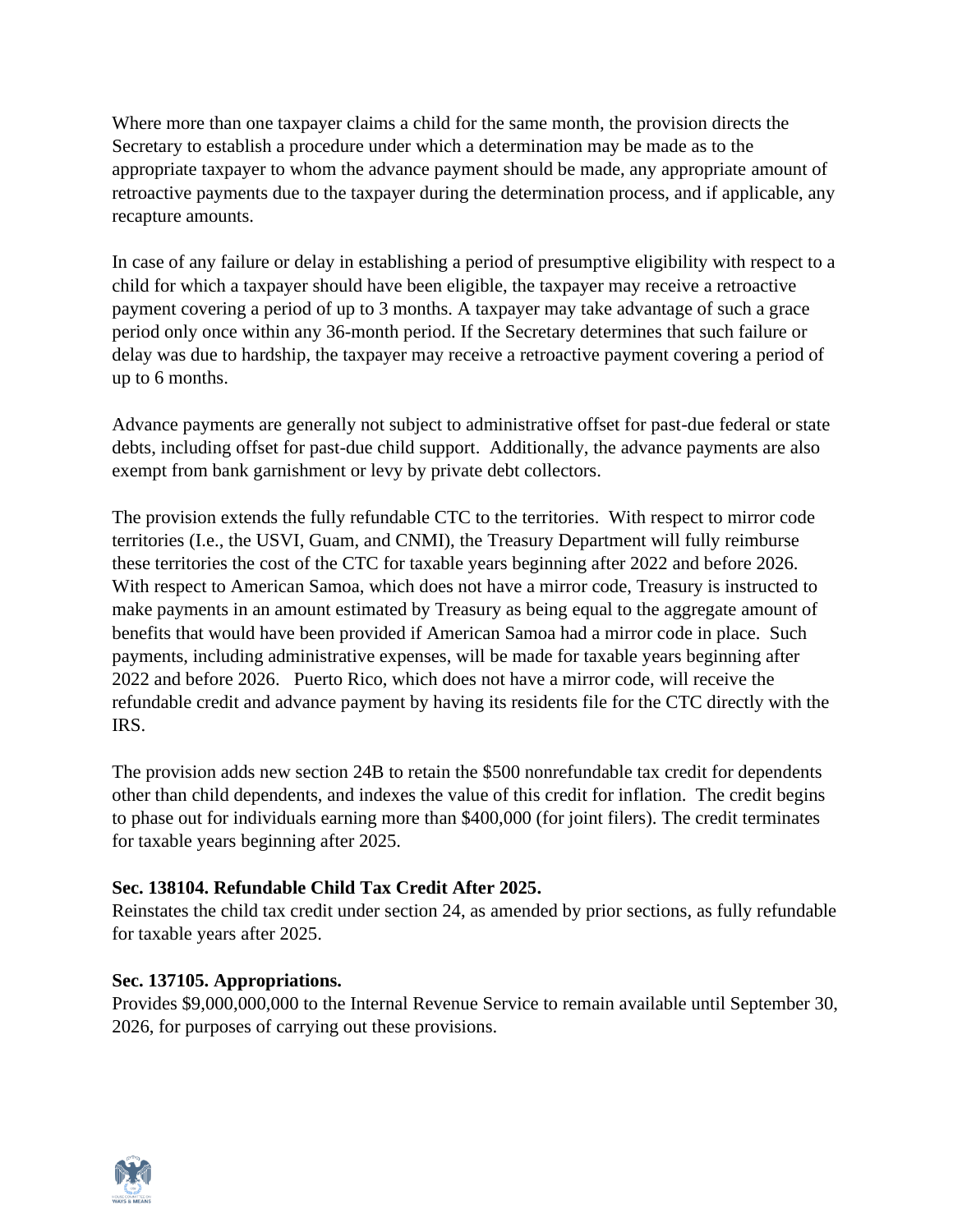## **Part 2 – Child and Dependent Care Tax Credit**

## **Sec. 137201. Certain Improvements to the Child and Dependent Care Credit Made Permanent.**

Makes permanent the modifications to the child and dependent care tax credit ("CDCTC") made for 2021 in the American Rescue Plan. Those modifications make the credit fully refundable and increase the maximum credit rate to 50 percent. The phaseout threshold begins at \$125,000 instead of \$15,000. The amount of child and dependent care expenses that are eligible for the credit are increased to \$8,000 for one qualifying individual and \$16,000 for two or more qualifying individuals (such that the maximum credits are \$4,000 and \$8,000). At \$125,000 the credit percentage begins to phase out, and plateaus at 20 percent. This 20 percent credit rate phases out for taxpayers whose AGI is in excess of \$400,000, such that taxpayers with income in excess of \$500,000 are not eligible for the credit. Both the maximum credit amount, and the phaseout threshold, are indexed for inflation.

Provides for a reimbursement of mirror code territories for the costs of this refundable credit. Additionally, for non-mirror code territories (Puerto Rico and American Samoa), provides a reimbursement for the aggregate value of such a credit, provided the territory develops a plan, approved by the Secretary, to distribute these amounts to its residents.

## **Sec. 137202. Increase in Exclusion for Employer-Provided Dependent Care Made**

**Permanent.** Makes permanent the American Rescue Plan increase in the exclusion for employer-provided dependent care assistance. Thus, the maximum exclusion is permanently increased to \$10,500 (\$5,250 in the case of a separate return filed by a married individual). These dollar amounts are indexed for inflation.

## **Part 3 – Supporting Caregivers**

## **Sec. 137301. Payroll Tax Credit for Childcare Workers.**

Provides a refundable payroll tax credit against employer-side HI tax for 50 percent of qualified child care wages paid by an employer that operates a HHS Participating Child Care Provider, as provided by the Secretary of Health and Human Services.

Qualified child care wages are wages paid above the GS-3 step 1 rate for the applicable time period and locality, paid to employees other than highly compensated employees (the threshold for which starts at \$130,000 and is adjusted for cost of living). The maximum wages that can be taken into account is \$2,500 per quarter per employee. Health plan expenses allocable to qualified wages are included in wages.

The credit is not allowed to the Federal government, unless the taxpayer is a tax-exempt organization under  $501(c)(1)$ . Gross income is increased by the amount of the credit. This credit cannot be taken for wages that are covered under a forgiven PPP loan or a venue or restaurant grants in the American Rescue Plan.

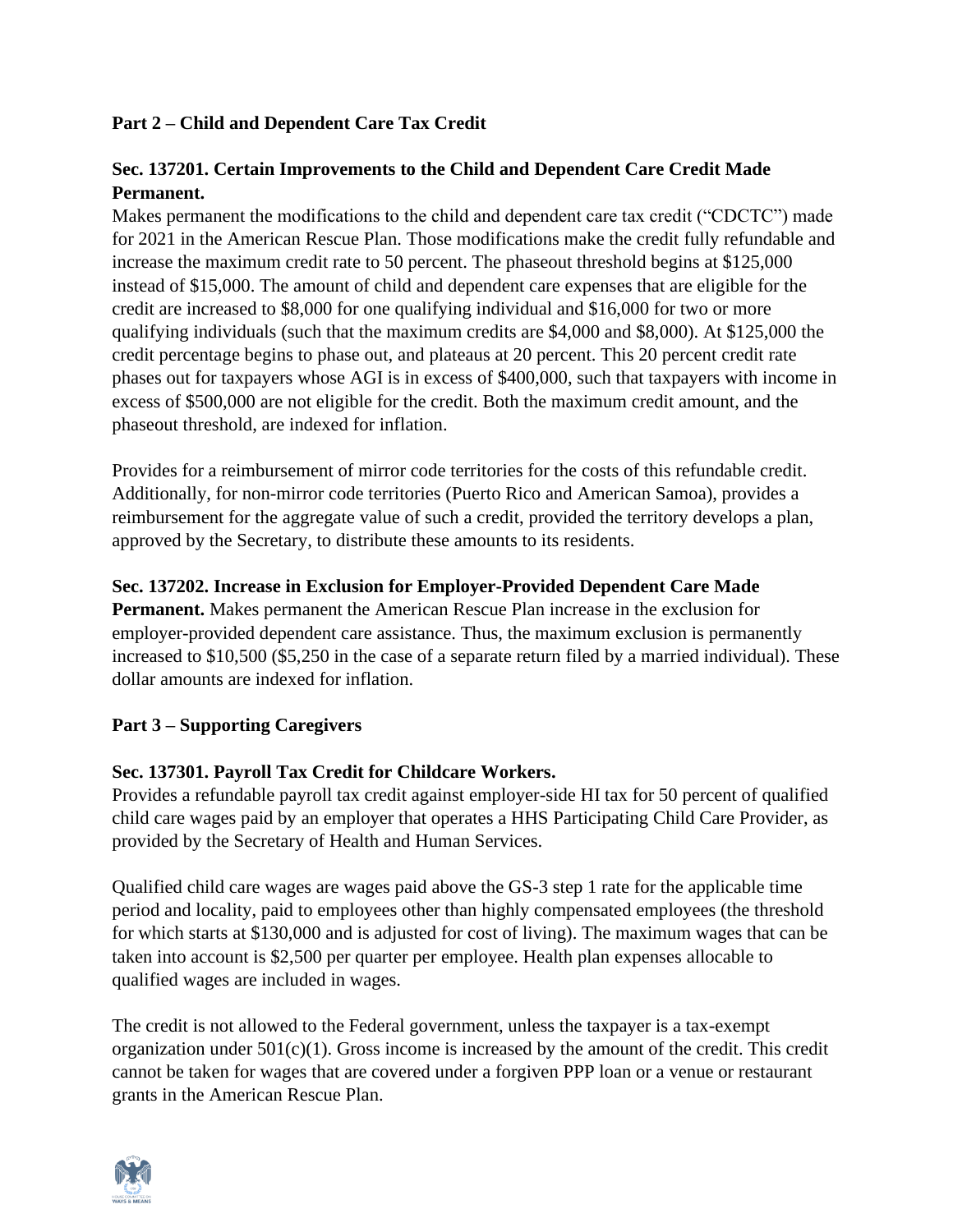## **Sec. 137302. Credit for Caregiver Expenses**

Provides a non-refundable credit, up to \$4,000, equal to 50 percent of the qualified expenses paid or incurred by a qualified care recipient during the taxable year through 2025. The amount of the credit is reduced by 1 percentage point for every \$2,500 by which the taxpayer's adjusted gross income exceeds \$75,000.

The section defines "qualified care recipient" as a spouse or other individual (described in subparagraphs (A) through (H) of section  $152(d)(2)$ ) who has been certified by a Medicare, Medicaid, or CHIP-enrolled provider as having long-term care needs expected to last for at least 180 consecutive days, and who lives in a personal residence (not an institutional care facility). The section defines "institutional care facility," including two or more places, establishments, or institutions owned by the same legal entity, as any congregate, protected living residential arrangement that provides or coordinates personal or health care services, including assistance with the activities of daily living (ADLs) and social care, for two or more adults who are aged, infirm, or disabled.

The section defines "individuals with long-term care needs" as (1) individuals at least six years of age who are: unable to independently perform at least two ADLs (as defined in section  $7702(c)(2)(B)$  or at least one ADL without substantial supervision, reminding, or cuing assistance to protect them from threats to health and safety due to severe cognitive impairment, and allows the Secretary of the Department of Health and Human Services to prescribe any additional age appropriate activities under this definition; (2) individuals age two through six who require substantial assistance to eat, transfer, or be mobile; and (3) individuals under age two who require specific durable medical equipment to address their condition in the absence of their parents.

The section defines "qualified expenses" as goods, services ,and supports that assist a qualified care recipient with accomplishing ADLs and instrumental ADLs under section 1915(k)(6)(F) of the Social Security Act an are solely for the qualified care recipient. These expenses include: human assistance, supervision, cuing, and standby assistance; health maintenance tasks; respite care; assistive technologies and devices; accessibility modifications of the qualified care recipient's residence; counseling, support groups, training; an other items determined by the Secretaries of HHS and Department of Treasury. Such qualified expenses shall not be compensated for by insurance or otherwise.

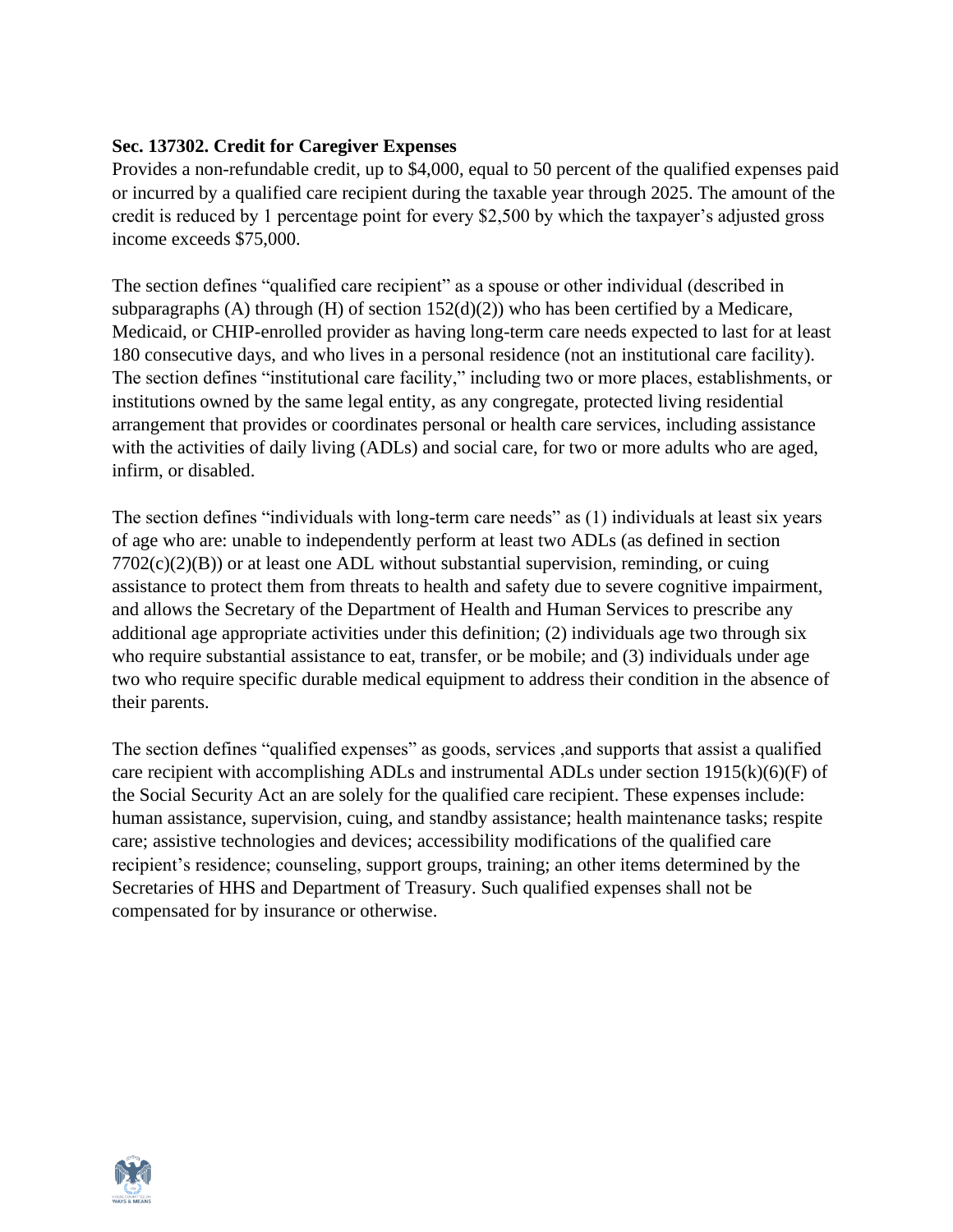## **Part 4 – Earned Income Tax Credit**

## **Sec. 137401. Certain Improvements to the Earned Income Tax Credit Made Permanent.**

Makes the temporary expansion the eligibility and the amount of the earned income tax credit for taxpayers with no qualifying children (the "childless EITC") enacted in the American Rescue Plan permanent. In particular, the minimum age to claim the childless EITC is reduced from 25 to 19 (except for certain full-time students) and the upper age limit for the childless EITC is eliminated. This section also increases the childless EITC amount by increasing the credit percentage and phaseout percentage from 7.65 to 15.3 percent, increasing the income at which the maximum credit amount is reached to \$9,820, and increasing the income at which phaseout begins to \$11,610 for non-joint filers. Under these parameters, the maximum credit amount increases from \$543 to \$1,502. The provision contains special rules regarding the application of the credit for former foster youth and homeless youth. As with all other parameters of the EITC, these amounts are indexed for inflation, and will be indexed beginning in 2022.

Makes permanent the temporary provision included in the American Rescue Plan allowing a taxpayer to use the taxpayer's prior-year earned income for purposes of computing the EITC, in the event that a taxpayer's earned income in the current taxable year has fallen. This provision allows consistency in the value of the EITC for taxpayers who may have lost a job, or whose income has fallen temporarily.

**Sec. 137402. Funds for Administration of the Earned Income Tax Credit in the Territories.**  Provides funds for the territorial revenue authorities to administer the earned income tax credit within the territories.

## **Part 5 – Expanding Access to Health Coverage and Lowering Costs**

## **Sec. 137501. Improve Affordability and Reduce Premium Costs of Health Insurance for Consumers.**

Makes permanent the American Rescue Plan section 9661 affordability percentages used for 36 (B) premium tax credits to increase generosity for individuals eligible for assistance with household incomes below 400 percent of the federal poverty level (FPL) and provides 36 (B) credits for taxpayers with household incomes above 400 percent of the FPL.

## **Sec. 137502. Modification of Employer-Sponsored Coverage Affordability Test in Health Insurance Premium Tax Credit.**

Revises the threshold to determine whether a taxpayer has access to affordable insurance through an employer-sponsored plan or a qualified small employer health reimbursement arrangement to 8.5 percent of income in order to access 36 (B) premium tax credits.

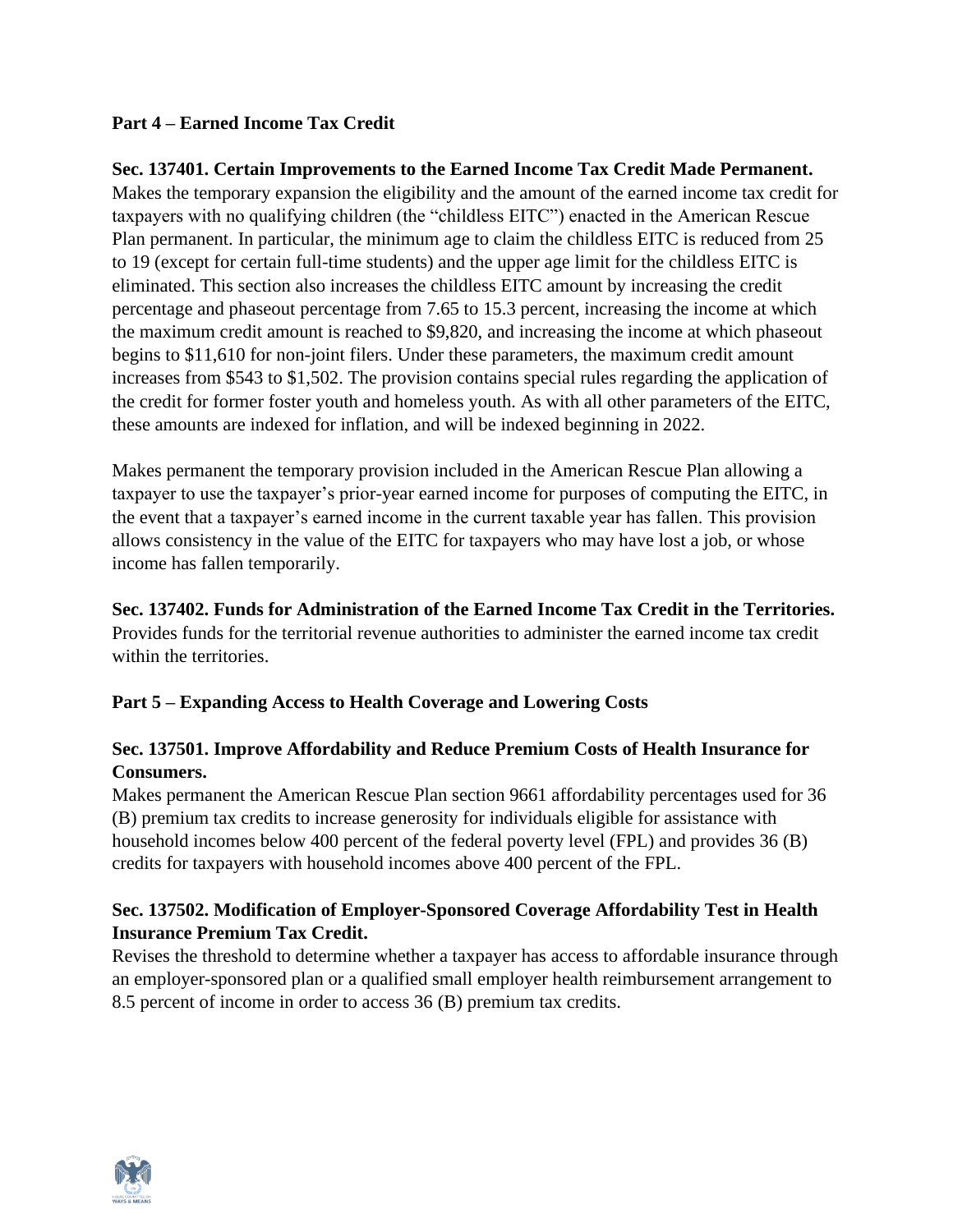**Sec. 137503. Treatment of Lump-Sum Social Security Benefits in Determining Household Income.** Excludes Social Security benefit lump-sum payments for Americans with disabilities, widows, new retirees, and others from calculation of household income for purposes of 36 (B) premium tax credits.

## **Sec. 137504. Temporary Expansion of Health Insurance Premium Tax Credits for Certain Low-Income Populations.**

Modifies certain eligibility rules and requirements for 36 (B) premium tax credits through 2024 or when the HHS Secretary has certified implementation of the federal Medicaid program, expands eligibility to taxpayers with household incomes below 100 percent of the FPL, specifies that taxpayers with household incomes below 138 percent of the FPL with access to employersponsored coverage or a qualified small employer health reimbursement arrangement can still receive credits, reduces the recapture limitation for taxpayers with household incomes below 200 percent of the FPL, exempts certain taxpayers from having to file a return, reconcile, or repay advance payments of 36 (B) premium tax credits, and modifies when applicable large employers make an employer shared responsibility payment with respect to certain low-income taxpayers.

## **Sec. 138506. Ensuring Affordability of Coverage for Certain Low-Income Populations.**

Provides temporary enhanced Affordable Care Act (ACA) Marketplace cost-sharing reduction assistance to individuals with household incomes below 138% of the FPL. Consistent with current law, individuals who qualify for government sponsored insurance, such as Medicaid, would not qualify for the temporary cost-sharing assistance.

## **Sec. 1385076. Establishing a Health Insurance Affordability Fund.**

Makes available \$10 billion annually to states, providing the option for states to establish a state reinsurance program or use the funds to provide financial assistance to reduce out-of-pocket costs. Requires the Centers for Medicare and Medicaid Services (CMS) to establish and implement a temporary reinsurance program in states that are not expending amounts under the State plan for all individuals described in section 1902(a)(10)(A)(i)(VIII).

## **Sec. 138507. Special Rule for Individuals Receiving Unemployment Compensation.**

Extends section 9663 of the American Rescue Plan through 2025, provides that a taxpayer can receive 36 (B) premium tax credits as if the taxpayer's household income was no higher than 150 percent of the FPL for individuals receiving unemployment compensation as defined in section 85(B) of the Internal Revenue Code.

## **Sec. 137508. Permanent Credit for Health Insurance Costs**.

This section makes the health coverage tax credit permanent, removing the uncertainty of annual extensions, and increases the amount of the qualified health insurance premium covered by the credit from 72.5 percent to 80 percent.

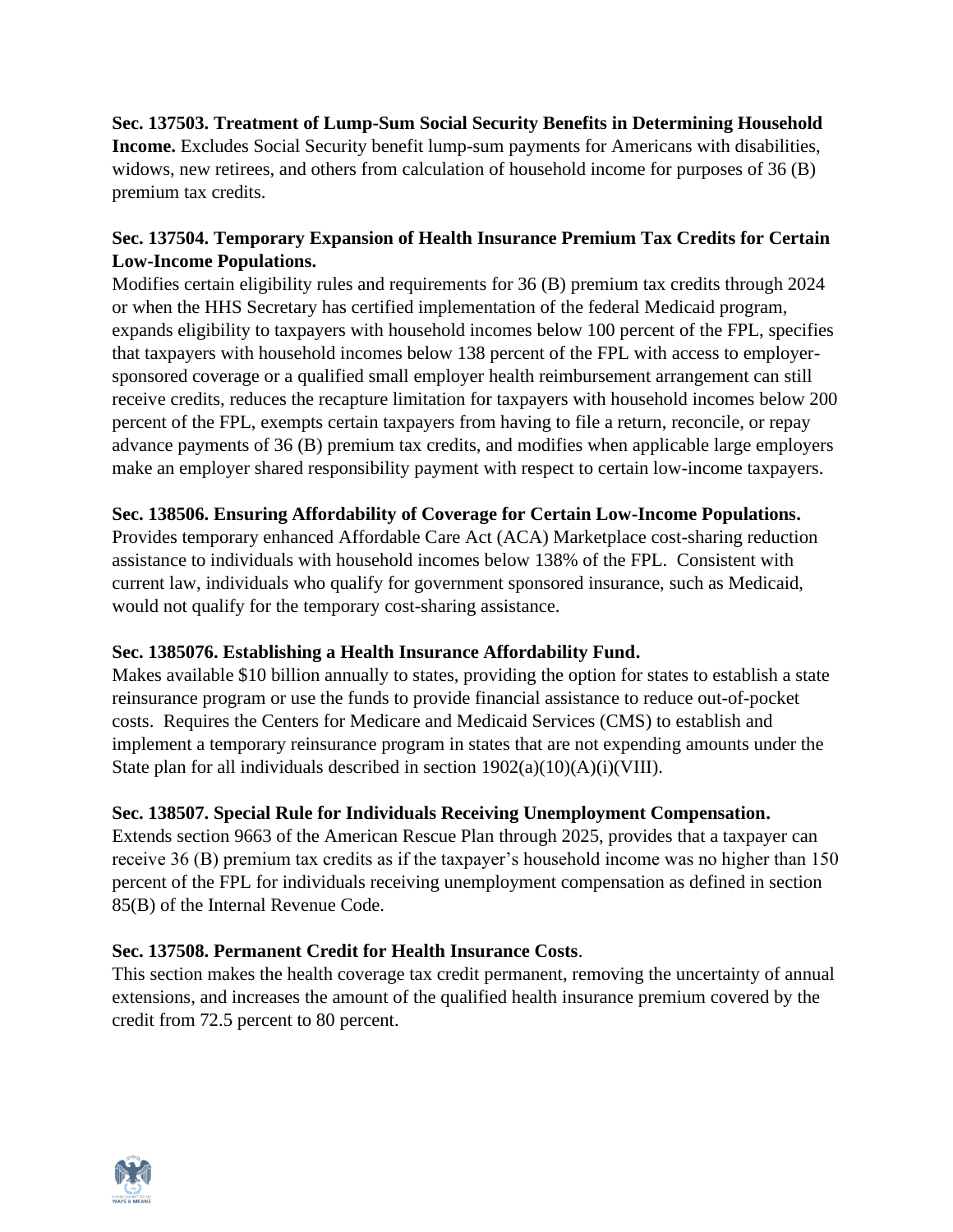## **Part 6 – Pathway to Practice Training Programs**

## **Sec. 137601. Establishing Rural and Underserved Pathway to Practice Training Programs for Post-Baccalaureate Students and Medical Students.**

This section establishes Section 1899C of the Social Security Act for the Rural and Underserved Pathway to Practice Training Program for Post-Baccalaureate and Medical Students. This section incentivizes those from rural and underserved communities to become physicians and to practice in those communities through a scholarship and stipend for qualifying medical students to attend medical school or post-baccalaureate and medical school.

Students eligible for this program include first generation college or professional students; Pell Grant recipients; those who lived in a medically underserved, rural, or health professional shortage areas.

Beginning in 2023, the Secretary shall award 1,000 scholarships per year, which includes tuition, academic fees, textbooks, equipment, and a monthly stipend tied to the amount in for the Armed Forces Health Professions Scholarship Program, which for 2021 is \$2,540. The Secretary shall prioritize those students who participated in the Health Careers Opportunity Program, were Area Health Education Scholars, are disadvantaged students as defined by the National Health Service Corps, or attended a Historically Black College or University or minority serving institution. Upon scholarship acceptance, the student agrees to complete medical school (and postbaccalaureate program as applicable), residency, and practice for at least one year per scholarship year in a health professional shortage area, a medically underserved area, or a rural area.

If the student is not compliant with the terms of the scholarship, the student must repay the amounts and the Secretary will collect these repayments with interest, except for the case of hardship.

## **Sec. 137602. Funding for the Rural and Underserved Pathway to Practice Training Programs for Post-Baccalaureate Students and Medical Students.**

The provision creates a new refundable Pathway to Practice medical scholarship voucher credit under section 36G of the Internal Revenue Code for qualified educational institutions. The credit amount for a taxable year is equal to the aggregate amount paid or incurred by a qualified educational institution during the taxable year pursuant to an annual award of a Pathway to Practice medical scholarship voucher to a qualifying student.

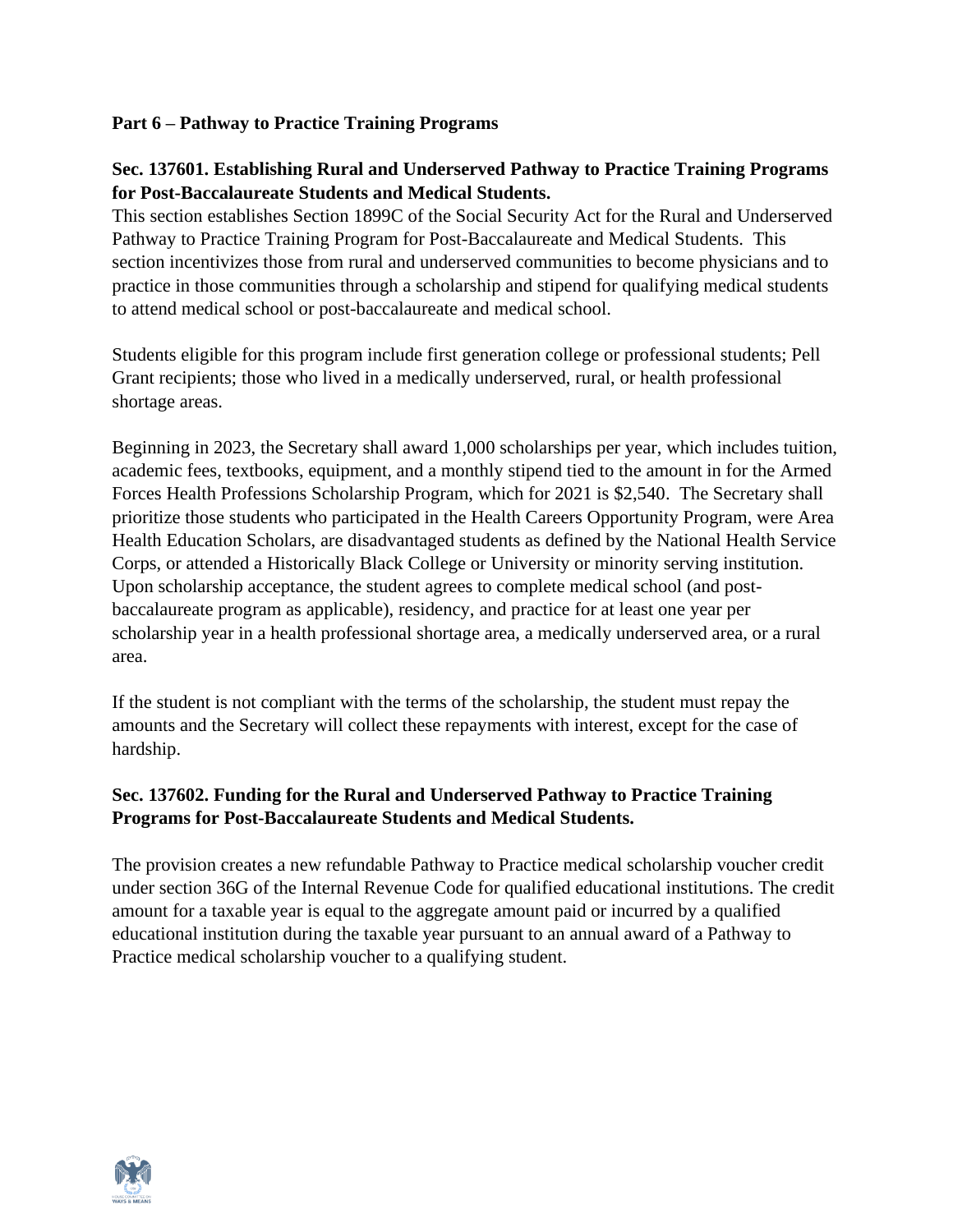## **Sec. 137603. Establishing Rural and Underserved Pathway to Practice Training Programs for Medical Residents.**

This section amends Section 1886 of the Social Security Act to incentivize additional residency training by increasing physician residency training positions to certain applicable hospitals that are recognized by the Accreditation Council for Graduate Medical Education (ACGME) for committing to train physicians with additional requirements, such as increased mentorship, structural and cultural competency training, and training in the community. There are 1,000 slots per year for these residency positions, beginning on October 1, 2026.

## **Sec. 137604. Administrative Funding of the Rural and Undeserved Pathway to Practice Training Programs for Post-Baccalaureate Students, Medical Students, and Medical Residents.**

This section invests \$6 million into implementation of the Pathway to Practice program.

## **Part 7 – Higher Education**

## **Sec. 137701. Public University Research Infrastructure Credit.**

Provides a 40% general business credit for qualified cash contributions made by a taxpayer to a certified educational institution in connection with a qualifying research infrastructure program. Taxpayers may elect to claim this credit with respect to a qualifying cash contribution in lieu of treating such contribution as a charitable deduction.

Institutions of higher education may designate such contributions made by a taxpayer as qualified cash contributions only if such institution is certified as having been allocated a credit amount by the Secretary with respect to a qualifying project. The amount of cash contributions a certified educational institution may designated as qualified cash contributions may not exceed 250% of the credit amount allocated to such institution under this provision.

The provision provides \$500 million of credits for each of calendar years 2022, 2023, 2024, 2025, and 2026 to be awarded by the Secretary to eligible educational institutions on a project application basis. The Secretary shall award these credits based on the extent of expected expansion of a higher education institution's targeted research within disciplines in science, mathematics, engineering, and technology. The Secretary shall award these credits in a manner that ensures consideration is given to eligible education institutions with full-time student populations of less than 12,000. A certified educational institution's allocation may not exceed \$100 million per calendar year.

For purposes of this provision, an eligible educational institution is a public college or university, or a non-profit organization to which authority has been delegated by a public college or university to apply for administering credit amounts on behalf of such institution.

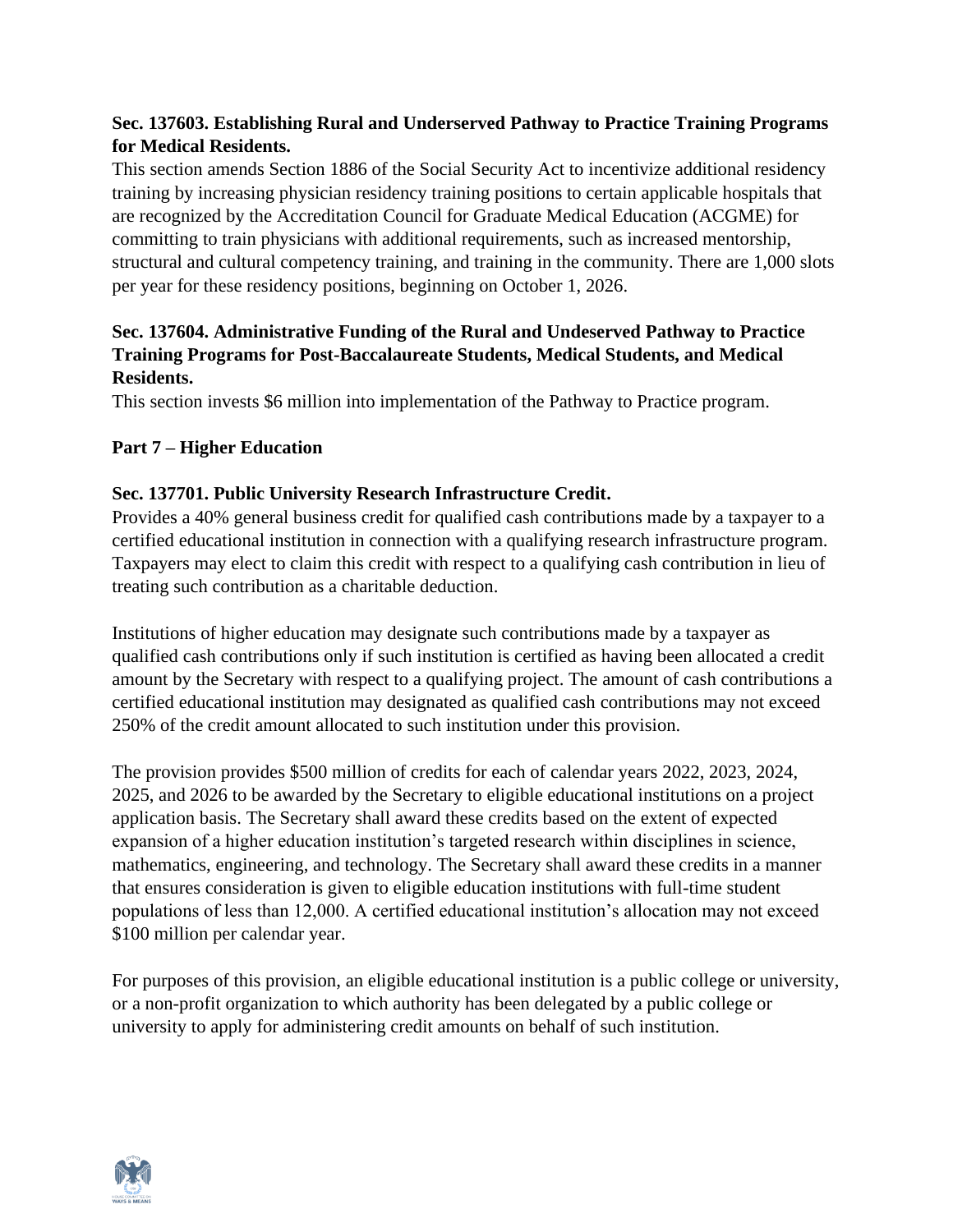The provision provides authority for the secretary prescribe regulation necessary to carry out this provision and to recapture and reallocated undesignated credit amounts. In the event of noncompliance, contributions made to an institution of higher education under this section shall be treated as unrelated business income and subject to tax.

## **Sec. 137702. Modification of Excise Tax on Investment Income of Private Colleges and Universities.**

Provides a reduction in an institution of higher education's investment income excise tax liability determined by the amount of qualified undergraduate scholarship and grant aid provided by such university relative to its aggregate undergraduate tuition and fees collected during the taxable year. A institution of higher education's liability shall be reduced proportionately as the amount of its qualified aid exceeds 20 percent of tuition and fees, up to 33 percent of tuition and fees (thus, tax liability falls by 1/13th for every percentage point by which grant aid exceeds 20 percent of tuition and fees).

Such reduction in excise tax liability shall not apply to an institution of higher education unless such institution furnishes to the secretary a statement detailing the average Federal student loans burden among:

- all first-time, full-time undergraduate students awarded a bachelor's degree during the calendar year;
- first-time, full-time undergraduate students awarded a bachelor's degree during the calendar year who received federal student loans.
- First-time, full-time undergraduate students awarded a bachelor's degree during the calendar year who received a Federal Pell Grant.
- First-time, full-time undergraduate students awarded a bachelor's degree during the calendar year who were awarded federal work-study positions.

This provision amends the 500 tuition-paying student threshold such that the tax shall only apply to private colleges and universities with no fewer than 500 tuition-paying undergraduate students and indexes the \$500,000 aggregate value of assets per student threshold to inflation.

## **Sec. 137703. Treatment of Federal Pell Grants for Income Tax Purposes.**

Excludes Federal Pell grants from gross income. For purposes of the American Opportunity Tax Credit, Lifetime Learning Credit, and exclusion of qualified scholarship from income, qualified tuition and related expenses shall not be reduced by any amount paid for the benefit of an individual as a Federal Pell Grant

## **Sec. 137704. Repeal of Denial for American Opportunity Tax Credit on Basis of Felony Drug Conviction.**

Repeals the prohibition excluding students convicted of a state or felony drug offence from claiming the American Opportunity Tax Credit.

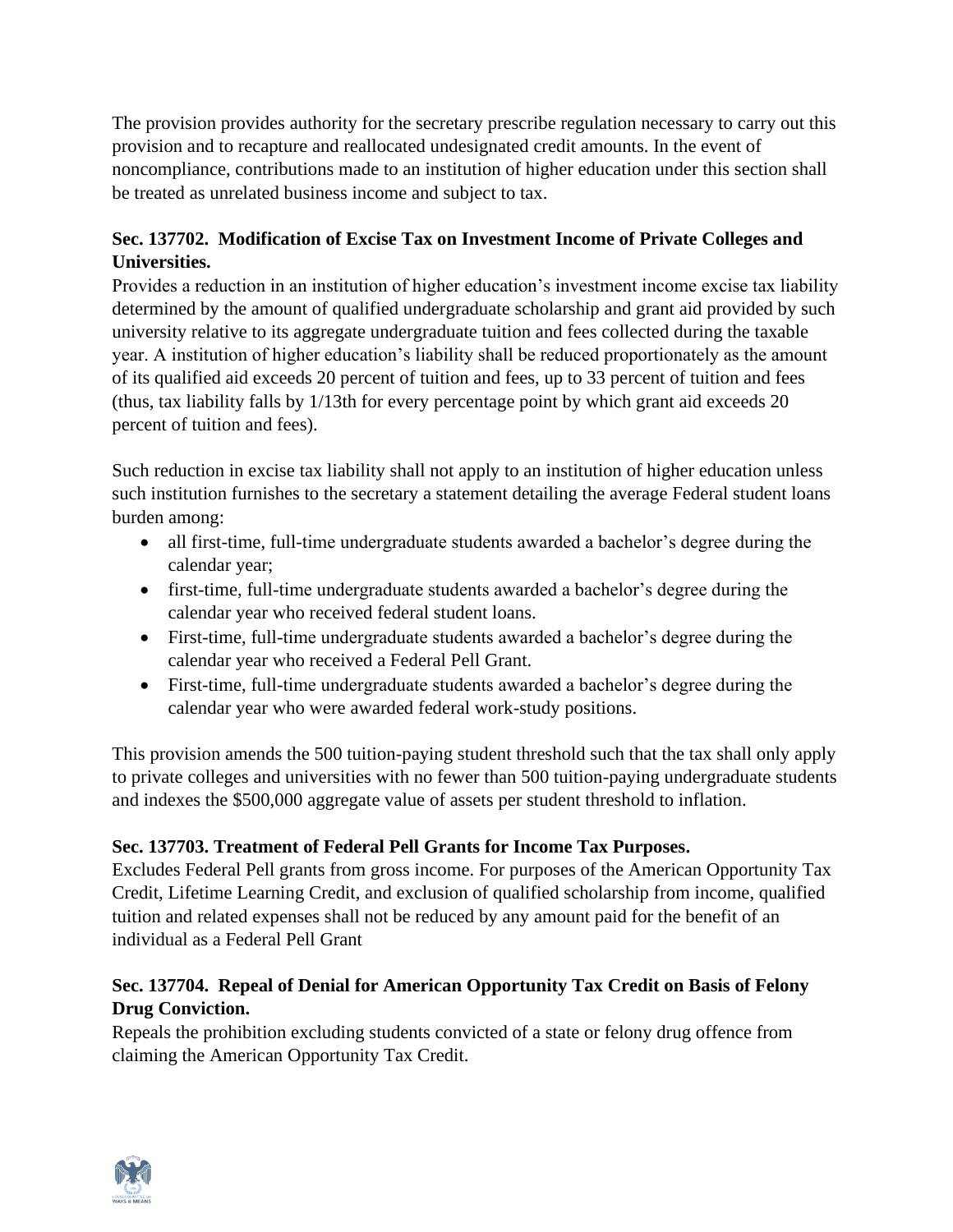

# *Subtitle J - Drug Pricing*  **Section-by-Section**

## **Part 1 – Lowering Prices Through Fair Drug Price Negotiation**

**Sec. 139001. Providing for Lower Prices for Certain High-Priced Single Source Drugs.**  This provision adds a new Part E to Title XI of the Social Security Act which directs the Secretary of the Department of Health and Human Services (HHS) to establish a Fair Price Negotiation Program to reduce spending on and out-of-pocket costs for prescription drugs. The Secretary shall publish a list of selected drugs; enter into agreements with manufacturers of selected drugs; and negotiate and renegotiate maximum fair price (MFP) for each selected drug beginning in plan year 2025.

Each year, the Secretary will identify the 250 brand-name drugs that lack price competition for negotiation, and negotiate at least 25 drugs in 2025, and at least 50 drugs thereafter. A drug selected for negotiation would continue to be included in the program until competition enters the market.

*Negotiation*. The Secretary is required under the legislation to directly negotiate with drug manufacturers to establish a maximum fair price. The legislation also establishes an upper limit for the price reached in any negotiation as no more than 1.2 times (or 120 percent) of the volume-weighted average of the price of six countries (Australia, Canada, France, Germany, Japan, and the United Kingdom), known as the Average International Market (AIM) price.

#### **Sec. 139002. Selected Drug Manufacturer Excise Tax Imposed During Noncompliance Periods.**

The section also establishes an excise tax that will be levied against manufacturers during periods when the manufacturer is noncompliant with the requirements of the fair price negotiation program by adding a new section 4192 to Subchapter E of Chapter 32 of the Internal Revenue Code.

#### **Sec. 139003. Fair Price Negotiation Implementation Fund.**

This provision invests \$3,000,000,000 into implementation of prescription drug negotiation.

## **Part 2- Prescription Drug Inflation Rebates**

#### **Sec. 139101. Medicare Part B Rebate by Manufacturers.**

This provision establishes a mandatory rebate for drug manufacturers for certain Medicare Part B drugs with prices increasing faster than inflation beginning on July 1, 2023. Under this provision, the Secretary of HHS shall calculate a rebate amount based on the total number of units with respect to a Part B rebatable drug, including for the Medicare program and the commercial market, and determine the inflation-adjusted payment amount based on the percentage by which the price exceeded the inflation benchmark. Should a manufacturer not pay the mandated rebate, the manufacturer shall be subject to a civil monetary penalty equal to or at least 125 percent of the rebate amount for such calendar quarter.